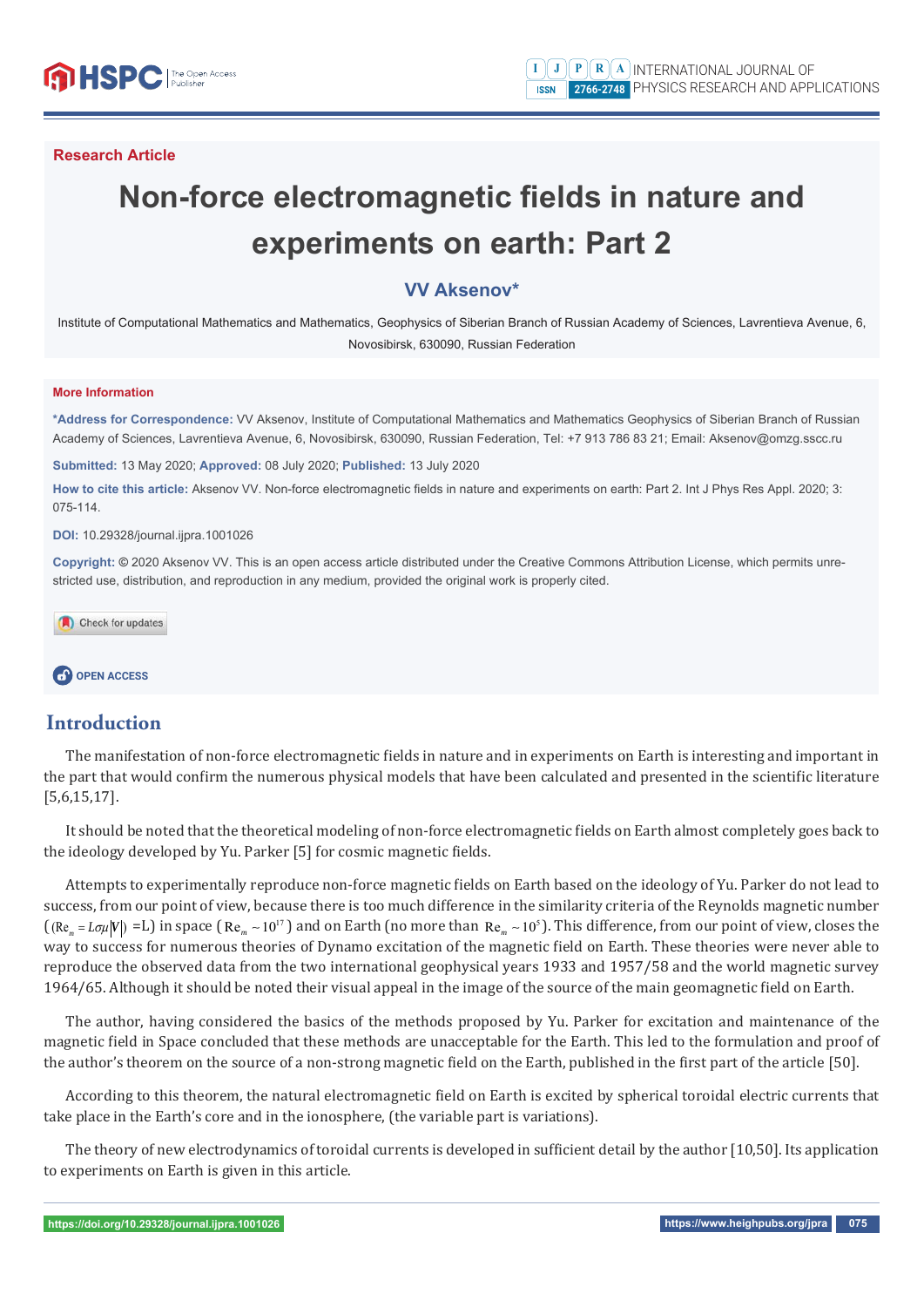

#### **Natural sources of the Earth's non-force magnetic and electric fields**

Since the time of prediction of non-force magnetic fields [1], a large number of theoretical studies have been carried out [5,6], and [15] to investigate the versions of magnetic fields, whose configuration of force lines was turbulently "twisting" in an odd manner. Such a way of investigation brought about the appearance of toroidal non-force magnetic fields. However, experiments on the Earth aimed at obtaining a non-force magnetic field based on the turbulence of the initial magnetic field did not yield a positive result [30]. In our opinion, this is associated with small Reynolds  $Re_{m}$  numbers for the Earth due to a small characteristic size of L in its definition (Section 1, [50]).

In the technical physics, it appeared possible to obtain non-force electromagnetic fields on the Earth only based on Theorem 4 [50] affirming that spherical toroidal components of the current density and that only these components simultaneously generate toroidal non-force and poloidal force magnetic fields.

Therefore, there arises a problem of experimental detection of toroidal non-force magnetic fields in the Earth's magnetic field. According to Theorem 4 [50], the author has developed the algorithms providing the possibility of separation of toroidal magnetic fields from natural spherical sources whose sizes are such that the Reynold's number for them is assessed as  $10^3$  -  $10^5$ units. Their magnetic field obeys equation (2) [50] where diffusion, induction and hydro magnetic effects are simultaneously present. Experimental material is richly represented in reports on the two international geophysical years: 1933 and 1957/1958 as well as in published works of the worldwide magnetic survey of 1964/1965.

The above-mentioned observations were implemented on the surface of the Earth; therefore, the above-presented algorithms have been developed just for interpreting data from sparse (observational stations) and continuous (magnetic maps). A fairly full interpretation of the above observations, presented in [10], strongly supports the idea that magnetic fields observed on the Earth (the main geomagnetic field and fields of its variations) contain not only force poloidal magnetic fields but, which is more important, the toroidal non-force part. The strength of the MGF contains up to 10% of the strength of a non-force magnetic field. The strength of regular quiet solar-daily variations of the Earth's magnetic field contains up to 40% of the strength of a nonforce magnetic field.

Thus, the experimental proof of the existence in a natural magnetic field of a non-force part justifies the completely abovestated theory. In this experiment with a natural magnetic field in its non-force part, the author has discovered an urgent problem of determining the true sources of the MGF and fields of its different variations. The spherical property of natural sources has been proved due to detection of a toroidal part in its magnetic field. The natural sources of the magnetic field are located in the Earth's spherical layers or on the spherical surfaces in the ionosphere.

The solution to the problem of determining the true sources of the Earth's magnetic field consists of several independent non-trivial stages.

At the first stage, it was necessary to solve the problem of interpreting both continuous and sparse data using the algorithms from the previous section. An essential usually arising difficulty is the inversion of poorly conditioned algebraic high-order matrices when determining coefficients of decomposition of a magnetic field on the sphere. This problem has been successfully solved [32] with the use of the matrices inversion of the Moor and Penrose methods adding the Tikhonov regularization [34].

The separation of fields and the calculation of the main indicator, i.e. the coefficient  $\mu_1^l$ , which is the main point of an arbitrary current system inside the sphere, is used in the calculation of the location and geometric dimensions of the electric current that causes the dipole magnetic field [32].

At the second stage, it was necessary to overcome incorrectness of the statement of the inverse problem of determining sources inside the sphere. From the classic mathematics, it is known that such an inverse problem has no solution.

In order to avoid incorrectness in the statement of an inverse problem, it is necessary to preliminarily introduce into it additional physical data about the source inside the sphere.

First, a source must be such that its magnetic field on the surface of the sphere with its force lines will repeat the magnetic field of dipole. The magnetic moment of the source inside the sphere must coincide with that of the magnetic field on its surface as well as with the magnetic moment of the annular electric current that is symmetric to the dipole field somewhere inside the sphere. The force lines of the annular current must coincide with the force lines of the observed magnetic field on the surface of the sphere and outside it.

In terms of mathematics, this looks like the following: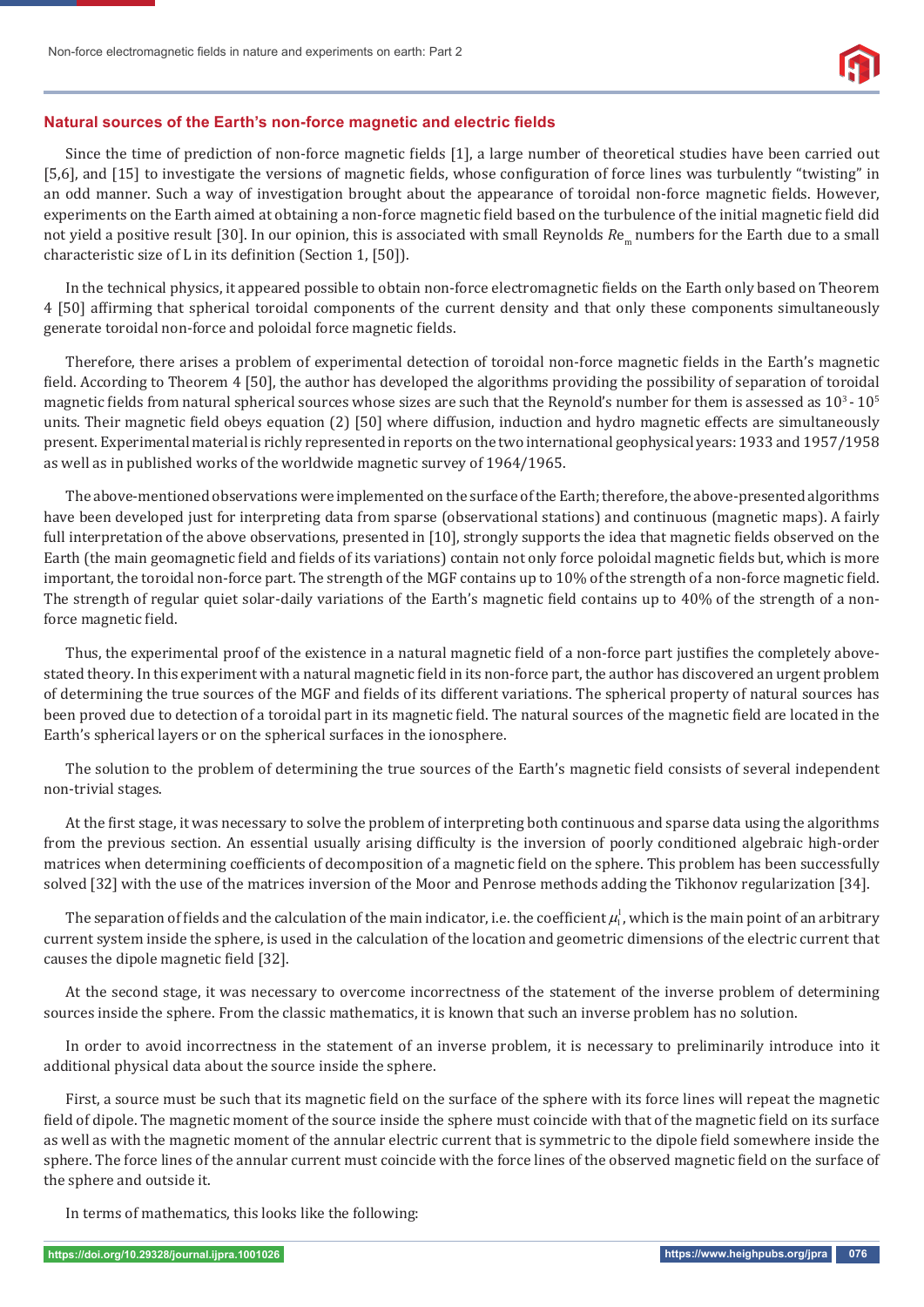

$$
|\mathbf{M}| = \mu_1^1 4\pi 10^{-3} R_0^3 = I \pi r_k^2, \, [Am^2]
$$
\n(113)

where *M* is the magnetic moment,  $\mu_1^1$  is the coefficient of the dipole term of decomposition of the Earth's internal poloidal field [10], l is the current force in the contour with the current,  $r_k$  is the radius of the contour,  $R$  is the radius of the sphere, 4π $10^{\text{-}3}$ is the conversion coefficient from the dimension  $G<sub>S</sub>$  to the dimension in  $A/m$ .

Second, the strains of the fields on the contour axis that coincides with the magnetic axis connecting the Earth's North Pole with the South Pole are assumed equal. In the first approximation, this can be expressed by the formula:

$$
H_{\rm Pr}^i(0,R_0)4\pi \cdot 10^{-3} = \frac{2\pi I r_k^2}{(R_0^2 + r_k^2)^{3/2}}
$$
(114)

As a result, ignoring the strengths of currents in (113) and (114), we obtain:

$$
2\mu_1^1 = H_{Pr}^i(0, R_0) \left( 1 + \frac{r_k^2}{R_0^2} \right)^{3/2}.
$$
\n(115)

Expanding in a series the expression in brackets in the right-hand side of formula (115) and by restricting to the first two terms of the expansion, we obtain:

$$
2\mu_1^1 = H_{Pr}^i(0, R_0) \left( 1 + \frac{3r_k^2}{2R_0^2} \right). \tag{116}
$$

According to the calculations presented in [10], the values of the internal poloidal magnetic field on the pole as well as the coefficient of its dipole part are known:

$$
H_{\rm Pr}^i(0,R_0) = 0.59473 \quad [Gs], \quad \mu_1^1 = 0.32006 \quad [Gs]. \tag{117}
$$

In this case:

$$
1+\frac{3r_k^2}{R_0^2}=1,07632.
$$

Whence we come to:

$$
r_k = R_0 \cdot 0,22557 = 1437 \text{ km.}
$$
\n(118)

Consequently, the depth to the source equals:

*h* = 4934 *km*. (119)

The calculated radius of the source with electric current accurate to 4.6% coincides with the radius of the zone *F* of the liquid kernel that is about 1,371 *km.* This value was multiply cited in geological and geophysical literature [26,27]. In addition, according to published works, the "thickness" of the layer *F*, is known to be, approximately, equal to 100 *km*.

By 1964-1965, the configuration and electrodynamic parameters of the natural source of the MGF based on the results obtained [35] are shown in figure 2. Such a natural source generates not only the known poloidal magnetic field in the Earth's atmosphere, but what is even more important, its toroidal part which is distinguished with the help of the above-presented algorithms.

Parameters of the source are the following:

The distance to the source – 4934 *km*;

The internal radius of the torus with current- 1437 *km*;

The transverse size of the torus – 3 *km*;

The current strength  $-1,7\cdot10^8 A$ ;

The current density –  $1,23 \cdot 10^{-2} A/m^2$ ;

The current density –  $2,3 \cdot 10^{-8} B/m^2$ ;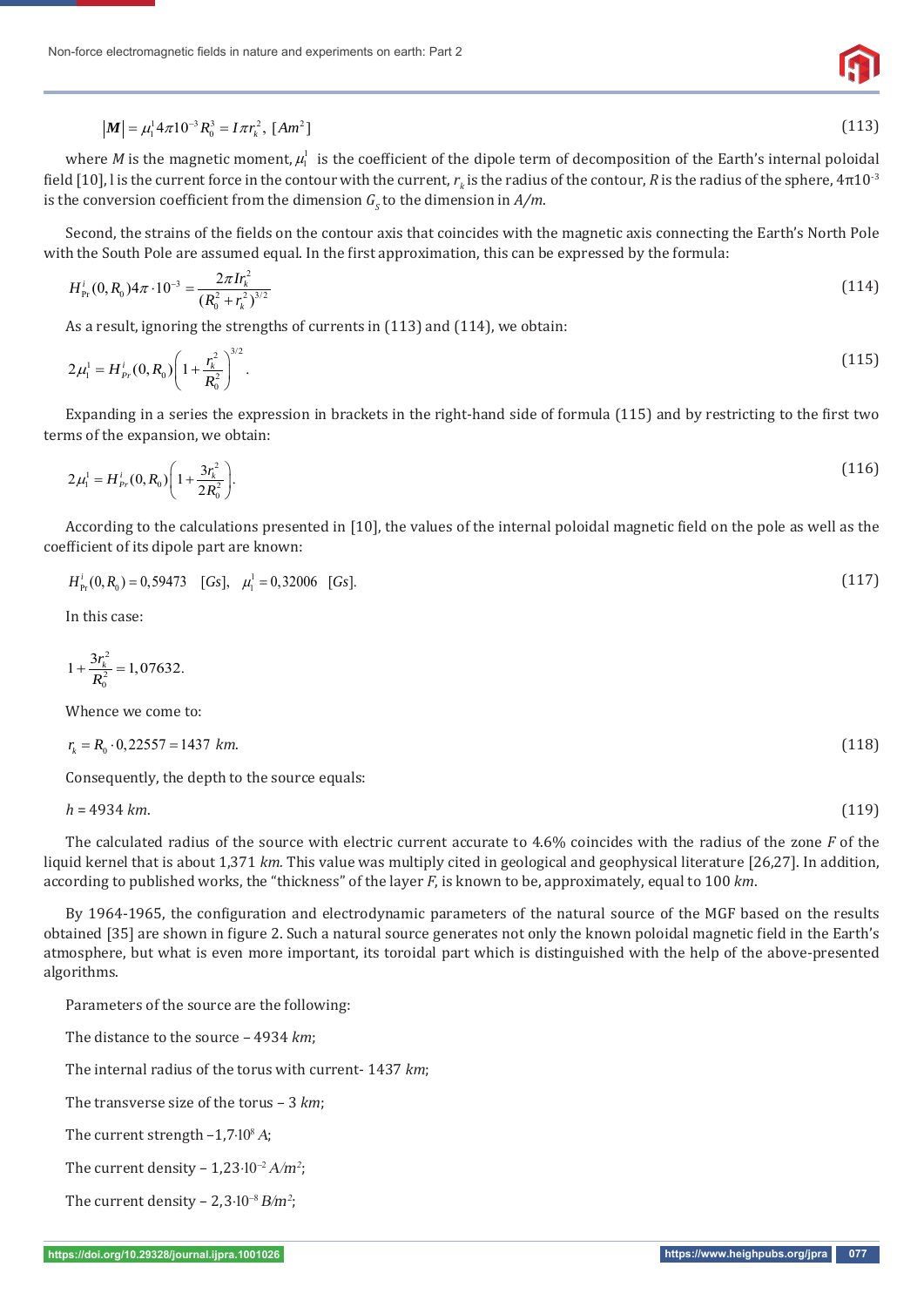

The strength of the poloidal magnetic field in the source –60*Gs* 

The strength of the toroidal magnetic field in the source  $-3,6Gs$ 

The source of regular quiet solar-daily variations (S<sub>q</sub>-variations) because of applying the algorithm [32] to the observed magnetic field was found in the second geophysical year of 1958-1959. The complete theory of interpreting  $S_q$ -variations is given in [32]. There is also given an algorithm of constructing the system of  $S_q$ -variations in the ionosphere. The spherical feature of the source is responsible for the appearance of the toroidal non-force magnetic field with  $S_q$ -variations up to 40% of its strength.

Thus, natural sources of the non-force toroidal magnetic field, being on the spherical surfaces, are in agreement with Theorem 4 [50] and, according to equation (2) [50] are the direct proof of the presence in the Earth's atmosphere of the nonforce magnetic field.

The sources of the natural non-force electric field also locate in the ionosphere or in the Earth's interior. Their electric field is partitioned into two components: inductive and potential. According to formulas (24) [50], the inductive part has two components that are tangential to the Earth. According to Theorem 1, the vertical component of the inductive part is compensated by the potential part but can be reconstructed by the results of the spherical analysis of magnetic components such as  $S_q$ -variations, for example. In [10], such an analysis is done using the  $S_q$ -variations observed data. The results of this analysis are the inductive  $^eE_r^i$  *m*V/*km* and the potential  $E_r$  *V/km* components of the electric field of the external sources of  $S_q$  -variations, reconstructed on the Earth's surface (Figure 4).





Figure 3: The source of the field of Sq variations at UT = 6 hours. Each vector corresponds to the direction and value of the surface current).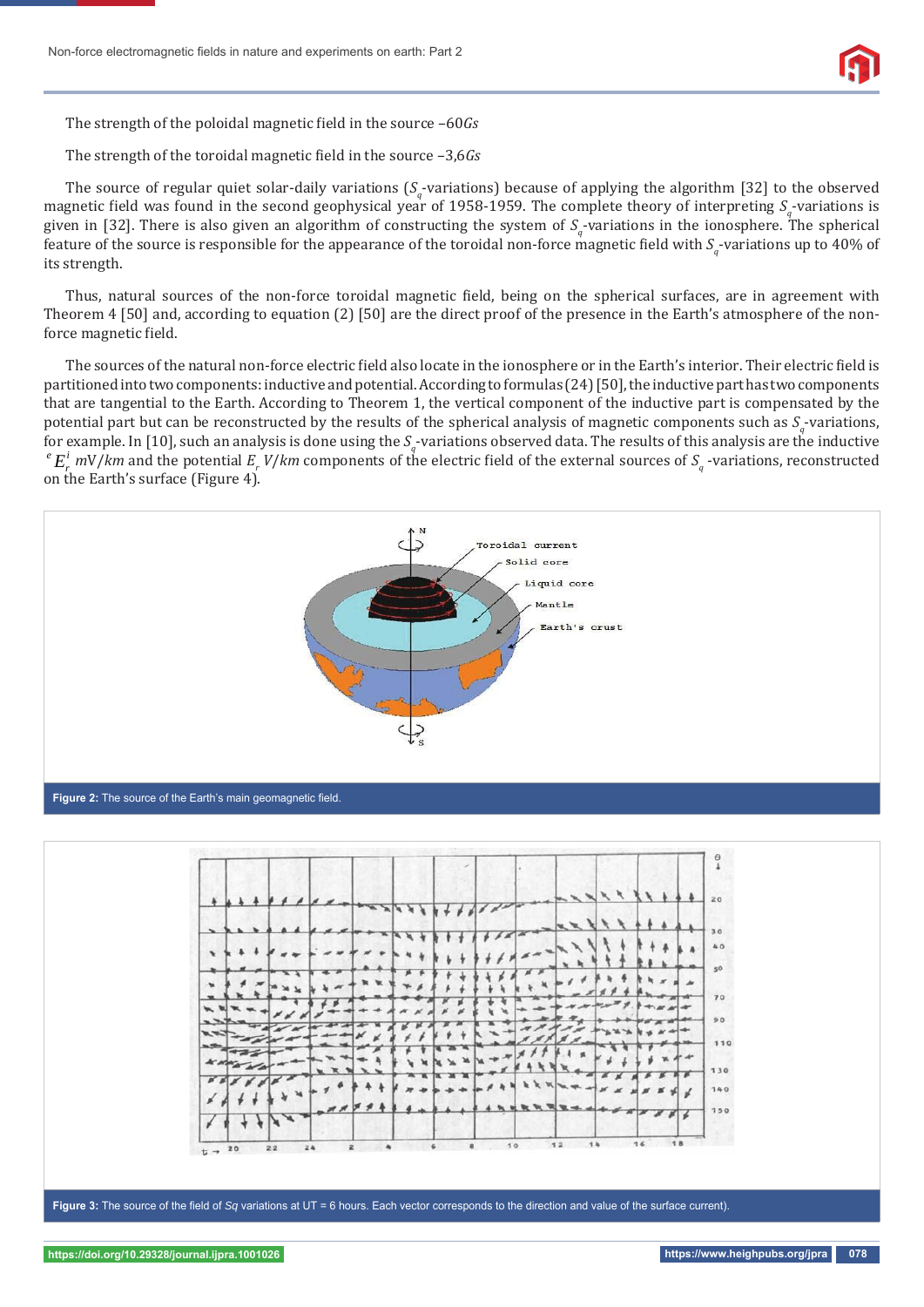



By analyzing the diagrams, one can see that the strength of the potential part is essentially higher than that in the inductive part. Therefore, the potential part screens the inductive component. The presence of the potential part can be used in applications to be described in the following section.

#### **Manifestation of the non-force electric field in short-term earthquake precursors**

The search for the earthquake precursors in well-studied physical fields continues. The results of such a search have been multiply discussed in special and scientific-popular literature. However, as for the search for precursors in physical fields, a sort of disappointment is currently observed [38]. This is not quite right, because electromagnetic and dilatant precursors, probably arising on the Earth's surface before a damaging event, have not been sufficiently studied. The possibility of appearance of precursors must be thoroughly investigated especially because one of such possibilities has been demonstrated with the help of the earlier determined system of equations of thermal electromagnetic elasticity [39,40].

In these papers, it is stated that up to the instant of the beginning of an event, the changes in the tense state of a source are expressed only in the non-force electric field, the other physical fields: the temperature field, seismic features and sound, magnetic and gravity fields arise with the presence of displacements of rocks in the source. Consequently, when the mobility of rocks in the source has already occurred its manifestation as an earthquake on the Earth's surface takes place at that very second. This fact is fixed in the thermal electro-magneto-elasticity equations. As a matter in fact, equations that are more general have not been developed yet. It is natural that the problem is to learn about a possible mobility of rocks in advance and to take measures before a damaging wave comes to the Earth's surface. The statement of this urgent problem is on demand; therefore, an adequate answer is to be found by many generations of researchers and engineers. There are, fortunately, positive examples.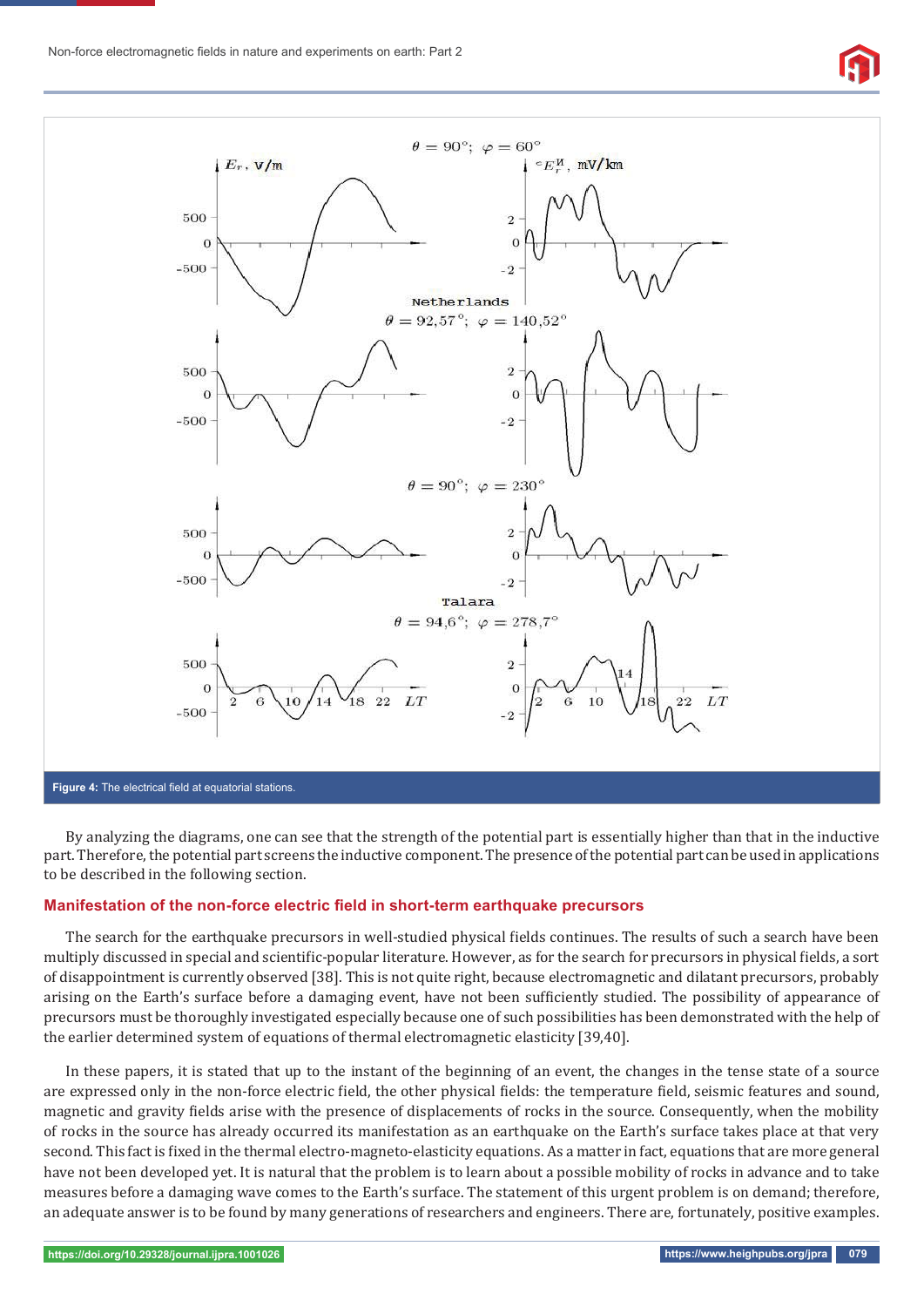

Currently, there have appeared some new guesses in this area of science. Among them, there is a radical one to state that each earthquake is unique and each one occurs in its specific conditions according to a medium, where an earthquake source is generated as well as changes in stresses caused by different reasons. It looks like the triggering mechanisms of events are unique and each time different and intrinsic of only a concrete event occurred in a concrete place.

The elucidation of global reasons of the earthquakes generation is a complicated problem. In our opinion, the reasons of the earthquake formation is in the following [39]. Physical-chemical and phase processes of different intensity occur under the whole Earth's surface at 5 *km* up to 700 *km*. This brings about weakening with a consequent violation of stiffness of the inner skeleton of the Earth's interior, and then there appear micro-cracks, which under the action of pressure generate jointing fields that during little time concentrate into a global fault thus causing an earthquake [39].

From this standpoint, an earthquake can occur at any point of the Earth. In addition, there are areas on the Earth, where earthquakes commonly occur. Therefore, investigations are focused on studying the seismicity of earthquake-prone zones. For quite a long time seismologists are involved in the research into such zones. In addition, sources of earthquakes have been studied for a long period of time. Their models are theoretically studied with the use of computer simulation, as well as on geophysical test sites in the seismic-prone zones.

It is natural that when modeling physical processes in an earthquake source one uses common equations to describe its state. This takes place in the mathematical simulation of the behavior of such a source [39,40]. In this case, the equations contain the properties of the source medium as the Lame parameters *λ* and *μ*. However, these parameters are so averaged, that it is impossible with their use to see the main microphysical properties of rocks of the earthquake source. In our opinion, the most important property for predicting the rocks destruction is their possible micro jointing as well as the presence of grains and pores in them. All these factors accelerate the process of jointing. Therefore, it seems that to describe the state of the earthquake focus it is more reasonable to use not the Lame but he Rabotnov-Lomakin parameters [41]. The latter parameters set a heterogeneous medium, in which due to the presence of cracks, grains and pores, the elasticity module with tension and with compression is different. In geophysics, first this was established in [42]. The authors have analyzed the earlier obtained results of such a description of media with cracks and arrived at the conclusion about the acceptance of the description of parameters of rocks with cracks, inclusions and pores as follows:

$$
\overline{\lambda} = \lambda - \nu \xi^{-1}, \qquad \overline{\mu} = \mu - \nu \xi \tag{120}
$$

The parameter of cracks  $\xi$  in (120) can be determined in two ways:

$$
\xi = \overline{\sigma} / \overline{\sigma}_0; \quad \overline{\sigma} = \frac{1}{3} \sigma_{ii}; \quad \overline{\sigma}_o = (\frac{3}{2} S_{ij} \cdot S_{ji})^{1/2};
$$
 Here

$$
S_{ij} = (\sigma_{ij} - \frac{1}{3}\sigma_{kk}\delta_{ij})
$$
 Is the stress deviator,

- $\frac{1}{I}$ ;  $I_1$ 2  $\xi = \frac{I_1}{\sqrt{I_2}}$ ;  $I_1 = U_{ii}$  Is the first invariant of the deformation tensor,
- $I_{\scriptscriptstyle 2} = [\frac{1}{2}(U_{\scriptscriptstyle ij}$  +  $U_{\scriptscriptstyle ji})]^2$  Is the second invariant of the deformation tensor,

 $U_{ij}$  and  $U_{ij}$  are deformation tensor components,  $\nu$  is the elasticity module.

In this statement, the Hook-Duhamel-Neumann deformation tensor in the cracked medium of the focus can be written down as follows:

$$
\sigma_{ij} = 2\overline{\mu}U_{ij} + \delta_{ij}(\overline{\lambda}U_{kk} - \nu\sqrt{I_2} + (3\overline{\lambda} + 2\overline{\mu})\alpha(T - T_0))
$$
\n(121)

In addition, correspondingly, the system of equations for the earthquake source:

$$
\rho \frac{\partial^2 U}{\partial t^2} = \boldsymbol{e} \cdot \boldsymbol{Div} \boldsymbol{\sigma}_{ij} - (3\overline{\lambda} + 2\overline{\mu}) \alpha \operatorname{grad} T + [\boldsymbol{\sigma} \boldsymbol{E} \times \mu_e \boldsymbol{H}] - \rho \boldsymbol{g} - \boldsymbol{F}_c,
$$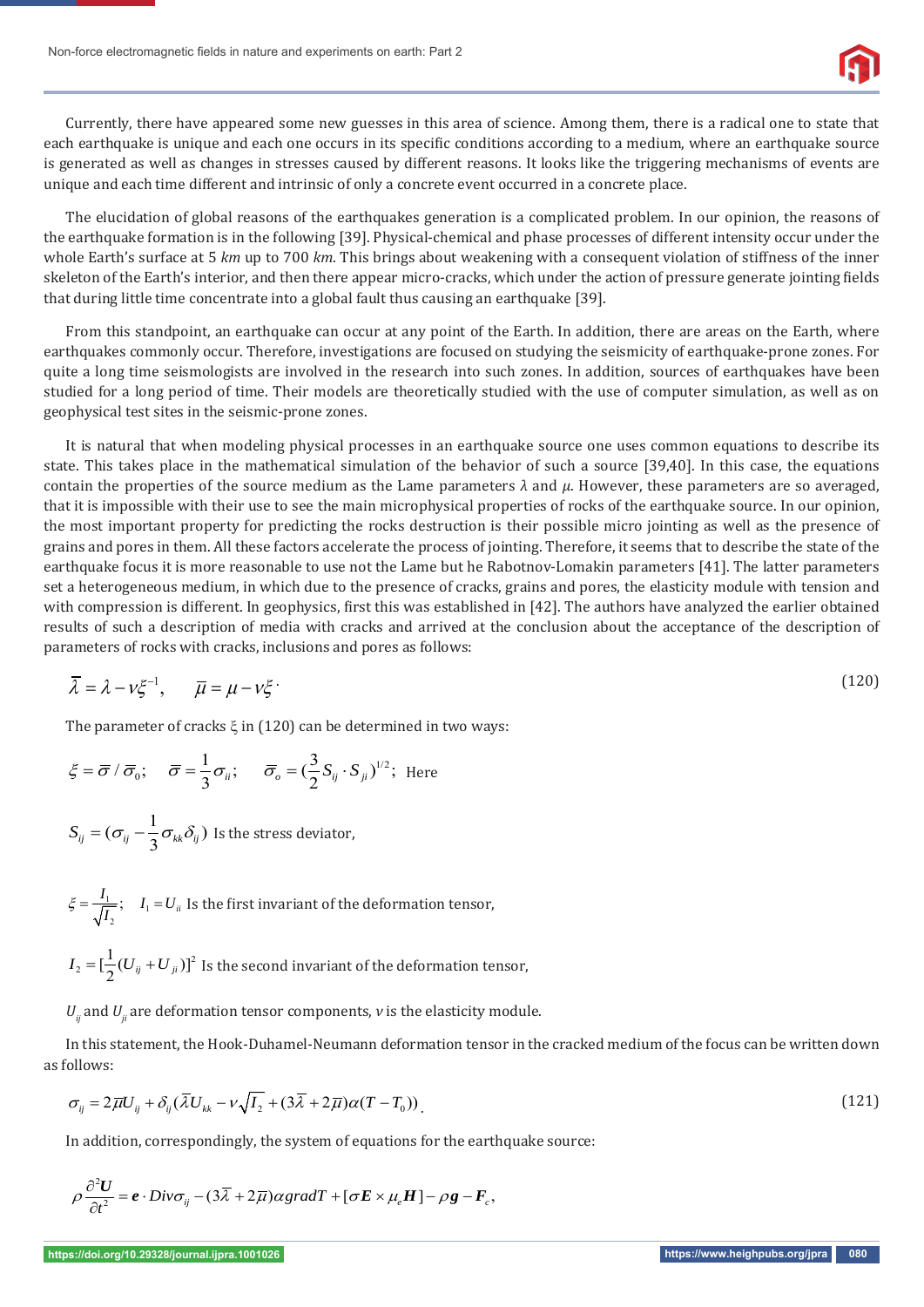$$
\sigma\mu_e \frac{\partial H}{\partial t} = \Delta H + \sigma\mu_e (Hgrad) \frac{\partial U}{\partial t} - \sigma\mu_e (\frac{\partial U}{\partial t} grad)H - \sigma\mu_e Hdiv \frac{\partial U}{\partial t},
$$
\n
$$
C_V \rho \frac{\partial T}{\partial t} = \chi \Delta T - (3\overline{\lambda} + 2\overline{\mu}) \alpha T_0 div \frac{\partial U}{\partial t} + \rho Q.
$$
\n(122)

The parameters of the earthquake source are the following:

- *U*  The vector of displacements,
- *e* The unit vector directed along a maximum stress,
- $H$  The vector of the magnetic field stress,
- *E* The vector of the electric field stress,
- *T* The temperature,
- *g* The vector of acceleration,
- *σ* The conductivity,
- $\mu_{_e}$  –The magnetic permeability of the medium in the source,
- $\overline{\lambda}, \overline{\mu}$  –The Rabotnov-Lomakin coefficients,
- –The elasticity module,
- *ρ* The density of the medium in the source,
- *σij*–The stress tensor,

 $(3\bar{\lambda} + 2\bar{\mu})/3$  -The module of the manifold compression, corresponding to the cracked state of the source,

- *3*<sub>*a*</sub> –The coefficient of the volume extension,
- *χ* Is the thermal conductivity,
- $C_v$  The heat capacity,
- *T* The initial temperature in the source,

 $F_c$ –The vector of supplementary volumetric forces (in particular, the tide forces and those arising due to the phase transformations in rocks of the source),

*Q* –The supplementary heat,

 $U_{ii}$  – The deformation tensor,

$$
I_1 = U_{ii} = \frac{\partial U_i}{\partial i}
$$
 – The first invariant of the deformation tensor,

$$
I_2 = \left[\frac{1}{2}(\frac{\partial U_i}{\partial j} + \frac{\partial U_j}{\partial i})\right]^2
$$
 - The second invariant of the deformation tensor,  $\delta_{ij}$ -The unity tensor.

The system of equations (122) describes the effects in electro-heat conductive deformable bodies (in our case these are the volumes in the earthquake –prone zone). In these volumes, the displacement currents are insignificant, the volumetric charge is also insignificant, and the joule heat releases are minor. The system is constructed based on fundamental laws of conservation and thermodynamic inequalities.

The main problem, indicated in the title of this study is the search for earthquake precursors among well studied and measurable on the site of physical fields. In this connection, the medium temperature extension (compression) forces are introduced into the balance equation under the action of supplementary heat, the Lorentz force and gravitation, as well as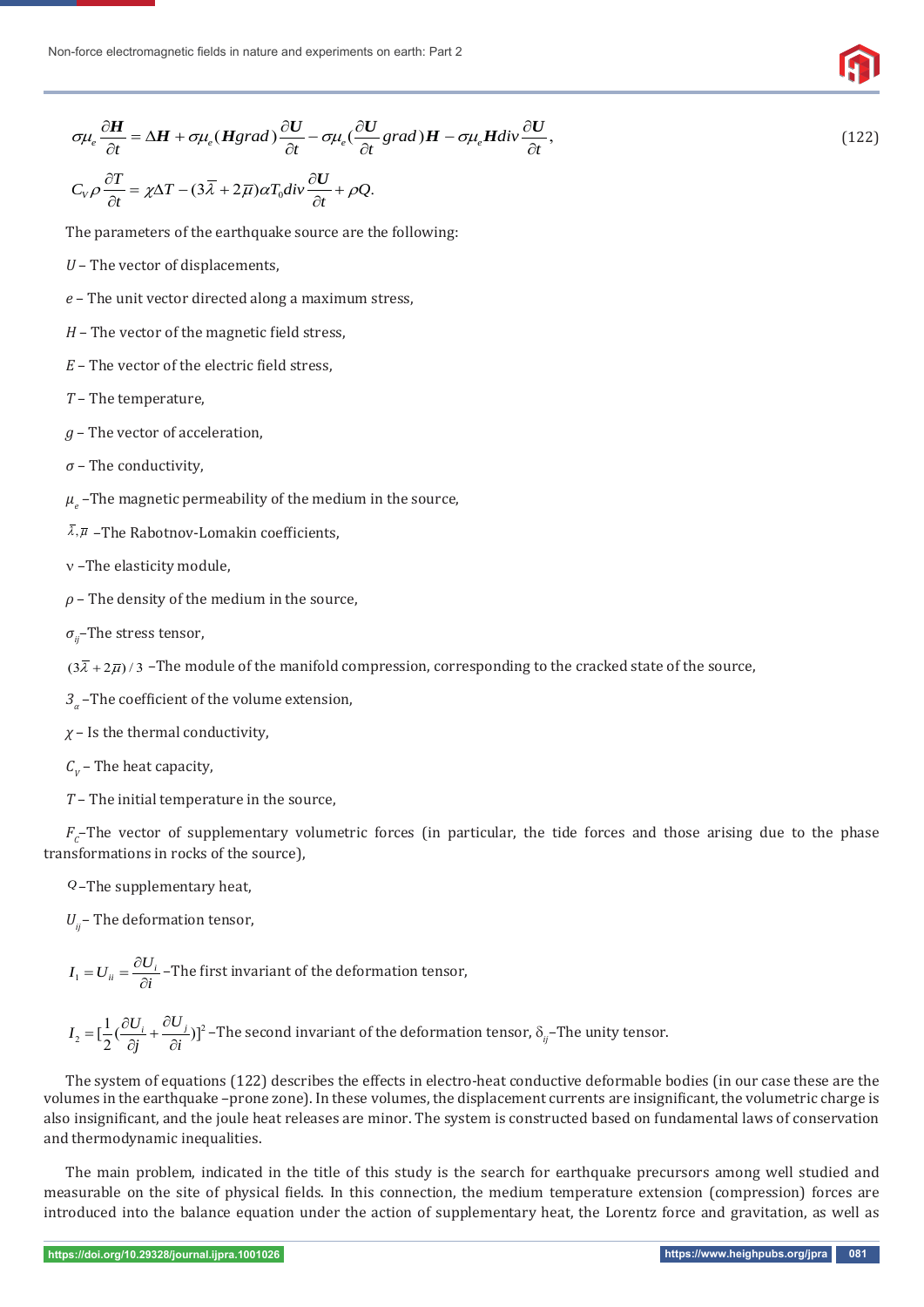

"skeleton cohesive force" and the force of insertion of the rocks volume in the source. The introduction into the equation of motion of the actually skeleton cohesive force is justified, in our opinion, because we are studying the state of forces and stresses in the source before the appearance of a shift in the source resulting in generation of a shock wave causing an earthquake. The equation of balance of forces and stresses is written for the elementary volume of a source equal to  $1 \, m^3$ . The full source volume that can be sufficiently large is a part both of the left- and the right-hand sides of equations (122) therefore; it is easily normalized to unity. Physically this means that this allows the force balance to be attained with equal conditions both for the whole source and for its elementary volume (under the assumption of the fractal feature of rocks of a source). Because of this, physical processes in the elementary source volume are subject to the simulation, thus essentially simplifying the mathematical aspect of a problem.

In order to describe the temperature balance, the equation of heat conductivity is introduced into a compressible variablemodule medium of an elementary source volume. The equation of induction in a compressible medium is introduced for the description of a magnetic field. In so doing, for modeling the physical fields in a variable-module source medium equations (122) being similar to equations of heat-electromagnitoelasticity are written down.

The boundary conditions on the Earth's free daily surface for system (122) are of the conventional form:

$$
H_1 = H_2|_S; \quad \sigma_{ij}|_S = 0; \quad E_S^1 = E_S^2; \quad E_n^1 = \frac{\sigma_r}{\sigma_0} E_n^2|_S; \quad U_1 = U_2|_S; \quad T_1 = T_2|_S. \tag{123}
$$

Here the subscripts are as follows:

1-The air,

2-The Earth,

- *S* The Earth's surface,
- *n* The normal to the Earth's surface,
- $\sigma$ <sup>0</sup> The air conductivity,

 $\sigma_{\tau}$ -The Earth's conductivity.

It is proposed to simulate the earthquake precursors in physical fields in such a way that it would be possible to answer the question: in which physical fields the short-term or intermediate earthquake precursors can exist. It is clear that the Hook-Duhamel-Neumann stress tensor as related to physical parameters of the cracked medium (121) and equation (122) written down in the Rabotnov-Lomakin phenomenological parameters cannot serve as a direct information source.

The initial data are given in the following way: the fields *T*, *H*, *E* at a certain time instant  $t$  ( $t$  = 0) are known in the whole space and are equal to  $T_{0}$ ,  $H_{0}$ ,  $E_{0}$ .

An earthquake occurs when the accumulated tension in one of the places of the Earth's core exceeds the threshold value *Y*, after which there occurs a disruption of skeleton, inter-grain and inter-pore spaces in the source substance. There occur microcracks, which then concentrate into a global discontinuity. The latter causes an earthquake.

Boundary conditions (123) indicate to the fact that due to an essential difference in the conductivities  $\sigma_{\tau/\sigma_0}$  and the daily surface behaves as a powerful amplifier of the vertically directed electric field with the amplification factor  $\sigma_r$  >> $\sigma_0$ . That is why a special attention must be focused on this component of the electric field.

If one imagines that all other forces except for gravitational are absent in a source, then from the first equation of (122) follows

$$
e \cdot \text{Div}\sigma_{ij} - \rho g = 0 \tag{124}
$$

From this equation, it is easy to obtain the equation of balance for a medium with different moduli. This equation can be reduced to a standard form:

$$
\rho g = \overline{\mu} \Delta U + (\overline{\lambda} + \overline{\mu}) \text{graddiv} U \tag{125}
$$

If only the inertia and the stress forces are present in a source, then from the first equation of (122) it appears possible to obtain the equation of motion in a medium with different moduli: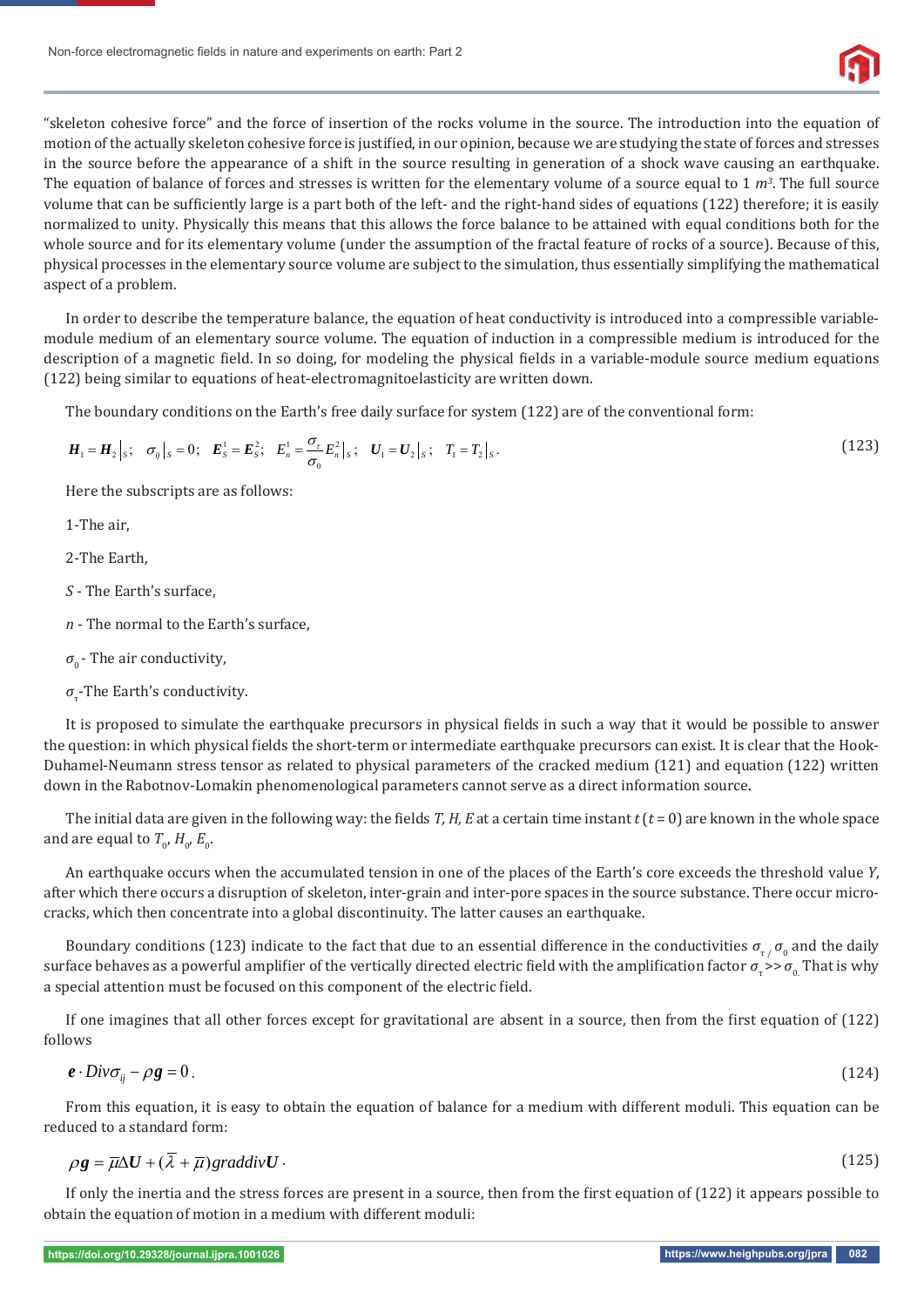

$$
(126)
$$

$$
\rho \frac{\partial^2 \tilde{U}}{\partial t^2} = \overline{\mu} \Delta \tilde{U} + (\overline{\lambda} + \overline{\mu}) graddiv \tilde{U}.
$$

If deformations are regarded to be small, then the motions considered in elasticity theory are non-intensive elastic oscillations and waves. Having applied standard transformations to (126), it becomes possible to obtain equations for longitudinal and transverse oscillations (waves) in the above-mentioned medium:

$$
\frac{\partial^2 \tilde{U}_l}{\partial t^2} - c_l^2 \Delta \tilde{U}_l = 0, \qquad \frac{\partial^2 \tilde{U}_l}{\partial t^2} - c_l \Delta \tilde{U}_l = 0.
$$
\n(127)

Here  $c_i = ((\overline{\lambda} + 2\overline{\mu}) / \rho)^{1/2}$  is the longitudinal wave velocity  $c_i = (\overline{\mu} / \rho)^{1/2}$ , is the velocity of the transverse wave.

The wave properties of the medium surrounding a source naturally manifest at an instant of the occurrence of a shock (fault) during an earthquake, and waves are observed on the Earth's surface by seismological stations at sufficiently big distances from the source. Currently, many research institutions are involved in studying seismicity of seismic-prone zones. However, it has still been impossible to find a sufficiently reliable earthquake precursor. In our opinion, this is associated with the fact that seismicity near to a source or inside it manifests just at the moment of the event occurrence, i.e. with displacements in the source medium.

Foreshocks that sometimes precede an earthquake and aftershocks that take place after a strong shock are, in fact, the same events accompanied by displacements, while it is necessary to know of a tense state before an event has occurred and to what extent it is crucial and whether it can result in an earthquake. As on the Earth's free surface the vertical stress vanishes, it is impossible to measure it. In order to elucidate in which physical fields the measured values would be directly associated with the stress tensor in a source, using equations (122) it is required to estimate these connections. To this end the reduced relations (122) and (123) [39] must be used. However, they must be written down with the phenomenological Rabotnov-Lomakin parameters in the representation of (120):

$$
\frac{4\pi^2 \rho}{t^2} U = \frac{e}{L} |\sigma_{ij}| - \frac{(3\overline{\lambda} + 2\overline{\mu})\alpha T}{L} e + [\sigma E \times \mu_e H] - \rho g - F_c, \quad \frac{2\pi \sigma \mu_e}{t} H = \frac{H}{L^2} + \frac{2\pi \sigma \mu_e |H|}{Lt} U - \frac{2\pi \sigma \mu_e |U|}{Lt} H + \frac{2\pi |U|}{Lt} H,
$$
\n
$$
\frac{C_V 2\pi \rho}{t} T = \frac{\chi}{L^2} T - \frac{2\pi (3\overline{\lambda} + 2\overline{\mu})\alpha T_0 |U|}{Lt} + \rho Q
$$
\n(128)

The expression for the stress tensor (121) must be added to equations (128). The reduced system of equations (128) makes possible to write down the dependences of seismic, thermal, electric and magnetic fields on the displacement moduli. From the equation of balance, we may write the equality for the displacement vector in the elastic version for a cracked medium:

$$
U = -\left(\frac{L^2}{\overline{\mu}}\rho g + \frac{\overline{\lambda} + \overline{\mu}}{\overline{\mu}}\middle|U\middle|e\right). \tag{129}
$$

From formula (129) follows that in the absence of displacements in the source  $|U| \neq 0$  the seismic field does not contain information about the behavior of the stress tensor, hence there are no earthquake precursors. That is why numerous seismic stations distributed all over the world are fixing the events that have already occurred at  $|U| \neq 0$  in the source, but they don't give you advance notice the information about the earthquake.

From the equation of temperature, we may find the dependence of the heat field on additional heat and the displacement vector module in the non-elastic version for the cracked medium:

$$
T = \frac{L^2 \rho t Q - 2\pi (3\overline{\lambda} + 2\overline{\mu}) \alpha T_0 L |U|}{C_v 2\pi \rho L^2 - \chi t}.
$$
\n(130)

Having analyzed expression (130) within the approximation used, we can arrive at some important conclusions. First, the temperature field is independent of stresses. Hence, in the absence of the displacements  $|U|=0$  and the additional heat  $Q$  it will not differ from the initial temperature  $T_{0}$ . Second, and which is most important, the temperature precursors - according to the above said are only slightly probable as the temperature field *T* is independent of the stresses  $\sigma_{ir}$ .

If the temperature field of a source is, on the average, considered constant before the motions begin, i.e. an earthquake, then from the first equation of (3) it is possible to obtain a single precursor, that is, the electromagnetic field: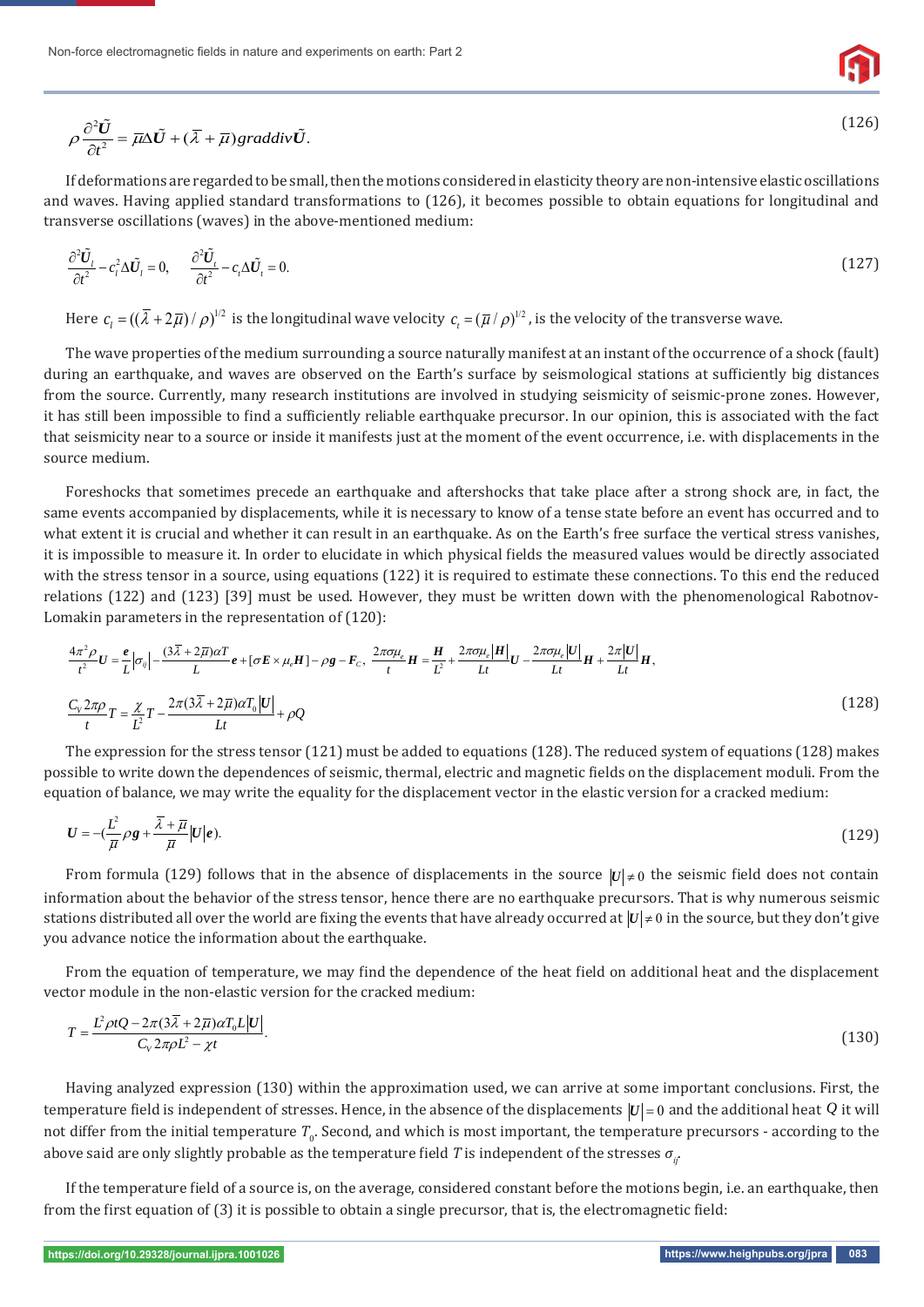

$$
\left[ (\rho \frac{\partial^2 U}{\partial t^2} + \rho g + F_c) - eDiv \sigma_{ij} \right] = \boldsymbol{E} \cdot \boldsymbol{H} \sigma \mu_e \sin \zeta. \tag{131}
$$

Here  $\zeta$  is the angle between the vectors of the electric and magnetic fields. According to (131), it is the electromagnetic field that must contain the information about a change in the tense state of the source that is fixed in the left-hand side of equation (131). When the rapidly increasing changes, presented by the stress  $F_n = e \cdot Div_{\sigma_{ij}}$  in (131) equalize and exceed the sum of the inertia, the gravity forces as well as the adhesive force of the rocks skeleton, an earthquake will occur.

The second equation from (128) for the magnetic field at  $|U| = 0$  yields the following expression:

$$
H = \frac{2\pi\sigma\mu_e L |H|}{(2\pi\sigma\mu_e L^2 - t)} U. \tag{132}
$$

In (132), the dimension of the magnetic field is given in  $A/m$ . From (132) it follows that changes in the magnetic field being at a certain level |H|, for example, at that coinciding with the stress of the MGF directly proportionally depend on displacements. Substituting (129) to (132), we obtain:

$$
\boldsymbol{H} = -\frac{2\pi\sigma\mu_e|\boldsymbol{H}|}{(2\pi\sigma\mu_e L^2 - t)} \bigg(\frac{L^2}{\overline{\mu}}\rho\boldsymbol{g} + \frac{\overline{\lambda} + \overline{\mu}}{\overline{\mu}}|\boldsymbol{U}|\boldsymbol{e}\bigg).
$$
(133)

According to formula (133), we may say that in the absence of displacements, the changes in the magnetic field are at a certain constant level:

$$
\mathbf{H} = -\frac{2\pi\sigma\mu_e L^3 |\mathbf{H}|}{(2\pi\sigma\mu_e L^2 - t)\overline{\mu}} \rho \mathbf{g},\tag{134}
$$

Therefore, they cannot be earthquake precursors, as they do not contain the stress tensor varying in time and in space but can appear only in initiation of displacements.

According to boundary conditions (123), the electric field component  $E_{_Z}$  that is normal to the Earth's surface and is sharply enhanced in the air at the expense of an essential difference in the Earth's conductivity  $\sigma_{\rm r}$  and the air conductivity  $\sigma_{\rm o}$   $\sigma_{\rm r}$  >> $\sigma_{\rm o}$  . has aroused considerable interest. Having omitted intermediate expressions, let us write down the dependence  $\rm E_{_Z}$  on the Earth's parameters and the stress tensor in the source [39]:

$$
E_z = \gamma \frac{1}{\rho g_z} \left| \sigma_{xy} \right| + \delta \tag{135}
$$

Here:

$$
\gamma = -\frac{\overline{\mu}(2\pi L - \frac{t}{L\sigma\mu_e})}{2\pi\sigma\mu_e L^3 |\mathbf{H}|\sin\zeta}, \quad \delta = \frac{\overline{\mu}(2\pi L - \frac{t}{L\sigma\mu_e})}{2\pi\sigma\mu_e L^2 |\mathbf{H}|\sin\zeta}.
$$

Here *ξ* is the angle between the vectors E and H. The dimension of  $E_z$  in (135) is given in *V/m*. If the rocks in the vicinity of a source are considered to be porous and filled with a conducting fluid, what may take place with fine-focus positions of an earthquake source, then the conductivity in them can in the first approximation be assessed by the Archi law  $\sigma$  =  $a\sigma_1d_0^{-m}$ , where  $\alpha$  is a constant,  $\sigma_1$  is the fluid conductivity,  $d_{_0}$  is the porosity, m is the consolidation index (for the rocks it is estimated as m = 1,3;3. In this case the coefficients  $\gamma$  and  $\delta$  can be presented directly through the rocks porosity in the vicinity of a source. Thus, for the porous rocks we can write down:

$$
\gamma \approx -\frac{\overline{\mu}td_0^{2m}}{a^2\sigma_1^2 2\pi L^4\mu_e^2 |\mathbf{H}|\sin\zeta}, \quad \delta \approx -\frac{\overline{\mu}td_0^{2m}}{2\pi a^2\sigma_1^2\mu_e^2 L^3 |\mathbf{H}|\sin\zeta}.
$$
\n(136)

The dependence in (136) is power with a sufficiently high degree of the effect of porosity to be investigated based on the changes in the electric field in the vicinity of a source.

The analysis of formula (135) shows that the vertical component of the electric field explicitly and linearly depends on the stress tensor module  $\sigma_{\rm w}$ . Really, with the growth of the stress module this component will grow and enhance in the air by orders set by the enhancement factor  $\sigma_\tau/\sigma_o$ . Therefore the growth of  $E_z$  becomes a precursor of a future event. However from a simplified system it is impossible to find those threshold values  $E_z$  at which an "unload", that is an earthquake, occurs.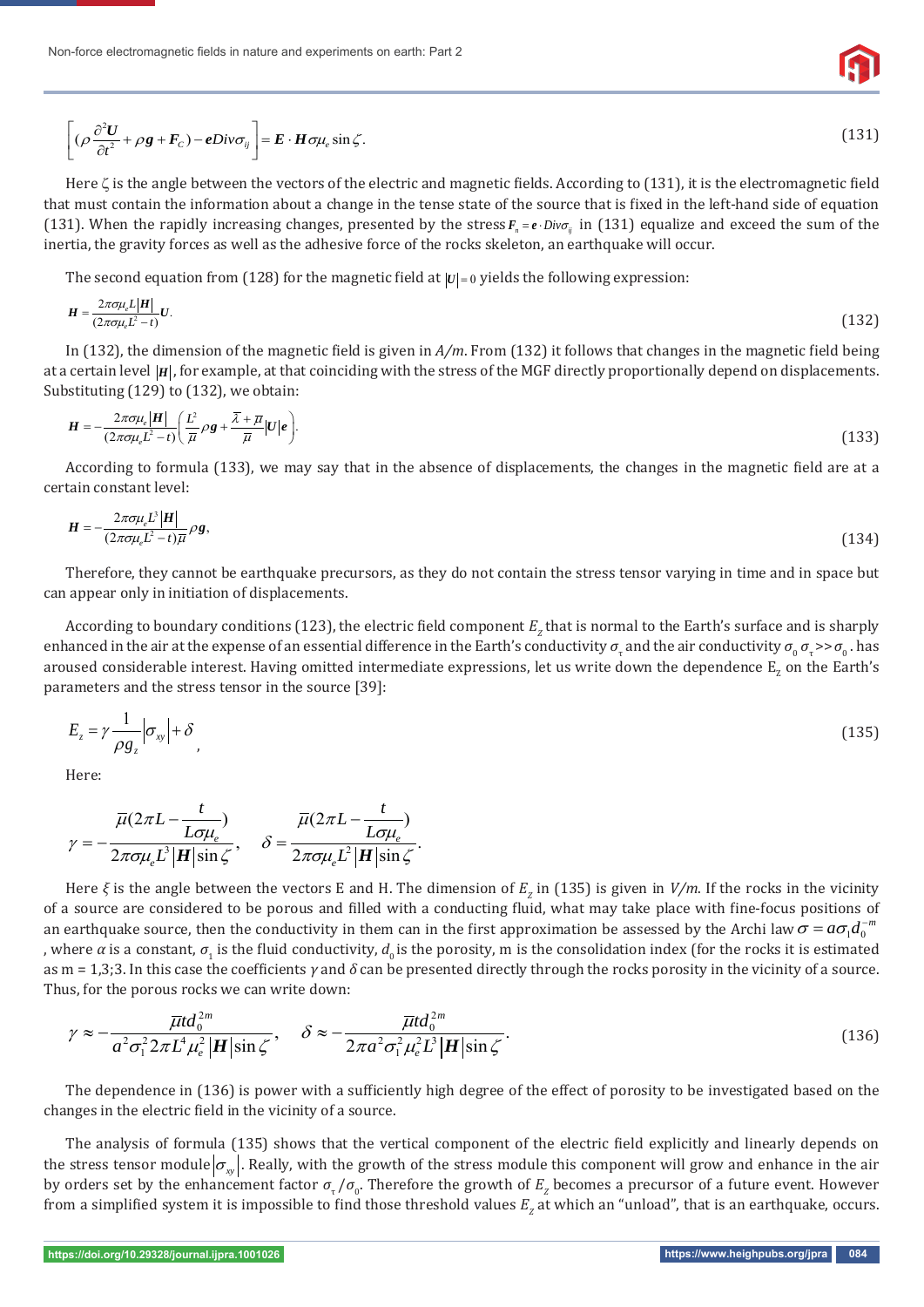

Nevertheless, studying formula (135) combined with the formula for the stresses *σ<sub><i>ii*</sub> from</sub> (121)</sub> makes possible to detect this threshold having estimated the energy release at which the "unload" occurs. Moreover, by the measured electric components  $E_\chi E_\chi E_z$  it is possible to assess the stress tensor using its direct connection with these components. This holds out hope for a possibility to solve the problem of the assessment of stresses in the Earth by the physical electric field measured on its surface. By now, this problem has been considered unsolvable because the stress tensor tends to zero on the Earth's surface (123). The decay of the electric field at the time of an event will make possible to evaluate admissible stresses for a certain earthquakeprone zone. The two other components of the electric field in the absence of displacements *U*, the supplementary heat *Q*, the temperature  $T = 0$  and the supplementary forces  $F_c$  can be found similar to (135):

$$
E_x = \gamma \frac{1}{\rho g_x} \left| \sigma_{xy} \right| + \delta, \quad E_y = \gamma \frac{1}{\rho g_y} \left| \sigma_{xy} \right| + \delta. \tag{137}
$$

Here *γ* and *δ* from (135) or from (136) are used.

According to boundary conditions (123), the tangential electric components are continuous, that is why their stress in the air will not differ from their stress in the Earth from the source, which on their way suffered the influence of different noise in addition to the geometric decay. Therefore, the problem of measuring the electric fields and their selection is fairly complicated. It should be noted that according to [10], the vertical component  $E_{_Z}$ could be potential only, as its induction part is compensated by charges on the Earth's surface. Therefore, it can be measured by a polarimetry ("hydrometric propeller"). The horizontal components  $E_x$  and  $E_y$  have both potential and inductive (tellurium) parts, the relations between them and the ways of measuring them must be investigated in the future. Nevertheless, their dependence on the stress tensor and its changes in time makes the problem of measuring the electric field on the Earth's surface and separation in it the part dependent only on stresses in a source be challenging and promising a solution of a very important geophysical problem. The latter is associated with a shortterm prediction of the beginning of an earthquake. The electric field, its vertical component, in particular, sharp changes in it, to be exact, can serve a short-term precursor, which can be noticed because of the enhancement of its daily surface of the Earth.

 In order to simulate the earthquake precursors in a heterogeneous medium of a source by the search for the response in the electric field on the Earth's surface, it is necessary to learn how to simulate stresses in a source

$$
F_n = e \cdot Div \sigma_{ij},\tag{138}
$$

Depending on the module of the cracked state *ξ*. The behavior of the stress determines the level of electric signals at the expense of re-distribution of charges arising on edges of micro-cracks in a heterogeneous medium. Based on the definition of divergence of the tensor of the second rank we may write down:

$$
F_{ni} = \sum_{j=1}^{3} \frac{\partial \sigma_{ij}}{\partial x_j}.
$$
\n(139)

In the Cartesian coordinate system, let us write down:

$$
F_{nx} = \frac{\partial \sigma_{xx}}{\partial x} + \frac{\partial \sigma_{xy}}{\partial y} + \frac{\partial \sigma_{xz}}{\partial z}, \quad F_{ny} = \frac{\partial \sigma_{yx}}{\partial x} + \frac{\partial \sigma_{yy}}{\partial y} + \frac{\partial \sigma_{yz}}{\partial z}, \quad F_{nz} = \frac{\partial \sigma_{zx}}{\partial x} + \frac{\partial \sigma_{zy}}{\partial y} + \frac{\partial \sigma_{zz}}{\partial z}.
$$
(140)

Now it is required to express the stress tensor components through the deformation tensor components assuming the symmetry in terms of the indices  $U_{ii} = U_{ii}$ . Taking into consideration the construction of the stress tensor presented in (2), after carrying out trivial transformations, obtain:

$$
\sigma_{xx} = (2\overline{\mu} - 2\xi + \overline{\lambda})U_{xx} + \overline{\lambda}(U_{yy} + U_{zz}) + (3\overline{\lambda} + 2\overline{\mu})\alpha(T - T_0),
$$
  

$$
\sigma_{zz} = (2\overline{\mu} - 2\xi + \overline{\lambda})U_{zz} + \overline{\lambda}(U_{xx} + U_{yy}) + (3\overline{\lambda} + 2\overline{\mu})\alpha(T - T_0),
$$
  

$$
\sigma_{xz} = (2\overline{\mu}U_{xz} - \nu U_{xx}), \quad \sigma_{xy} = (2\overline{\mu}U_{xy} - \nu U_{xx}), \quad \sigma_{yz} = (2\overline{\mu}U_{yz} - \nu U_{yy}).
$$

Now, substituting (141) into (140) and carrying out trivial transformations we obtain the final formulas for calculating the stress components in the elementary volume of the earthquake source and come to: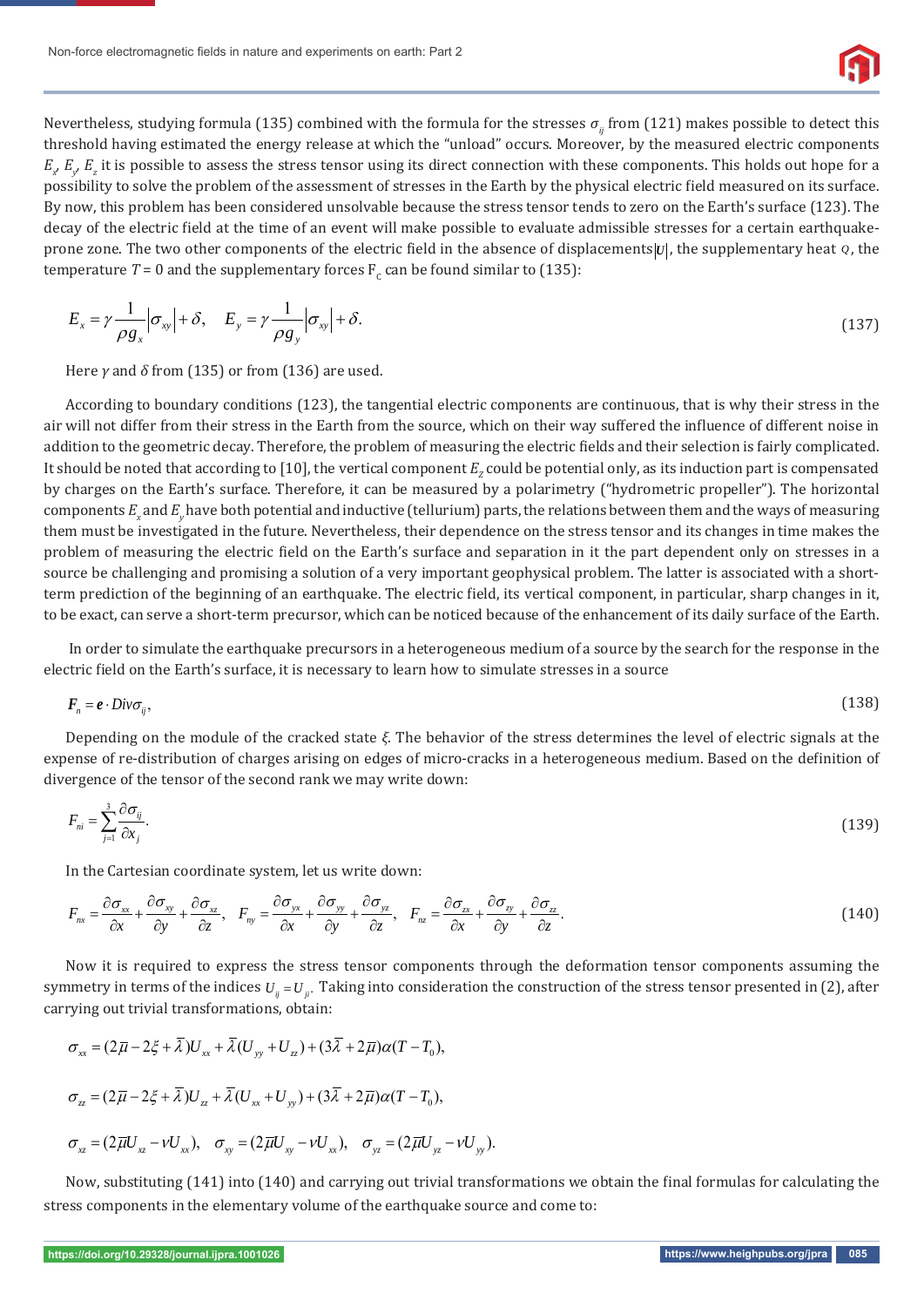Non-force electromagnetic fields in nature and experiments on earth: Part 2

*nx F*

*nz F*

$$
F_{nx} = 2\overline{\mu}(\frac{\partial U_{xx}}{\partial x} + \alpha \frac{\partial T}{\partial x} + \frac{\partial U_{xy}}{\partial y} + \frac{\partial U_{xz}}{\partial z}) + \overline{\lambda}(\frac{\partial U_{xx}}{\partial x} + \frac{\partial U_{yy}}{\partial x} + \frac{\partial U_{zz}}{\partial x} + 3\alpha \frac{\partial T}{\partial x}) -
$$
  

$$
- \xi(2\frac{\partial U_{xx}}{\partial x} + \frac{\partial U_{xx}}{\partial y} + \frac{\partial U_{xx}}{\partial y})
$$
  

$$
F_{ny} = 2\overline{\mu}(\frac{\partial U_{xy}}{\partial x} + \frac{\partial U_{yy}}{\partial y} + \alpha \frac{\partial T}{\partial y} + \frac{\partial U_{yz}}{\partial z}) + \overline{\lambda}(\frac{\partial U_{yy}}{\partial y} + \frac{\partial U_{xx}}{\partial y} + \frac{\partial U_{zz}}{\partial y} + 3\alpha \frac{\partial T}{\partial y}) -
$$
  

$$
- \xi(2\frac{\partial U_{yy}}{\partial y} + \frac{\partial U_{yy}}{\partial x} + \frac{\partial U_{yy}}{\partial z})
$$
  

$$
F_{nz} = 2\overline{\mu}(\frac{\partial U_{xz}}{\partial x} + \frac{\partial U_{yz}}{\partial y} + \frac{\partial U_{zz}}{\partial z} + \alpha \frac{\partial T}{\partial z}) + \overline{\lambda}(\frac{\partial U_{zz}}{\partial z} + \frac{\partial U_{xx}}{\partial z} + \frac{\partial U_{xx}}{\partial z} + 3\alpha \frac{\partial T}{\partial z}) -
$$
  
(142)

$$
\begin{array}{cccc}\n\alpha & \alpha & \beta & \alpha & \alpha \\
\hline\n\zeta & \frac{\partial U_{xx}}{\partial x} + \frac{\partial U_{yy}}{\partial y} + 2 \frac{\partial U_{zz}}{\partial z}.\n\end{array}
$$

With formulas (142), it appears possible to simulate the stress components in elementary volumes of a source by the simulation of the deformation tensor components in them. The sinus of the angle between the magnetic and the electric fields from the right-hand side of formula (131) can be found as follows. According to the known formula [14], the Lorentz force can be presented in the form:

$$
\sigma\mu_e\boldsymbol{H}\boldsymbol{E}\sin\zeta = \frac{1}{\mu_e}(\boldsymbol{B}\cdot\text{grad})\boldsymbol{B} - \text{grad}(\frac{\boldsymbol{B}^2}{2\mu_e}).
$$
\n(143)

From formula (143), keeping in mind that  $\boldsymbol{E} = \frac{1}{\sigma} rot \boldsymbol{H}$  , we find:

$$
\sin \zeta = \frac{\frac{1}{\mu_e} (\mathbf{B} \cdot \text{grad}) \mathbf{B} - \text{grad} \frac{\mathbf{B}^2}{2\mu_e}}{\mu_e \mathbf{H} \cdot \text{rot} \mathbf{H}}.
$$
\n(144)

Now, formula (144) can be transformed by changing the differential operators by their analogs using the size of the focus *L* and selecting the vertical direction for the magnetic field:

$$
\sin \zeta = \frac{|B|H \frac{1}{L} - \frac{1}{2L}(H \cdot B)}{\mu_{e} H \frac{1}{L} H} = \frac{|H|}{H_{z}} - 0,5.
$$
\n(145)

Formula (145) allows the use in the simulation of any initial levels of the magnetic field  $|H|$  and any of its current states calculated by formulas (133) or (134). Thus, the following formula is subject to the numerical simulation:

$$
E = F_n / (\sigma \mu_e H \sin \zeta) = F_n / (\sigma \overline{\mu} H (|H| / H_z - 0.5)).
$$
\n(146)

The dimension of the electric field in (146) is given in  $V/m$ . In this case, a precursor must be found in the vertical component of the electric field  $E_z^1 = E_z^2 \sigma_r / \sigma_0$ . In the latter formula,  $E_z^2$  is given by expression (146), in which the geometric decay arising due to the replacement of the field  $E_z^2$  from the depth of the source towards the Earth's surface:

$$
E_z^1 = E_z^2 \frac{\sigma_r}{\sigma_0 h^3} = \frac{\sigma_r F_{nz}}{\sigma_0 \sigma \mu_e H_z (\left| \mathbf{H} \right| / H_z - 0.5) h^3}.
$$
\n(147)

Here *h* – is the value reflecting the relation of the source depth *H* and the linear size of the elementary volume in the source *l=1m*, then  $h$  = H/l In formula (147) it is better to set the strength of the magnetic field  $H<sub>z</sub>$  at the level of the strength of the Earth's MGF because this field is surely present in a source independent of the tense state in it. The arising electric field must be controlled by the difference:

$$
\left| \left( \rho \frac{\partial^2 U_z}{\partial t^2} + \rho g_z + F_c \right) - F_{nz} \right| \le 0. \tag{148}
$$

**https://doi.org/10.29328/journal.ijpra.1001026 https://www.heighpubs.org/jpra 086**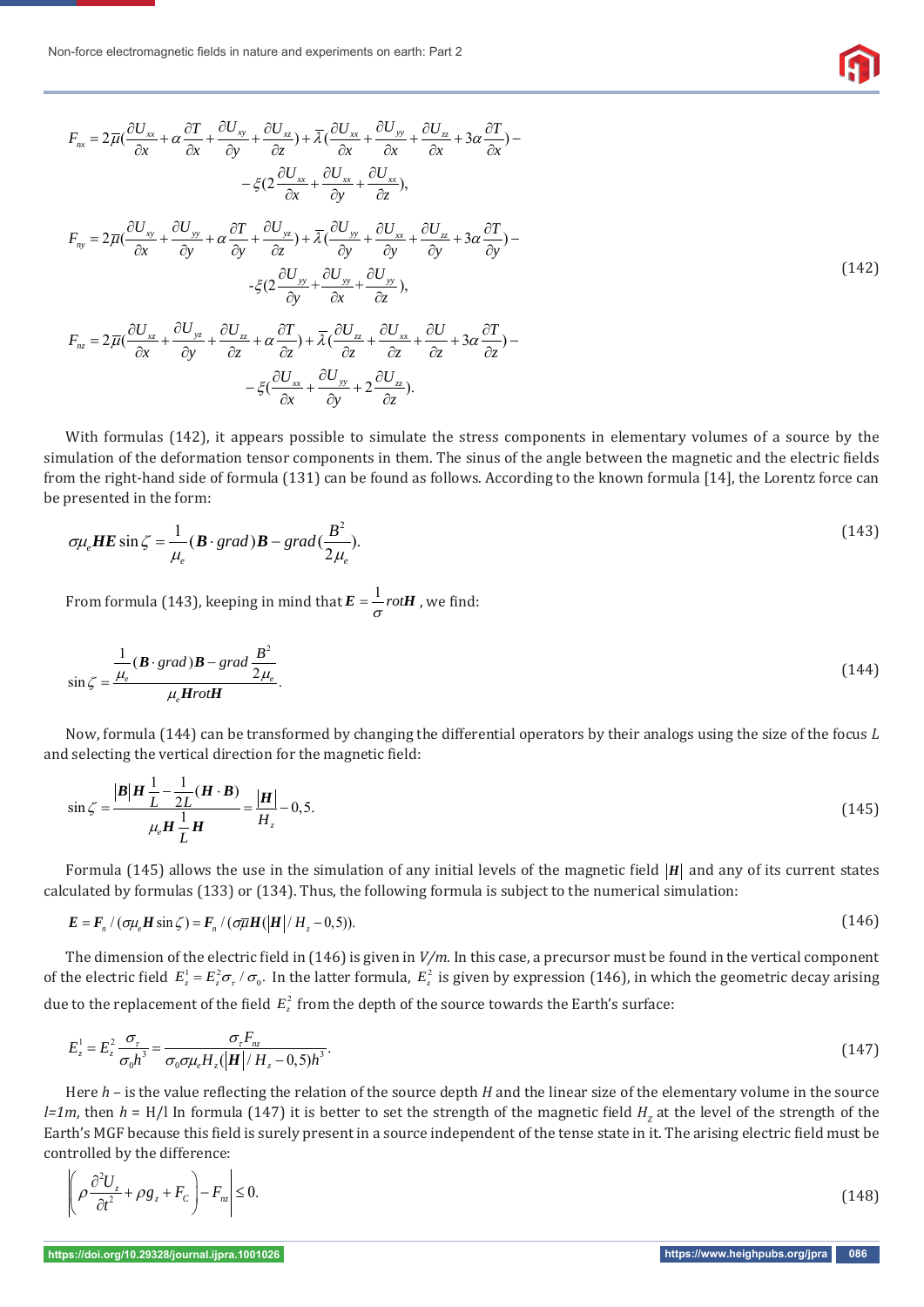

The electric field must be "interrupted" by the difference in (148), which must tend to zero at the time instant of an earthquake. This is because when an earthquake takes place, there occurs an immediate drop in stresses up to a certain level at which a new balance of forces and stresses in the source arises. This drop is usually repeated several times and is accompanied by shocks causing the displacements U at the expense of which the electric field is subject to other laws and equations and can suffer an essential drop.

The electric field cannot be simulated using formula (147) without developing the way of modeling the new parameters  $\bar{\lambda}$ and  $\bar{\mu}$ . These parameters contain the elasticity module v which is better to assign in a wide range of values for studying the behavior of the stress  $F_n$  and in its connection the electric field  $E_z^1$ . In addition,  $\bar{\lambda}$  and  $\bar{\mu}$  contain the cracks parameter  $\xi$  which must also be simulated, for example,  $\xi = I_1/\sqrt{I_2}$ . As is known, the first invariant of the deformation tensor  $I_1$  coincides with the diagonal element of the deformation tensor  $I$ <sub>1</sub> =  $U$ <sub>ii</sub>. Therefore with the multifold compression of the elementary volume  $U$ <sub>ii</sub>

*P/K*, where *P* is the pressure per unity of the elementary medium volume *K* is the shift compression module and  $\sqrt{I_2} = U_{ij}$  in the isotropic medium. The complicated effect on the elementary medium volume can be decomposed to the manifold compression and shift:

$$
U_{ij} = \frac{1}{9K} \delta_{ij} \sigma_{il} + \frac{1}{2\mu} (\sigma_{ij} - 1/3\delta_{ij} \sigma_{il}).
$$
\n(149)

Bearing in mind the fact that the elementary source volume in question, the value  $\sigma$ <sub>ii</sub> under the action of all-sided pressure can be expressed as  $\sigma_{ij} = -P\delta_{ij}$ , and  $\delta_{ij}$  = 3. In these assumptions, the required relation will have the form:

$$
U_{ii}/U_{ij} = \frac{2\mu(3\lambda + 2\mu)}{9\lambda^2 + 12\lambda\mu + 4\mu^2}.
$$
\n(150)

In formula (150), a known relation between the shift compression module and the Lame parameters *K* = (*λ* + 2 / 3 *μ*) is used.

Thus, for the simulation of the parameters  $\bar{\lambda}$  and  $\bar{\mu}$  in the first approximation, we can use the following formulas:

$$
\overline{\lambda} = \lambda - \nu \frac{9\lambda^2 + 12\lambda\mu + 4\mu^2}{2\mu(3\lambda + 2\mu)}, \quad \overline{\mu} = \mu - \nu \frac{2\mu(3\lambda + 2\mu)}{9\lambda^2 + 12\lambda\mu + 4\mu^2}.
$$
\n(151)

According to (151) the new parameters non-trivially depend on the classical Lame parameters *λ* and *μ*.

In order to find the values of the electric field in a different-scale module of a source, it is required to simulate the stress components in the source:  $F_{n'}/F_{n'}F_{n'}$ . To this end, formulas (142), in which it is required to assign in some way the deformation tensor components, are the following:

$$
U_{xx} \approx axt^2, \quad U_{yy} \approx byt^2, \quad U_{zz} \approx czt^2, \quad U_{xy} \approx dyt^2, \quad U_{xz} \approx ezt^2, \quad U_{yz} \approx fzt^2.
$$

In this case, we assume the following:

$$
d \approx 0, 5a; \quad e \approx 0, 5b; \quad f \approx 0, 5c. \tag{153}
$$

In doing so, the coefficients  $a,b,c$  are not set. They can be found after the expert estimation of potential forces  $F_{n,r}F_{n,r}F_{n,r}$  of stress accumulation. If *T* = *cont.*, all necessary derivatives are predetermined.

Then we write down the stress components using formulas (142):

$$
F_{nx} = (3\overline{\mu} + \overline{\lambda} - 2\nu)at^2 + \overline{\mu}bt^2, \ F_{ny} = -\nu at^2 + (2\overline{\mu} + \overline{\lambda} - \nu)bt^2 + \overline{\mu}ct^2.
$$
 (154)

In order to calculate the unknown coefficients *a,b,c* it is needed to imagine the initial state of an earthquake source with the parameters *F<sub>n</sub>*, *v*,*t*,λ,μ to expertly assign them and after that to define unknown coefficients *a*,*b*,*c* and with their help – the coefficients *d,e,f.* 

When selecting a medium model and the source geometry for the calculation, it is best of all to make use of a well–known in literature example. The Earth's upper mantle parameters in this example are the following:

$$
\lambda = 50 \times 10^9 Pa
$$
,  $\mu = 30 \times 10^9$ ,  $v = 10^9$ ,  $|\mathbf{F}_n| = 10^6 Pa$ ,  $|\mathbf{H}| = 39,8A/m\sigma_\tau / \sigma_0 = 10^3$ ,

$$
h = 2 \times 10^4
$$
,  $g_z = 9.8$  m/c<sup>2</sup>,  $\rho = 2800$ ,  $kl/m^3$ ,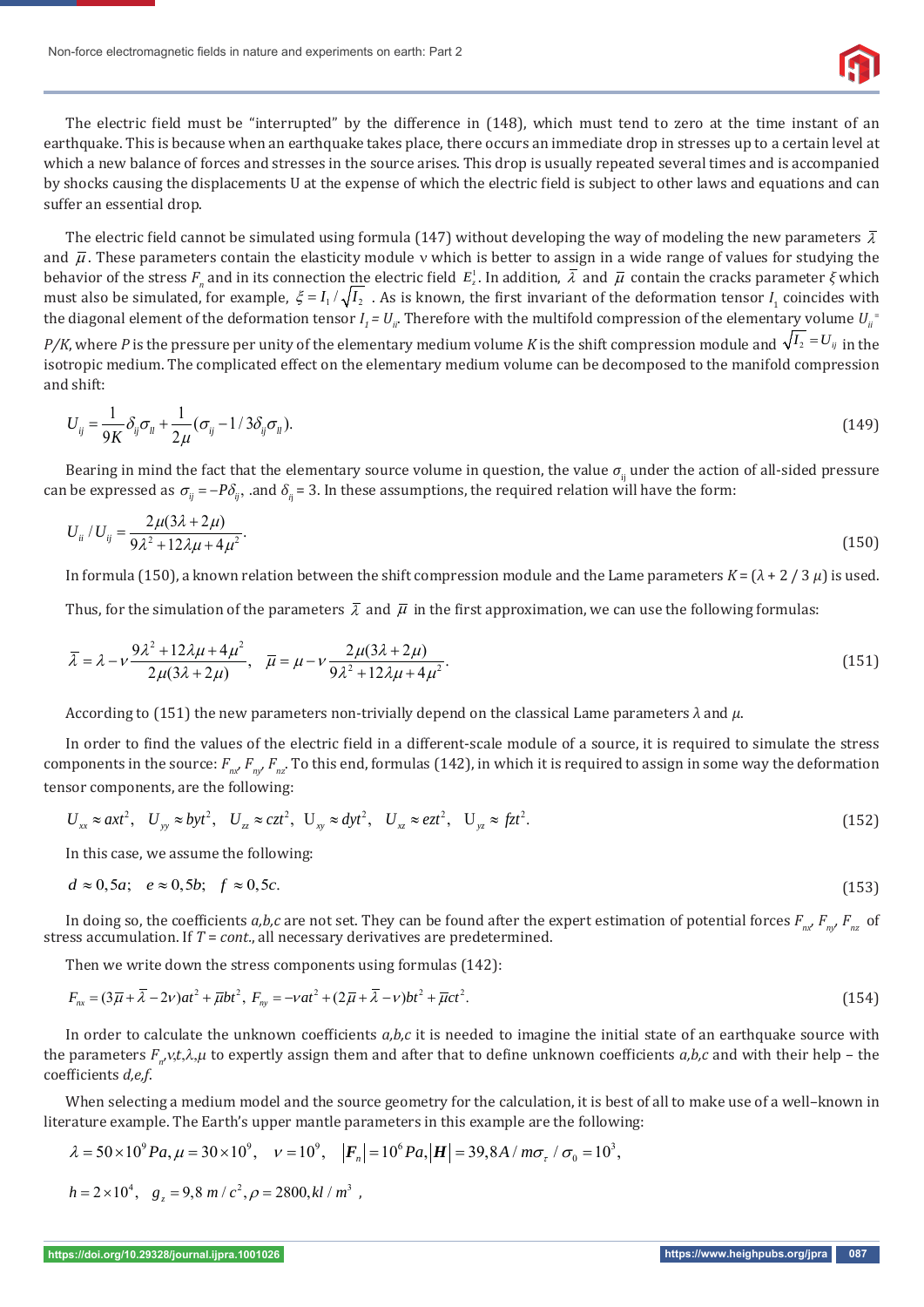The parameters in the source are  $H = 20$  km,  $\sigma = 0.1$  Sm / m  $\rho = 4800$  kl /  $m^3$ 

The initial parameters of the holding medium presented here made possible to calculate the coefficients a,b,c,d,e,f that are required for the simulation of the stresses  $F_{_n}$  in terms of the cracks module *ξ*. Table 1 presents their values.

For detecting the stress changes in the source and changes in the electric field on the Earth's surface in terms of the cracks module  $\xi$  in the source, the calculations of these values are presented in table 2.

The analysis of table 2 shows that stresses essentially depend on the cracks module of a different scale medium although the Rabotnov-Lomakin parameters do not strongly respond to the behavior of this module. At a certain time instant, the stresses change their signs thus indicating to a considerable influence of different moduli. With a "strong" difference in moduli, the allsided pressure can change a sign resulting in a shift. This predetermines the appearance of a shock because of a possible shift. In this case, the electric field on the Earth's surface  $E_z^1$  also changes its sign and this can be an essential characteristic feature in the behavior of the electric field in terms of the cracks development. In this case, the values of the electric field are measurable. Although one should, bear in mind that the problem of selecting a signal from an earthquake against other numerous sources of a potential electric field in the atmosphere is not even set here. For setting this problem, it is necessary to carry out not only theoretical but also field surveys as well. The diagrams of the electric field observed in situ several hours before an earthquake begins are presented in [10]. The measurements presented were made by Turkish researchers [43] and are the first field experiments as associated with the ideas and estimations of the electric field above the source of a real earthquake.

The simulation of the behavior of stresses in an earthquake source indicates to the fact that changes in the tense state of a source can be fix data distance from the Earth's surface by measuring and tracing the behavior of a non-force potential electric field. This field if thoroughly investigated may act as a precursor of a potential earthquake. All other physical fields measurable on the Earth, i.e. seismic, thermal, magnetic, gravitational do not contain earthquake precursors because they respond only to an event that has already occurred.

### **The non-force magnetic field in the Aharonov-Bohm experiment**

In addition to natural phenomena in one way or other containing toroidal non-force electromagnetic fields, these fields arise in laboratory experiments. The most significant among them is the above-mentioned Aharonov-Bohm effect [44]. In this experiment, a quantum particle when flying across an infinitely long solenoid with electric current suffers the deviation in the trajectory in spite of the fact that outside such a solenoid the magnetic field in its classical definition equals zero *H* =V × *A* = 0 (Figure 5) [44].

It is considered that the interaction of particles proceeds with a vector potential because of *Α* = ∇*ϕ* although the scalar potential *ϕ* is not a physical object. According to the electrodynamics proposed, a quantum in the Aharonov-Bohm effect suffers the interaction not with the scalar potential *φ*, i.e. a mathematical function, but with a non-force toroidal magnetic field. That is why we are interested in the following: whether a certain physical object remains in space outside the source if ∇ × *Α* = 0 , and whether the Stokes theorem about the circulation of the vector A over a closed contour if ∇ × *Α* = 0 is still valid. In [45], there is a negative answer. In our opinion, the Stokes theorem is also valid in this case. Moreover, a physical object, i.e. a toroidal non-force magnetic field, determined with the help of (6) is still in space outside the source. Really,

| Table 1:                                                                                                          |                       |                       |                       |                       |               |  |  |  |
|-------------------------------------------------------------------------------------------------------------------|-----------------------|-----------------------|-----------------------|-----------------------|---------------|--|--|--|
| $F_{nx} = F_{ny} = F_{nz} = 10^6$ ; $v = 10^9$ ; $= \lambda = 50 \times 10^9$ ; $\mu = 30 \times 10^9$ ; $t = 10$ |                       |                       |                       |                       |               |  |  |  |
|                                                                                                                   |                       |                       |                       |                       |               |  |  |  |
| $5.85 \times 10^{-8}$                                                                                             | $6.81 \times 10^{-8}$ | $9.60 \times 10^{-8}$ | $2.93 \times 10^{-8}$ | $3.40 \times 10^{-8}$ | $4.8010^{-8}$ |  |  |  |

| Table 2:          |                                     |                                 |                       |                       |                                 |           |
|-------------------|-------------------------------------|---------------------------------|-----------------------|-----------------------|---------------------------------|-----------|
| $\xi \times 10^9$ | $\overline{\lambda} \times 10^{10}$ | $\overline{\mu} \times 10^{10}$ | $F_{nx}$              | $F_{ny}$              | $F_{_{\scriptscriptstyle{nz}}}$ | $E_z^1$   |
|                   | 4,97                                | 2,97                            | $1.00 \times 10^6$    | $1,02\times10^{6}$    | $1.02 \times 10^6$              | 167,59    |
| 10                | 4,71                                | 2,71                            | $8,22\times10^{5}$    | $8,27\times10^{5}$    | $7,37\times10^{5}$              | 120,62    |
| 20                | 4,43                                | 2,43                            | $6,21\times10^{5}$    | $6.18 \times 10^{5}$  | $4.19 \times 10^{5}$            | 68,50     |
| 30                | 4,14                                | 2,14                            | $4.21 \times 10^5$    | $4.08 \times 10^{5}$  | $1.00 \times 10^{5}$            | 16,39     |
| 40                | 3,86                                | 1,86                            | $2,20\times10^{5}$    | 1,99×10 <sup>5</sup>  | $-2.18 \times 10^{5}$           | $-35,70$  |
| 50                | 3,57                                | 1,57                            | $1,87\times10^{5}$    | $-1,10\times10^{4}$   | $-5.37 \times 10^5$             | $-87,84$  |
| 60                | 3,29                                | 1,29                            | $-1,82\times10^{5}$   | $-2,21\times10^{5}$   | $-8,56 \times 10^{5}$           | $-139,96$ |
| 70                | 3,00                                | 1,00                            | $-3.83 \times 10^{5}$ | $-4,30\times10^{5}$   | $-11.7\times10^{5}$             | $-192,07$ |
| 80                | 2,71                                | 0,71                            | $-5,84\times10^{5}$   | $-6.40 \times 10^{5}$ | $-14,9\times10^{5}$             | $-244,19$ |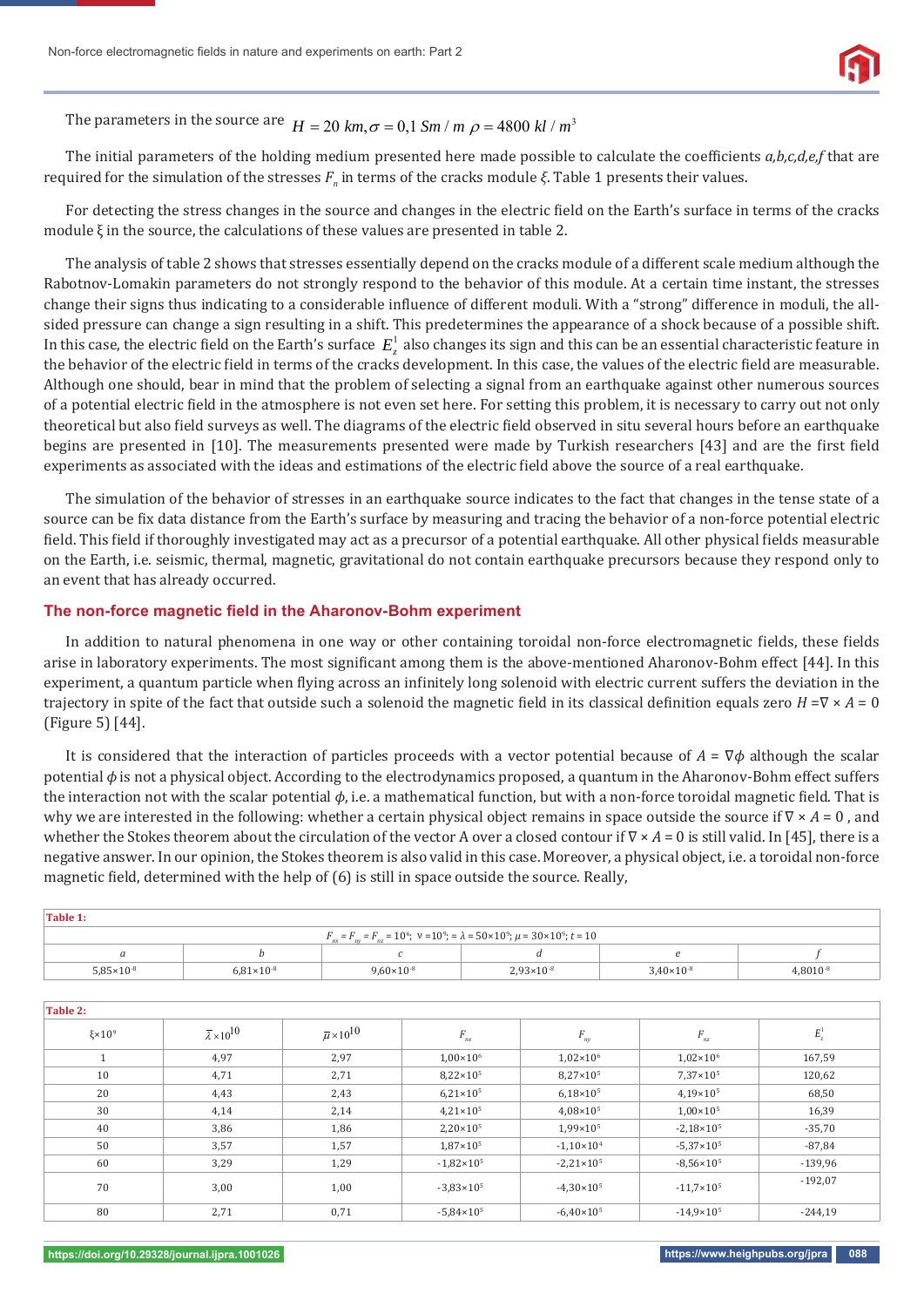



$$
\mathcal{L}^{\mathcal{L}}(\mathcal{L}^{\mathcal{L}}(\mathcal{L}^{\mathcal{L}}(\mathcal{L}^{\mathcal{L}}(\mathcal{L}^{\mathcal{L}}(\mathcal{L}^{\mathcal{L}}(\mathcal{L}^{\mathcal{L}}(\mathcal{L}^{\mathcal{L}}(\mathcal{L}^{\mathcal{L}}(\mathcal{L}^{\mathcal{L}}(\mathcal{L}^{\mathcal{L}}(\mathcal{L}^{\mathcal{L}}(\mathcal{L}^{\mathcal{L}}(\mathcal{L}^{\mathcal{L}}(\mathcal{L}^{\mathcal{L}}(\mathcal{L}^{\mathcal{L}}(\mathcal{L}^{\mathcal{L}}(\mathcal{L}^{\mathcal{L}}(\mathcal{L}^{\mathcal{L}}(\mathcal{L}^{\mathcal{L}}(\mathcal{L}^{\mathcal{L}}(\mathcal{L}^{\mathcal{L}}(\mathcal{L}^{\mathcal{L}}(\mathcal{L}^{\mathcal{L}}(\mathcal{L}^{\mathcal{L}}(\mathcal{L}^{\mathcal{L}}(\mathcal{L}^{\mathcal{L}}(\mathcal{L}^{\mathcal{L}}(\mathcal{L}^{\mathcal{L}}(\mathcal{L}^{\mathcal{L}}(\mathcal{L}^{\mathcal{L}}(\mathcal{L}^{\mathcal{L}}(\mathcal{L}^{\mathcal{L}}(\mathcal{L}^{\mathcal{L}}(\mathcal{L}^{\mathcal{L}}(\mathcal{L}^{\mathcal{L}}(\mathcal{L}^{\mathcal{L}}(\mathcal{L}^{\mathcal{L}}(\mathcal{L}^{\mathcal{L}}(\mathcal{L}^{\mathcal{L}}(\mathcal{L}^{\mathcal{L}}(\mathcal{L}^{\mathcal{L}}(\mathcal{L}^{\mathcal{L}}(\mathcal{L}^{\mathcal{L}}(\mathcal{L}^{\mathcal{L}}(\mathcal{L}^{\mathcal{L}}(\mathcal{L}^{\mathcal{L}}(\mathcal{L}^{\mathcal{L}}(\mathcal{L}^{\mathcal{L}}(\mathcal{L}^{\mathcal{L}}(\mathcal{L}^{\mathcal{L}}(\mathcal{L}^{\mathcal{L}}(\mathcal{L}^{\mathcal{L}}(\mathcal{L}^{\mathcal{L}}(\mathcal{L}^{\mathcal{L}}(\mathcal{L}^{\mathcal{L}}(\mathcal{L}^{\mathcal{L}}(\mathcal{L}^{\mathcal{L}}(\mathcal{L}
$$

$$
\oint (A \cdot dl) = \oint (\nabla \times A \cdot ds) = \oint (H_T \cdot ds) + \oint (H_P \cdot ds)
$$
\n(155)

Let now  $\nabla \times A = 0$  then  $\nabla \times [Qr] + \nabla \times (Qr) = 0$ . Hence  $\nabla \varphi = [(Qr) + \nabla \times (Qr)]$ .

This is the same as:

$$
H_{\scriptscriptstyle T} = \nabla \varphi - (Qr) \tag{156}
$$

Here ϕ and *Q* are different from zero arbitrary scalar functions of the class *C∞*.

Now let the poloidal magnetic field outside the source be equal to zero  $(H_p = 0)$ . In this case, with allowance for (156), we have:

$$
\oint (A \cdot dl) = \oint (\nabla \times A \cdot ds) = \oint (H_T \cdot ds) + \oint (\nabla \varphi - (Qr)) \neq 0
$$
\n(157)

From (157) it follows that there may be a situation when in spite of the fact that  $H_p$  = 0, the toroidal non-force field  $H_r$  may not be equal to zero because of the initially different from zero scalar potentials *ϕ* and *Q* or their difference which in (157) differs from zero. In this case, the Stokes theorem due to (157) and contrary to the analysis given in [45] is valid.

Indeed, let in the space  $\mathbb{R}^3$  along the coordinate z of a rectangular coordinate system  $x, y, z$  there be an infinitely long solenoid with a dense winding, at the center of the cylinder of which there is also a fixed spherical coordinate system, in addition to a rectangular one. In the solenoid, there circulates a constant electric current with the density J or an alternating current with the

density  $Je^{i\omega t}$ . According to standard Maxwell's equations, these currents are related to the vector potential by the equations  $\nabla \nabla \cdot \mathbf{A} - \nabla \times \nabla \times \mathbf{A} = \mathbf{J}$  or  $\nabla \nabla \cdot \mathbf{A} - \nabla \times \nabla \times \mathbf{A} + \chi^2 \mathbf{A} = \mathbf{J}$ , where  $\chi = (i\omega\mu\sigma)^{1/2}$ . The multiplier  $e^{i\omega t}$  in the latter is omitted. It is clear that only the φ –component of the current density  $J_{\phi}$  circulates in the solenoid. Let us map the first equation onto the φ –axis of the spherical coordinate system:

$$
-j_{\varphi} = \frac{1}{r \sin \theta} \frac{\partial}{\partial \theta} \sin \theta \frac{\partial A_{\varphi}}{\partial \varphi} + \frac{1}{r^{2} \sin \theta} \frac{\partial^{2} A_{\varphi}}{\partial \varphi^{2}} + \frac{1}{r} \frac{\partial^{2} r A_{\varphi}}{\partial r^{2}} + \frac{\cos \theta}{r^{2} \sin^{2} \theta} \frac{\partial A_{\varphi}}{\partial \varphi} - \frac{\cos \theta}{r^{2} \sin \theta} \frac{\partial A_{\varphi}}{\partial \varphi} + \frac{1}{r^{2} \sin \theta} \frac{\partial}{\partial \varphi} \frac{1}{\sin \theta} \frac{\partial}{\partial \theta} \sin \theta A_{\varphi} - \frac{1}{r} \frac{\partial^{2} A_{\varphi}}{\partial \theta \partial \varphi} + \frac{2}{r^{2} \sin \theta} \frac{\partial A_{\varphi}}{\partial \varphi}.
$$
\n(158)

If we map the second equation, then one more term will be added to (158)  $\chi^2 A_{\varphi}$ . It is easy to notice that, according to definition (6) [50], the latter term in (158) is the doubled intensity of the  $H_{T\theta}$  – component of the non-force magnetic field  $H_{T\theta}$  $\frac{2\partial A_r}{r^2\sin\theta\partial\varphi} = \frac{2}{r\sin\theta}\frac{\partial Q}{\partial\varphi} = \frac{2}{r}H_{T\theta}$  just divided by the coordinate r. Therefore, expression (158) is a direct proof of the generating by the current of the conductivity ( $J_\phi$ - component) of a non-force component of the magnetic field  $H_\tau$ , which, according to formula (157), remains in space even with  $\mathbb{R}^3$ . This circumstance ensures the interaction of a quantum particle with a non-force toroidal magnetic field, but not with a vector potential.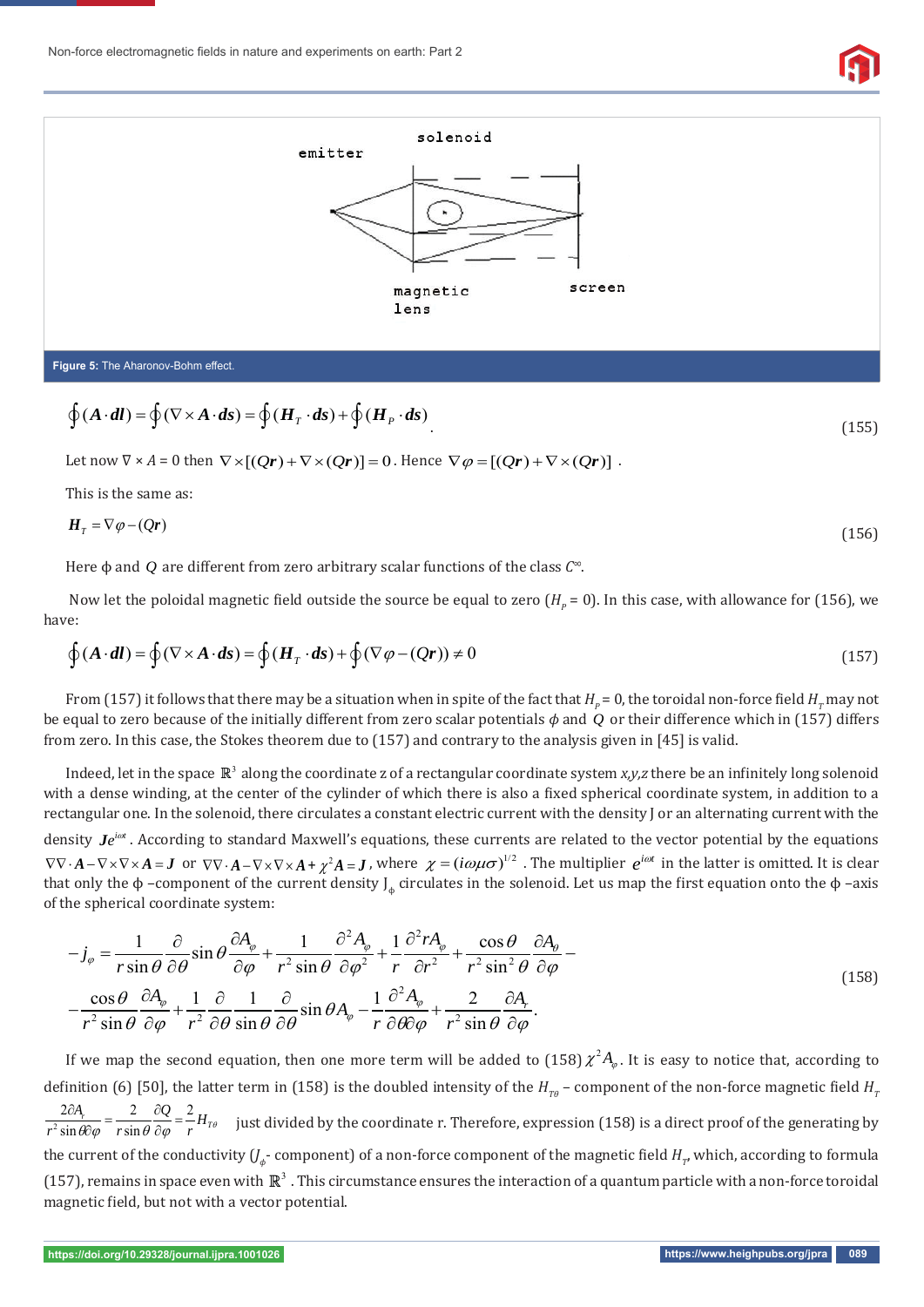

The Aharonov-Bohm quantum effect is caused by the same magnetic field, but by its non-force part. Moreover, the Stokes theorem holds in this case as well. The dualism of the vector potential A in its non-standard definition (5) is confirmed by the Aharonov-Bohm effect.

#### On the mutual generation of non-force and force magnetic fields in tokamak and its suppression

The review [46] is dealt with the history of developments and experimental verification of the idea of implementing a controlled thermonuclear reaction in tokamaks. As follows from the review, numerous experiments in tokamaks have not yet led to the expected result. The main reason for this failure is the unstable plasma behavior in the tokamak "donut". The causes of the instability have been studied in detail [46].

In our opinion, the main cause of plasma instability (it is secondary) in a tokamak "donut" is the mutual generation of a toroidal two-component magnetic field of 5 *T* strength and higher, created inside a tokamak, with a poloidal field of conductors located on the outer side of the tokamak, exciting a poloidal field with "Preload" of the heated plasma to the center of the toroidal cavity of the tokamak and "release" of the plasma from the walls of the tokamak. In this basic construction, as it seems, one important circumstance, described in detail in [9,12], is not taken into account. This circumstance is due, as is mentioned above, to a possible self-generation of the main toroidal magnetic field  $H_{_T}$ inside the tokamak "donut" with a poloidal field  $H_{_P}$ .

In fact, if we define  $H_{_{T}}$  and  $H_{p}$  as is proposed above, with the help of a chain of the equalities:

$$
\nabla \cdot \mathbf{H} = 0, \quad \mathbf{H} = \nabla \times \mathbf{A}, \quad \mathbf{A} = (Q\mathbf{r}) + \nabla \times (Q\mathbf{r}), \quad \mathbf{H}_T = \nabla \times (Q\mathbf{r}), \quad \mathbf{H}_P = \nabla \times \nabla \times (Q\mathbf{r}). \tag{159}
$$

Then from (159) follows relation (10) in [50]

$$
\nabla \times H_{\mathcal{T}} = H_{\mathcal{P}}, \quad \nabla \times H_{\mathcal{P}} = \chi H_{\mathcal{T}}, \tag{160}
$$

Where  $H_r$  is the toroidal magnetic field, originally created in the tokamak "donut",  $H_p$  is the poloidal normal field of the external conductors  $H_r$ . Here  $\chi = \frac{\gamma}{\eta}$ ,  $\gamma$  is the diffusion rate of the magnetic field,  $\eta = \frac{1}{\mu\sigma}$  is the magnetic viscosity.

The non-stationarity in a tokamak arises at the moment when the electric field is turned-on to initiating a movement of the produced plasma along the tokamak "donut". At this instant, a self-excitation and an uncontrolled increase in the magnetic field of various topologies (other than toroidal) occur at the expense of the magnetic field itself inside the tokamak if there is a conducting plasma inside the tokamak and sufficient plasma conductivity ( $\chi \neq 0$ ). This brings about the appearance of an uncontrolled (secondary) instability of the plasma pinch.

The estimation of self-excitation in the large MTP model from [46], according to definitions (159), (160), is as follows. If we accept that  $\nabla \times \approx \frac{1}{L}$ ,  $\nabla \times \approx \frac{1}{n}$ , where *L* is the linear size of the plasma cord inside the tokamak, then we have

$$
\frac{1}{L}\boldsymbol{H}_{P} \approx \frac{\gamma}{\eta} \boldsymbol{H}_{T}, \quad \frac{1}{L}\boldsymbol{H}_{T} \approx \boldsymbol{H}_{P} \tag{161}
$$

Let a small radius of the plasma cord be equal to  $R = 2m$ , then  $L = 2\pi R = 4\pi m$ , and the intensity of the toroidal field  $|H_T| \approx 5 T$ . Then the intensity, excited by the toroidal magnetic field, of the additional poloidal magnetic field will be of the order:

$$
\left|\mathbf{H}'_{P}\right| = \frac{5}{4\pi} \approx 0.4 T
$$
\n<sup>(162)</sup>

The estimation of the diffusion rate over the primary fields will be:

$$
\gamma = \frac{\eta}{L} \frac{\left| \mathbf{H}_P \right|}{\left| \mathbf{H}_T \right|}. \tag{163}
$$

An additional toroidal magnetic field will grow by the value:

$$
\boldsymbol{H}'_T = \frac{\eta}{\gamma L} \boldsymbol{H}'_P \tag{164}
$$

The process of self-excitation will increase due to the mutual generation of magnetic fields, as a result of which the very "breakdown" occurs. At the same time, as the temperature inside the tokamak increases, the diffusion rate will also increase (163) due to a drop in conductivity in the plasma string and an increase in the poloidal field inside the tokamak.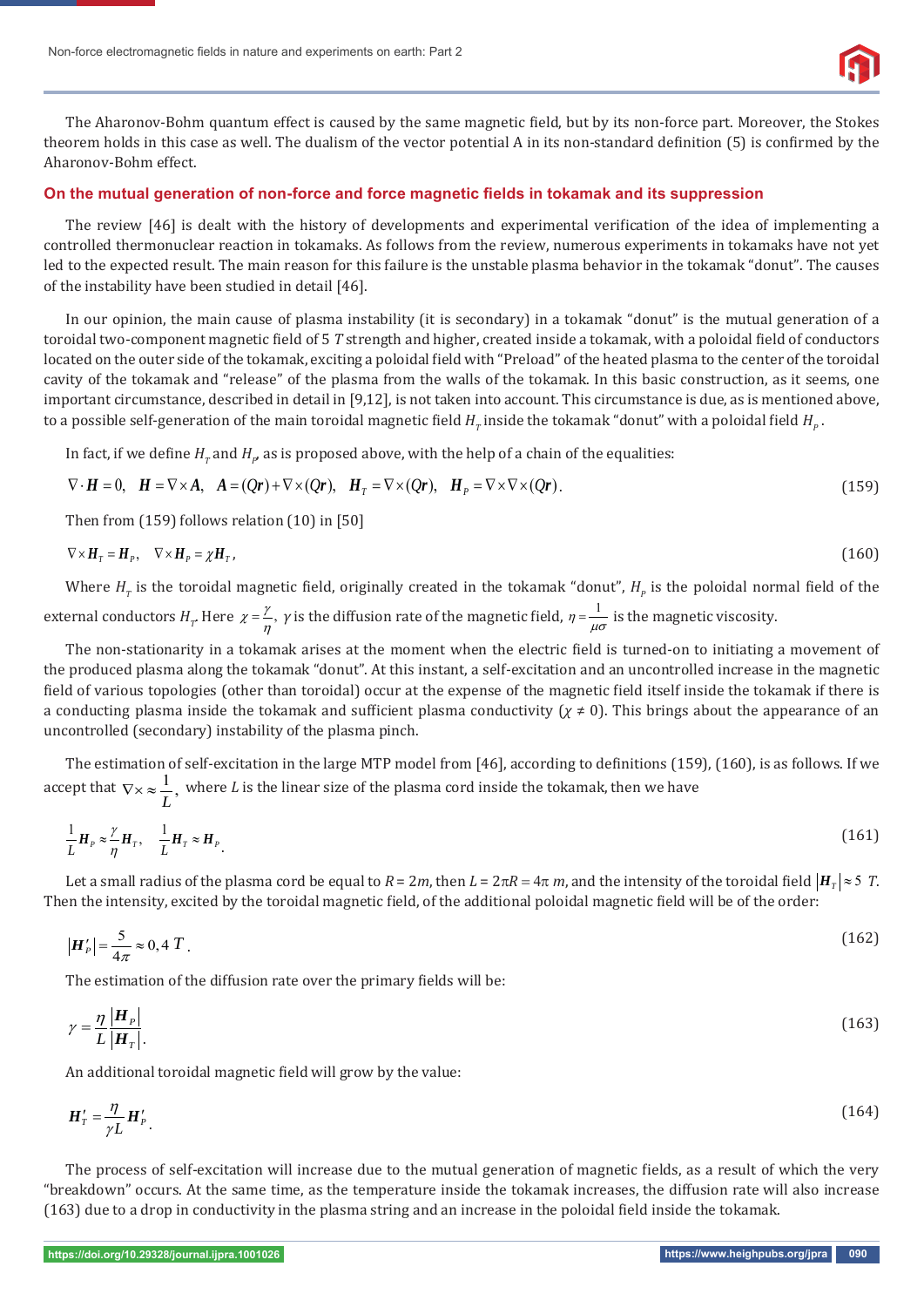

Currently, the electrodynamics in tokamak is described by the well-known classical Maxwell's equations, which somewhat differ in their essence from equations (160).

The above-said suggests an idea of solving the problem of suppressing self-generation by uninterrupted exclusion of a strong poloidal magnetic field inside the tokamak by means of the outer poloidal magnetic field directing in the anti-phase to arising in the tokamak "donut" magnetic field [12].

In existing tokamaks, a poloidal (transverse to toroidal) magnetic field is initially generated [46]. An external poloidal magnetic field is necessary also because of suppressing a strong poloidal magnetic field arising due to self-generation. In a tokamak, when the plasma is confined, it is necessary to preserve the original toroidal magnetic field and a weak poloidal one. When confining plasma, it is necessary not to generate a strong transverse (a poloidal magnetic field), but to reduce the transverse field by any means in order not to contribute to the self-generation of these magnetic fields [9,12]. This greatly reduces the penetration of particles to the tokamak walls. Plasma particles will "wind up" only on the "force" lines of the toroidal magnetic field parallel to the walls. Similar physical phenomena occur in the mirror cells.

#### **Non-force variable electromagnetic fi elds of displacement currents in capacitors**

The bias currents introduced into the equations of the electromagnetic field in the nineteenth century by Maxwell are clearly realized in electric capacitors. Their indispensable presence in the capacitors of oscillating circuits (induction coil - capacitor) interests physicists not only from the point of view of the implementation of capacitors in various technical devices, but also from the point of view of the emerging electromagnetic fields in capacitors with alternating electric current [47].

Probably, the most interesting problem for many researchers is whether the bias current in capacitors has a magnetic field, and if so, what is its nature. The answer to this question is not known with certainty. There are two opposing points of view: one of them denies the existence of a magnetic field, the other one relies on the experimentally recorded magnetic field [47]. If we agree with the experiment conducted in [47], then we can consider that the problem of the existence of a magnetic field of bias currents in capacitors has been solved. However, skeptics present a simple argument against the experiment, referring to the fact that capacitors, in contrast to inductors, are not customarily shielded from the bias magnetic field. In addition, this is true.

It turned out that the whole thing is in the nature of those electromagnetic fields, which, apparently, nevertheless exist and are caused by the bias currents.

In order to elucidate the nature of the electromagnetic fields of bias currents in capacitors, it is necessary to investigate the nature of the electromagnetic fields of bias currents, possibly, existing not only in capacitors.

In this connection, the literature on physics, as well as everything stated in the previous sections, indicate to the fact that in nature there can exist both force electromagnetic fields according to Lorentz's interpretation and non-force electromagnetic fields, the equations for which somewhat differ from the standard Maxwell's equations [36].

The basic properties of non-electromagnetic fields are explained in the previous sections. The existence of these properties is important for understanding the nature of the electromagnetic field of the bias currents both as they are and the bias currents in capacitors, in particular. This understanding reduces to the two simple facts. The vortices of a non-force magnetic field  $H_r$  do not excite an electric current, but pass on to a force poloidal magnetic field at the expense of ∇ × *H<sub>T</sub> = H<sub>P.</sub>* A non-force poloidal electric field due to  $\nabla \times E_p = 0$  does not possess an E. D. S. induction. Its presence in capacitors is caused by varying electric charges on capacitor plates as well. It has the potential, by definition.

In order to present an example and understand what kind of strengths the non-force electromagnetic fields have, let us consider an example of a capacitor,

Which was experimentally studied in [1]. The bias current density, according to [3], (formula 20) has the form:

$$
\boldsymbol{j}_{\hat{n}} = \frac{\partial \boldsymbol{D}_p}{\partial t} = \chi \boldsymbol{H}_T = -(\mu \omega^2 \varepsilon)^{1/2} \boldsymbol{H}_T. \tag{165}
$$

On the other hand, in a capacitor, according to [47], the bias current is:

$$
\boldsymbol{j}_{\hat{n}} = -\varepsilon \frac{\boldsymbol{U}_0}{d} \omega \sin \omega t \tag{166}
$$

Here  $U<sub>o</sub>$  – is the strength on the capacitor plates, directed from one plate to another,  $d$  – is the distance between the plates. From (165) and (166), we can obtain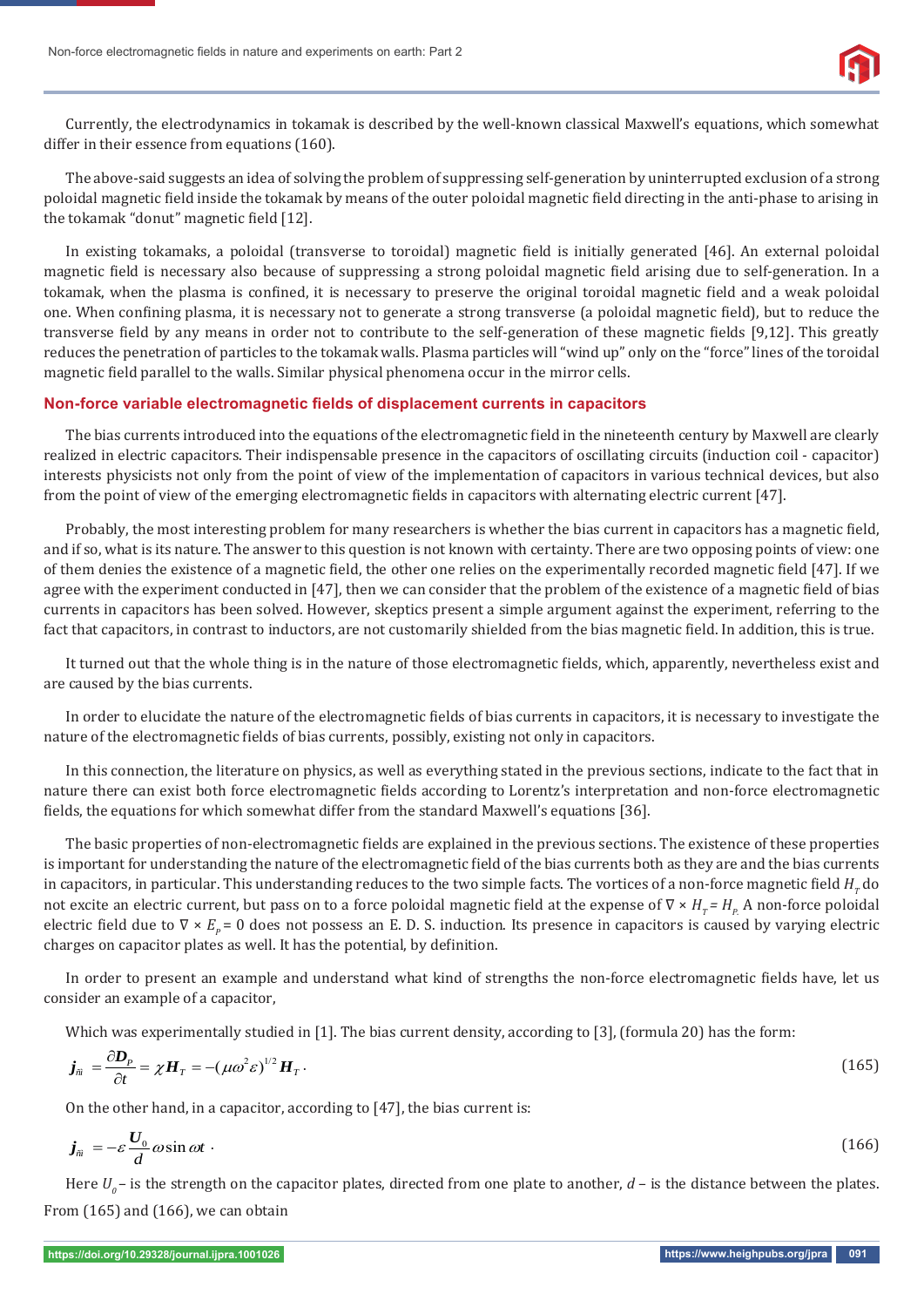Non-force electromagnetic fields in nature and experiments on earth: Part 2

$$
(\varepsilon \omega^2 \mu)^{1/2} H_T = \varepsilon \frac{U_0}{d} \omega \sin \omega t \tag{167}
$$

Thus, we obtain the value of the toroidal non-force magnetic field in Oersted:

$$
|\boldsymbol{H}_T| = \sqrt{\frac{\varepsilon}{\mu}} \frac{|\boldsymbol{U}_0|}{d} 4\pi 10^{-3} |\sin \omega t| \tag{168}
$$

In the air capacitor, the magnetic field will have the following form:

$$
\left|\mathbf{H}_{T}\right| = \sqrt{\frac{\varepsilon_{0}}{\mu_{0}}} \frac{\left|U_{0}\right|}{d} 4\pi 10^{-3} \left|\sin \omega t\right| \tag{169}
$$

Then the capacitor parameters are taken from [47]. Now:

$$
\sqrt{\frac{\varepsilon_0}{\mu_0}} = 2,7 \cdot 10^{-3}, \quad |U_0| = 20 \, [V], \quad d = 5 \cdot 10^{-2} \, [i], \quad |\sin \omega t| \approx 1 \tag{170}
$$

In these parameters, the non-force magnetic field will be equal to:

$$
[\delta] = [orsted] \tag{171}
$$

Such an insignificant magnetic field in the capacitor [47] is, as it is, not dangerous because of its non-force nature. According to formula (2) [50] it does not generate electric current in the environment and in devices surrounding the capacitor. Therefore,

capacitors generally do not screen from the magnetic field. The electric field of the capacitor  $|E_{_P}|$ = $\frac{|U_{_0}|}{d}$ ≈ 400 [V / m] is also not dangerous because it does not generate EMF in the environment and devices surrounding it. The user must not touch a functioning capacitor because of the strength in it.

Hence there is a possibility to make use of contrary opinions of physicists and engineers. The magnetic field in capacitors is generated by displacement currents, but it is non-force and of low strength, and does not excite the electric current in the surrounding space. The electric field of the capacitor does not also generate the induction of EMF in spite of the variable in time nature. This is the field of charges varying on the capacitor plates, which provides a continuous course of the electric current in the circuit containing a capacitor. A magnetic needle does not respond to a rapidly changing strength of the non-force magnetic field due to the intrinsic of it sluggishness.

In the nature, a non-force magnetic field is fixed by the world network of magnetic stations with magnetometers measuring the constant magnetic field and its slow variations with respect to time. The needle devices and those similar to them including proton ones manage to fix these slow changes of the total, i.e. force and non-force, magnetic field. A detailed analysis of the nonforce natural electromagnetic fields can be found in [10].

#### **Non-force variable magnetic fields and skin-effect**

Solving the problem of increasing the depth of surveying the Earth's interior with the use of a variable electromagnetic field is one of the most important problems in geophysical prospecting.

However, the depth of studying the Earth's crust using the variable electromagnetic field is restricted by the influence of the skin effect that arises with increasing the electromagnetic field frequency.

The skin-effect and its influence on the electric field and currents are considered in detail in [14] and are expressed in that the electromagnetic field of the secondary electric current is induced in a medium in the counter-phase to the primary field; hence, it compensates the primary electromagnetic field, enabling its penetration into a conductor at a considerable depth. Therefore, high-frequency methods of electric prospecting having a high resolvability are applied only in the low-depth geophysics. This, for example, is in the methods using georadars.

For overcoming this essential difficulty, as it seems, in geophysical prospecting one can employ non-force variable electromagnetic fields whose properties as related to the skin effect are essentially different from the known force electromagnetic field fixed in Maxwell's equations.

In published works, one can often come across the information about the creation of laboratory sources of a non-force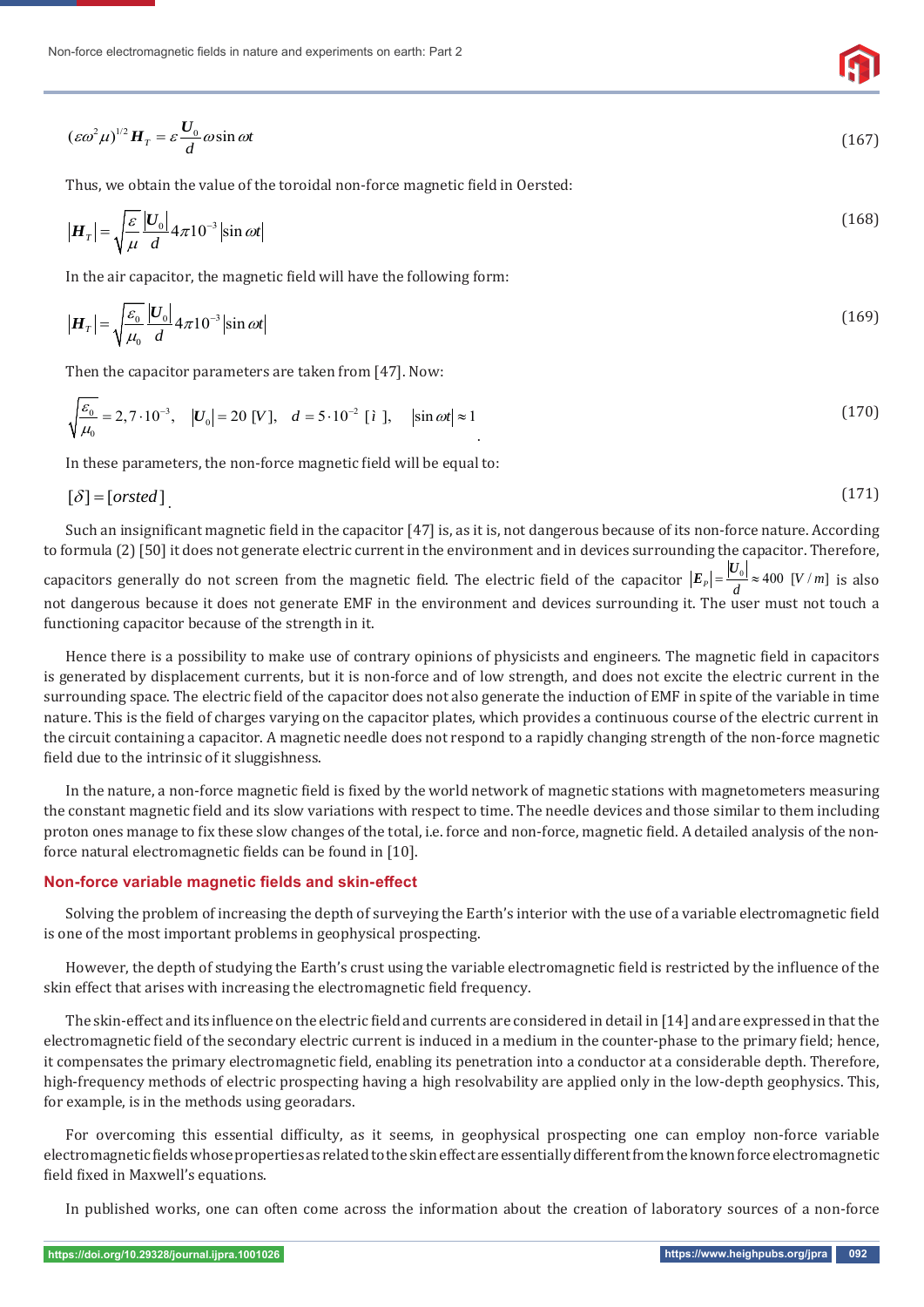

electromagnetic field. In this connection, we can recall Bullard's efforts of creating such a source with the help of one-disk construction [48]. Rikitaki [49] attempted in creating a source of a non-force electromagnetic field based on a two-disk construction. The fact is theoretical experiments have not yet been technically implemented.

The author has detected natural sources of a non-force electromagnetic field. It has been proved that electric currents on the spherical surfaces, for example, in the ionosphere, or in the Earth's spherical layers along with a force electromagnetic field simultaneously generate a non-force part of the electromagnetic field. Interpreting the world data on the electromagnetic field in international geophysical year (1933, 1957/1958) with the algorithms based on (36), it appeared possible to verify on experimental data the presence of a non-force electromagnetic ϐield in natural sources [10]. A positive result of the verification has enabled the author to indicate to the necessity of taking into account a non-force part of the electromagnetic field when interpreting data in conventional methods of geophysical prospecting (magneto-telluric sounding and time-domain measurements on major periods).

In such data, a non-force electromagnetic field is obligatorily present due to the spreading of sources over the spherical ionosphere and the Earth because of the Earth's spherical effect. The influence of spherical properties of sources manifests in the appearance of a non-force part of the electromagnetic field, which, if not taken into account, acts as an unresolvable error in interpretation of measurements data.

Nevertheless, detecting natural sources stimulates the creation of artificial sources of a non-force electromagnetic field for the prospecting purposes. Such a possibility, in our opinion, is substantiated by one of equations (36). The following equation:

$$
\frac{\partial \mathbf{D}_p(\cdot)}{\partial t} = -\chi \mathbf{H}_T'(\cdot) \tag{172}
$$

Makes it apparent that the creation of such an artificial source by the way, for example, of the excitation by a capacitor with a strongly polarizing material between the plates of a rapidly varying in time electric induction of a poloidal field is quite possible. According to (172), these changes bring about the appearance of a toroidal non-force magnetic field  $H<sub>m</sub>$ , whose spreading into the environment will give an expected effect of arising a controlled spreading of a non-force electromagnetic field.

The main thing is that according to (36), the non-force magnetic field does not excite electric currents in the surrounding space. This removes the skin-effect. Therefore, there is a probability that a non-force electromagnetic field may penetrate into a surrounding conducting medium at a much greater depth than a force magnetic field [10].

The skin-effect essentially restricts the penetration of a variable electromagnetic field into a conducting magnetic medium according to the following formula [14]:

$$
\delta^{\tilde{n}} = \left(\frac{2}{\omega\mu\sigma}\right)^{1/2},\tag{173}
$$

where  $\delta^c$  is the depth of penetration of the force field,  $\omega$  is the circular frequency of the excited magnetic field,  $\mu$  is the magnetic penetrability *σ* is the conductivity of the medium of the electromagnetic field penetration up to the point, where the electric field vector is equal to  $1/e$  of the value on the surface ( $e = 2.7182$ ).

Let an amplitude of the force electromagnetic field  $A<sup>c</sup>$  on the surface of a conductor be equal to that of the non-force electromagnetic field  $A<sup>nc</sup>$ .

During the propagation of the magnetic field, its decrease is also subject to the geometric law. For a force field, the amplitude decreases as follows *A<sup>c</sup>* / (*h*<sup>3</sup>*e*), *h* is the depth of the geometric attenuation. For a non-force field, due to the absence of a skineffect, the amplitude decreases by  $A^{nc}/h^3$ . Then the ratio of penetration depths of the non-force electromagnetic field to the force one will be:

$$
\delta^{hc}/\delta^c = e. \tag{174}
$$

When a magnetic field is spreading, its decrease obeys the geometric law as well.

This rather a rough estimation means that penetration of a non-force electromagnetic field into a medium would be almost a factor of 3 deeper, thus essentially extending the potentialities of the prospecting of the Earth's interior by means of a non-force electromagnetic field at high frequencies.

We should once again mention that a slowly changing non-force electromagnetic field must be measured as follows: a magnetic field by a magnetometer, an electric field – by an electrometer as is fixed in equations (36).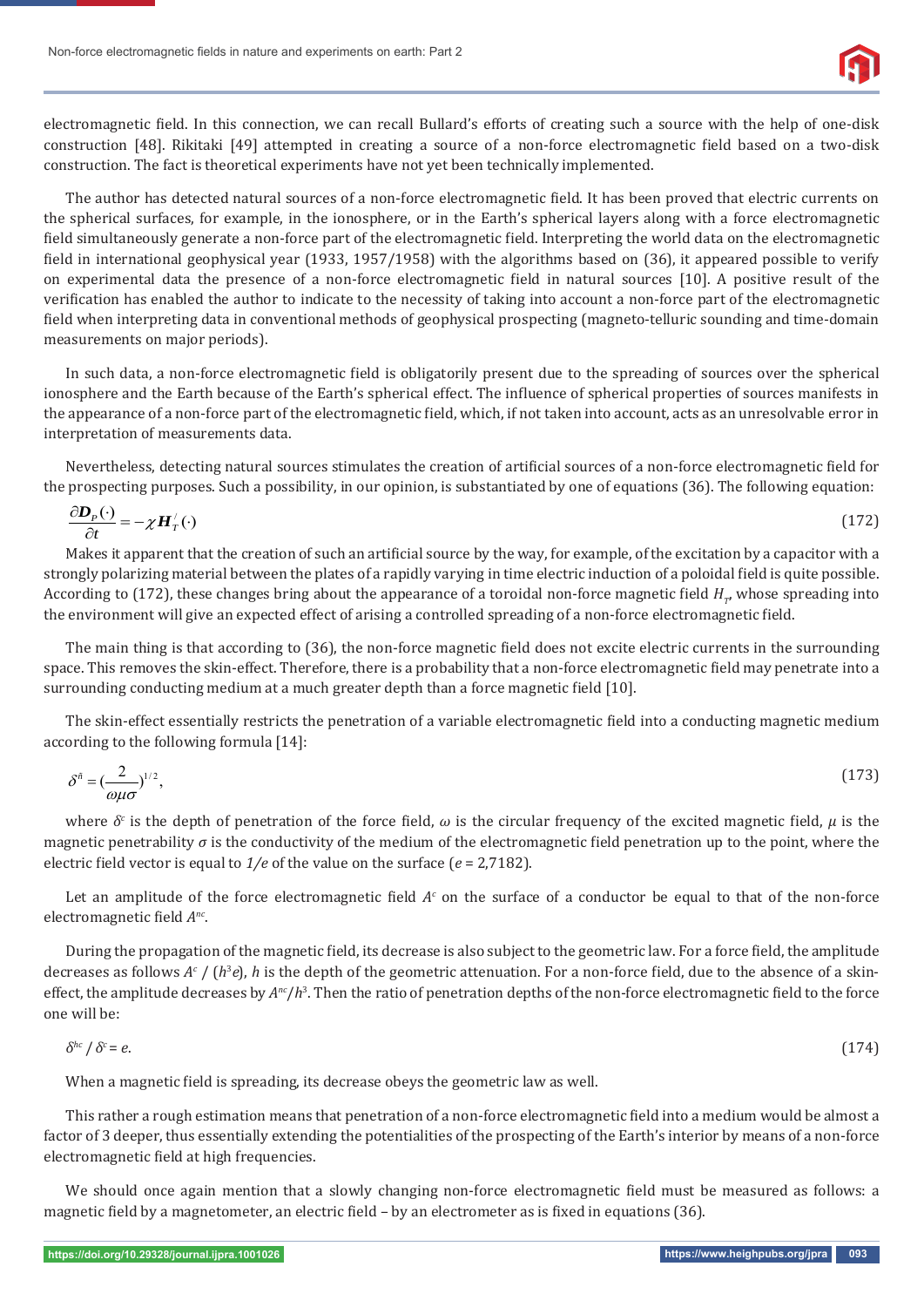

Thus, an arising prospect of increasing the depth of geophysical surveys with the use of a non-force electromagnetic field must stimulate the interest towards the creation of devices being able to provide exploitation of a non-force electromagnetic field in geophysical practice, geophysical prospecting included.

#### **Superdeep sounding of the Earth with a non-force magnetic field**

The superdeep sounding of the Earth with the use of a magnetic field of quiet solar-daily variations have been repeatedly carried out. However, there were discovered essential differences in depths up to a conducting layer, which were experimentally determined at various points of the Earth, while temporal frequencies were not distinguished. Moreover, in the magnetic field of  $S_q$ -variations there were fixed effects clearly contradicting the first Maxwell's equation. In the previous paragraphs, these effects are discussed in detail: the Van Vleuten effect  $\nabla \times H = j$ , by  $j = 0, \nabla \times H \neq 0$ , the Chetaev effect  $(j_z = 0, \sigma \neq 0, E_z \neq 0)$ .

Hence, to find the explanation to such an unusual behavior of natural electromagnetic fields on the Earth, one should pay attention to the fact that the Earth is a cosmic body, for which hydromagnetic effects of magnetic fields, observed in the cosmos, are certain to be intrinsic [5].

The Earth's electromagnetic field and the Earth as a whole as a cosmic object are characterized by hydromagnetic effects in the magnetic field with only exception that a non-force toroidal magnetic field is generated in the Earth's atmosphere by the toroidal electric currents either in the Earth's ionosphere, the sources of  $S_q$ -variations, or the electric currents flowing around the solid core in the zone *F* of the liquid core [10]. In this case, the above-mentioned effects are everywhere due to the nonpotential non-force magnetic field  $H_r$ . According to  $\nabla \times H_r = H_p$  this magnetic field does not generate electric currents thus it exists in the practically non-conducting Earth's atmosphere and measured along with the poloidal force magnetic field  $H_p$ . The poloidal non-force electric field  $E_p$  is also present in the Earth's atmosphere thus explaining its appearance in the Chetaev effect, being a part of the second non-force modification of the electromagnetic field of variations existing in the Earth's atmosphere  $H_p$   $E_p$  is the non-force modification of the Earth's electromagnetic field  $H_p$ ,  $E_\tau$  are the force modifications. These modifications on regular boundaries are characterized by the following boundary conditions:

$$
H_P^1 - H_P^2\Big|_{r=R} = 0, \quad H_T^1 - H_T^2\Big|_{r=R} = 0, \quad E_T^1 - E_T^2\Big|_{r=R} = 0, \quad E_{T_n} = 0, \quad E_{P_t}^1 - E_{P_t}^2\Big|_{r=R} = 0, \quad E_{P_n}^1 = \frac{\sigma}{\sigma_1}E_{P_n}^2.
$$

In this case, the formulas for a two-module sounding of the Earth by the surface variation field can be written down in the following way:

$$
Z^{MT} = \frac{{}^{i}E_{\theta}^{MT}}{{}^{i}H_{\phi}^{MT}}, \quad Z^{MT} = \frac{{}^{i}E_{\phi}^{MT}}{{}^{i}H_{\theta}^{MT}}, \quad Z^{ET} = \frac{E_{r}^{i}}{{}^{i}H_{\theta}^{ET}}, \quad Z^{ET} = \frac{E_{r}^{i}}{{}^{i}H_{\phi}^{ET}},
$$
  

$$
\rho_{k}(\omega) = \frac{1}{\omega\mu} \Big| Z^{MT} \cdot Z^{ET} \Big| = \frac{1}{\omega\mu} Z_{0}^{2}.
$$
 (176)

Here  $i$  denotes belonging of fields to the internal sources,  $\mathbf{Z}_{\text{0}}$  is the impedance of

The electrically homogeneous Earth  $E_r^i$  is the recovered inductive part of the vertical electric field. The result of applying formulas (176) to experimental data are shown in table 3.

Table 3 shows that the account of the non-force part of the magnetic field of long-period quiet solar-daily variations  $(S_q^-)$ variations) observed in the atmosphere essentially smoothest values of the depths up to the Earth's conducting layer at these temporal frequencies. This is the very manifestation of the non-force electromagnetic ϐield in the experiment with natural electromagnetic fields.

## An algorithm of separation of the variable non-force electromagnetic fields from the data observed on a sphere

Let inside a sphere and outside it there be sources of the variable harmonic electromagnetic field  $e^{-i\omega t}$  . Then the equation for the vector potential (73) for *t* > 0 is decomposed into two:

$$
\Delta A^i + \overline{\alpha}^2 A^i = j_i^{CT}, \quad \Delta A^e + \overline{\alpha}^2 A^e = j_e^{CT}.
$$
 (177)

The solutions to these equations in the air have the form:

$$
A^{i}(p) = \frac{1}{4\pi} \int_{W} j_{i}^{CT}(q) \frac{e^{-i\vec{\alpha}R(p,q)}}{R(p,q)} dw_{q}, \quad r \ge R_{0}; A^{e}(q) = \frac{1}{4\pi} \int_{G} j_{e}^{CT}(p) \frac{e^{i\vec{\alpha}R(p,q)}}{R(p,q)} dw_{p}, \quad r \le R_{0} + h. \tag{178}
$$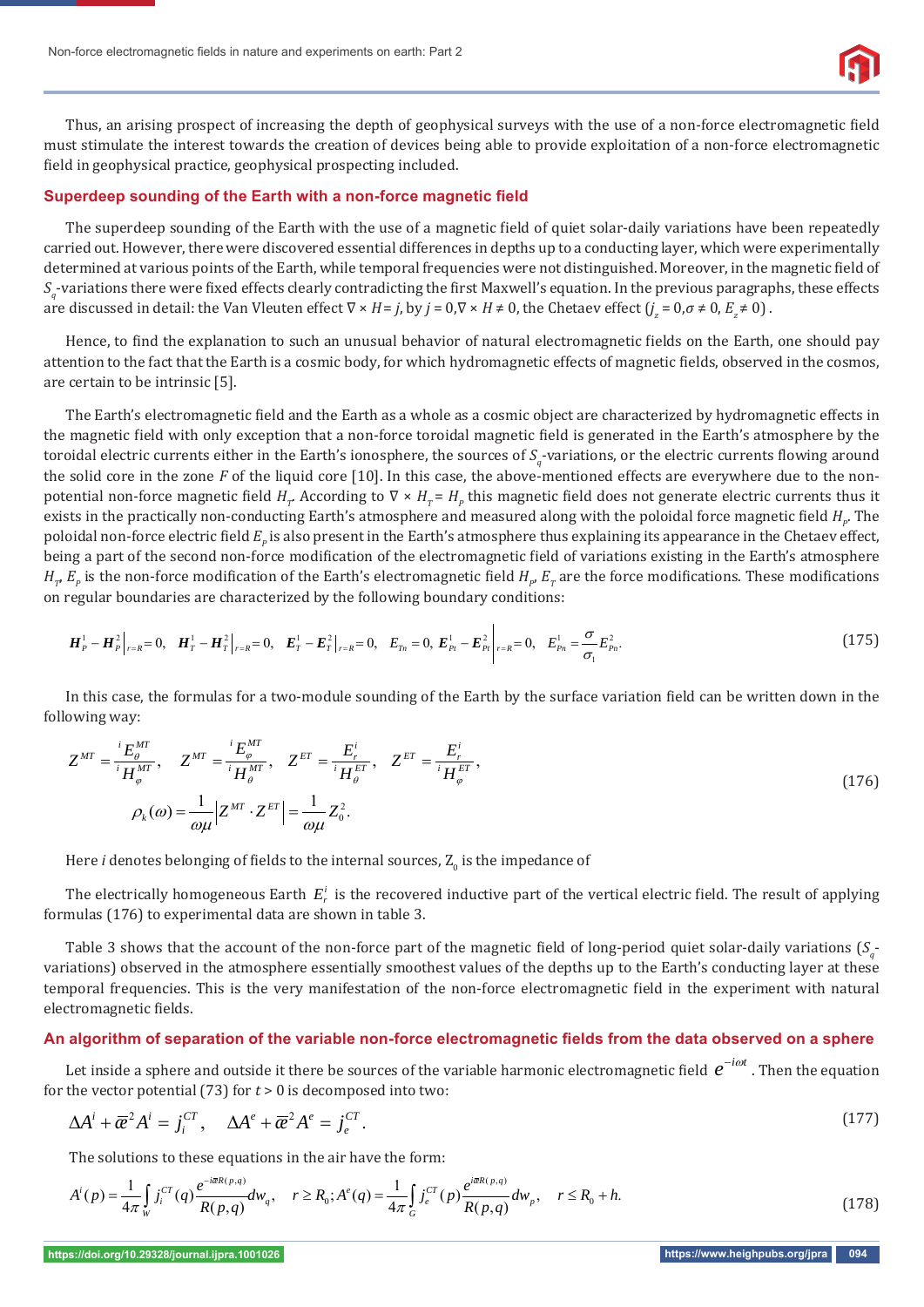

| Table 3:               |                          |       |              |                 |                |                |                |                                    |           |
|------------------------|--------------------------|-------|--------------|-----------------|----------------|----------------|----------------|------------------------------------|-----------|
| <b>Station</b>         | <b>Coordinate system</b> |       |              | <b>Harmonic</b> |                |                |                |                                    |           |
|                        |                          |       | $\mathbf{1}$ | 2 <sup>1</sup>  | 3              | $\overline{4}$ | 5 <sub>1</sub> | Specific resistance (average), OMM | Depth, km |
| 30,05<br>Leningrad     |                          | 30,70 | 45           | 35              | 23             | $7^{\circ}$    | 67             | 24                                 | 336       |
|                        |                          |       | 22           | 9               | 5              | 38             | 3              |                                    |           |
| Moscow<br>34,52        |                          | 37,32 | 73           | 46              | 10             | $\mathbf{1}$   | 222            | 64                                 | 555       |
|                        |                          |       | 14           | 10              | $\overline{4}$ | 263            | $\overline{4}$ |                                    |           |
| Sverdlovsk<br>33,27    |                          | 61,07 | 61           | 23              | 28             | 26             | 33             | 23                                 | 329       |
|                        |                          |       | 26           | $\overline{2}$  | 3              | 20             | 15             |                                    |           |
| Kazan<br>34,17         |                          | 48,85 | 70           | 52              | 25             | 26             | 74             | 31                                 | 381       |
|                        |                          |       | 17           | 5               | $\overline{4}$ | 31             | 12             |                                    |           |
| 39,28<br>Kiev          |                          | 30,30 | 39           | 56              | 6              | $\overline{2}$ | 49             | 25                                 | 343       |
|                        |                          |       | 13           | 11              | 6              | 67             | 6              |                                    |           |
| Pleshchenitsy<br>45,50 |                          |       | 17           | 77              | 5              | $\overline{2}$ | 19             | 22                                 | 322       |
|                        | 27,90                    | 14    | 11           | 10              | 61             | 10             |                |                                    |           |
| Lvov<br>40,10          |                          | 23,73 | 27           | 120             | 5              | $4^{\circ}$    | 20             | 25                                 | 343       |
|                        |                          |       | 28           | 8               | 16             | $7^{\circ}$    | 22             |                                    |           |
| Odessa<br>43,22        |                          | 30,90 | 32           | 57              | 6              | $\overline{2}$ | 43             | 25                                 | 343       |
|                        |                          |       | 11           | 12              | 6              | 80             | 5              |                                    |           |
| Tbilisi<br>47,92       |                          |       | 35           | 17              | 10             | 74             | 39             | 20                                 | 307       |
|                        |                          | 44,70 | 8            | 6               | 3              | 3              | 6              |                                    |           |
| Average                |                          |       |              |                 |                |                | 29             | 362                                |           |

Here p is the point outside the sphere, q is the point inside the sphere, h is the height up to the external source,  $j_i^{cr}(q)$  are the electric currents in the sphere,  $j_\epsilon^{cr}(p)$  are the electric currents outside the sphere,  $\rm R_{_0}$  and is the radius of the sphere.

The first integral represents the potential of the inner sources. It is analytical at all the points p for  $r \ge R_o$ . At the inner points of the sphere *W* for  $R \to 0$  there is a specific feature of the form  $1/R$  that is excluded by a proper choice of the Bessel spherical function of a semi-integer index tending to zero in zero. This will correspond to the physical matter, because the sources of many variations, for example, of the Earth's magnetic field, are damping with depth due to the influence of the skin effect, as it is an induced field of the external origin. At infinity, the integral provides the fulfilment of the radiation mode for the fields of internal sources. The second integral (178) represents the potential of external sources. It is analytical at all the points q except for  $r \le R_0 + h$ , those where  $R = 0$ . At the latter, the potential possesses a peculiarity of the form  $1/R$ , which can be excluded by an appropriate selection of the Bessel function. Being specific at infinity, this integral can contribute to providing a specified growth of the field when approaching an external source. As the integral in question is employed in a limited domain, the peculiarity arising at infinity does not directly affect the calculation of the field between *W* and *G*.

By analogy with conventional decompositions of the function *1/R* (77) [50], it is necessary to carry out decompositions of the fundamental solutions  $\exp(\pm i\bar{\alpha} R)/R$  in terms of the spherical functions. It is clear that these decompositions due to the symmetry must differ from the Gauss decompositions only by the law of a change in the spherical coordinates *r* and *r*, according to the physics of sources. The fulfilment of the condition of transferring the new decompositions to the Gauss decompositions, respectively, for the fields of external and internal sources for  $\bar{\alpha} \rightarrow 0$  is also of importance.

Thus, let us write down decompositions of the functions needed using as radial ones the Bessel spherical functions in the Morse definition:

$$
\exp(-i\overline{\alpha}R) / R = \sum_{n=1}^{\infty} \sum_{m=0}^{n} \overline{c}_{n}^{m} \cos m\varphi \cos m\varphi' P_{n}^{m}(\cos \theta) P_{n}^{m}(\cos \theta') K_{n+1/2} \left(\frac{\alpha r}{R_{0}}\right) I_{n+1/2} \left(\frac{\alpha r'}{R_{0}}\right) +
$$
  

$$
\overline{c}_{n}^{m} \sin m\varphi \sin m\varphi' P_{n}^{m}(\cos \theta) P_{n}^{m}(\cos \theta') K_{n+1/2} \left(\frac{\alpha r}{R_{0}}\right) I_{n+1/2} \left(\frac{\alpha r'}{R_{0}}\right), \quad r \ge R_{0}.
$$
 (179)

Similarly, for the functions with a positive exponent

$$
\exp(ie\ R) / R = \sum_{n=1}^{\infty} \sum_{m=0}^{n} \overline{c}_{n}^{m} \cos m\varphi \cos m\varphi' P_{n}^{m}(\cos \theta) P_{n}^{m}(\cos \theta') I_{n+1/2} \left(\frac{\alpha r}{R_{0}}\right) K_{n+1/2} \left(\frac{\alpha r'}{R_{0}}\right) + \overline{c}_{n}^{m} \sin m\varphi \sin m\varphi' P_{n}^{m}(\cos \theta) P_{n}^{m}(\cos \theta') I_{n+1/2} \left(\frac{\alpha r}{R_{0}}\right) K_{n+1/2} \left(\frac{\alpha r'}{R_{0}}\right), \quad r \le R_{0} + h. \tag{180}
$$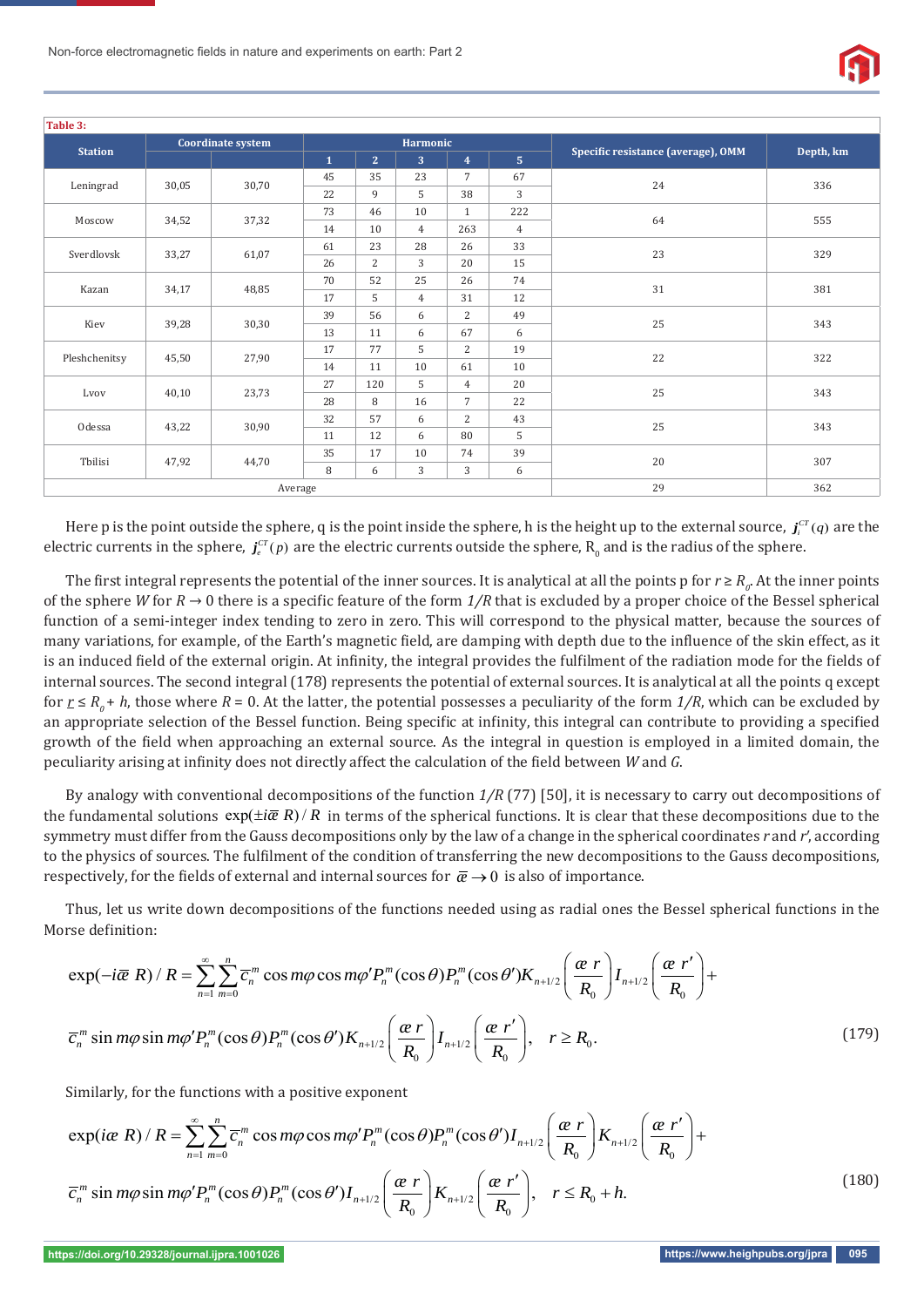

In formulas (179) and (180), the coefficient  $\overline{c}_n^{\,m}$  means the number of combinations from  $n$  in terms of  $m$ . If the wave number *æ* tends to zero, then due to the asymptotic behavior of the Bessel spherical functions with small arguments, the products of these functions of the first and second kinds yield a required ratio of the radii, and the expressions on the whole transfer to the Gauss decompositions for the function *1/R*.

Decomposition (179) is employed in the integration over the domain *W*, therefore the functions of the primed coordinates, it includes, exclude this peculiarity in zero. The functions with the unprimed coordinates do not possess this peculiarity because the decomposition with respect to them is used only for  $r \ge R_0$ .

Expansion (180) is exploited in the integration over the domain *G*, therefore the functions of the primed coordinates used for the integration exclude this peculiarity at infinity. The functions of the unprimed coordinates are specified for  $r \leq R_0 + h$ ; therefore, their peculiarity at infinity is not valid: in zero, they tend to zero.

The convergence of decompositions (179) and (180) for  $r = R_0$  is not worse than that of the Fourier series [20], which converge absolutely and uniformly, hence the substitution of these series into integrals (178) and changing places of integration and summation are possible. Let us make use of such a possibility without loss in generality.

In the rectangular coordinate system fixed at the center of a sphere, integrals (178) can be decomposed to components along the coordinate axes:

$$
A_x^i(p) = \frac{1}{4\pi} \int_{w} j_{ix}^{CT}(q) \frac{e^{-i\overline{\alpha}R(p,q)}}{R(p,q)} dw_q, A_y^i(p) = \frac{1}{4\pi} \int_{w} j_{iy}^{CT}(q) \frac{e^{-i\overline{\alpha}R(p,q)}}{R(p,q)} dw_q, A_z^i(p) = \frac{1}{4\pi} \int_{w} j_{iz}^{CT}(q) \frac{e^{-i\overline{\alpha}R(p,q)}}{R(p,q)} dw_q, \quad r \ge R_0,
$$
  

$$
A_x^e(q) = \frac{1}{4\pi} \int_{G} j_{cx}^{CT}(p) \frac{e^{i\overline{\alpha}R(p,q)}}{R(p,q)} dw_p, A_y^e(q) = \frac{1}{4\pi} \int_{G} j_{cy}^{CT}(p) \frac{e^{i\overline{\alpha}R(p,q)}}{R(p,q)} dw_p, A_z^e(q) = \frac{1}{4\pi} \int_{G} j_{cz}^{CT}(p) \frac{e^{i\overline{\alpha}R(p,q)}}{R(p,q)} dw_p, \quad r \le R_0 + h.
$$
 (181)

Now it is necessary to substitute decompositions (170) and (180) into (181) and to collect in integrals the functions of the primed coordinates. This will make possible to denote integrals by constants. For the constant internal sources, the following representations hold:

$$
\alpha_{n}^{m} = \frac{\overline{c}_{n}^{m}}{4\pi} \int_{W} j_{ix}^{CT}(q) \cos m\varphi' P_{n}^{m}(\cos\theta') I_{n+1/2} \left(\frac{\alpha}{R_{0}}\right) dw', \rho_{n}^{m} = \frac{\overline{c}_{n}^{m}}{4\pi} \int_{W} j_{ix}^{CT}(q) \sin m\varphi' P_{n}^{m}(\cos\theta') I_{n+1/2} \left(\frac{\alpha}{R_{0}}\right) dw',
$$
\n
$$
\mu_{n}^{m} = \frac{\overline{c}_{n}^{m}}{4\pi} \int_{W} j_{iy}^{CT}(q) \cos m\varphi' P_{n}^{m}(\cos\theta') I_{n+1/2} \left(\frac{\alpha}{R_{0}}\right) dw', \nu_{n}^{m} = \frac{\overline{c}_{n}^{m}}{4\pi} \int_{W} j_{iy}^{CT}(q) \sin m\varphi' P_{n}^{m}(\cos\theta') I_{n+1/2} \left(\frac{\alpha}{R_{0}}\right) dw',
$$
\n
$$
\mu_{n}^{m} = \frac{\overline{c}_{n}^{m}}{4\pi} \int_{W} j_{iz}^{CT}(q) \cos m\varphi' P_{n}^{m}(\cos\theta') I_{n+1/2} \left(\frac{\alpha}{R_{0}}\right) dw', \nu_{n}^{m} = \frac{\overline{c}_{n}^{m}}{4\pi} \int_{W} j_{iz}^{CT}(q) \sin m\varphi' P_{n}^{m}(\cos\theta') I_{n+1/2} \left(\frac{\alpha}{R_{0}}\right) dw'. \tag{182}
$$

For arbitrary constant external sources, it is needed to introduce similar representations:

$$
a_{n}^{m} = \frac{\overline{c}_{n}^{m}}{4\pi} \int_{G} j_{ex}^{CT}(p) \cos m\varphi' P_{n}^{m}(\cos\theta') K_{n+1/2} \left(\frac{\alpha}{R_{0}}\right) d w' b_{n}^{m} = \frac{\overline{c}_{n}^{m}}{4\pi} \int_{G} j_{ex}^{CT}(p) \sin m\varphi' P_{n}^{m}(\cos\theta') K_{n+1/2} \left(\frac{\alpha}{R_{0}}\right) dw',
$$
\n
$$
c_{n}^{m} = \frac{\overline{c}_{n}^{m}}{4\pi} \int_{G} j_{ex}^{CT}(p) \cos m\varphi' P_{n}^{m}(\cos\theta') K_{n+1/2} \left(\frac{\alpha}{R_{0}}\right) dw' d_{n}^{m} = \frac{\overline{c}_{n}^{m}}{4\pi} \int_{G} j_{ex}^{CT}(p) \sin m\varphi' P_{n}^{m}(\cos\theta') K_{n+1/2} \left(\frac{\alpha}{R_{0}}\right) dw',
$$
\n
$$
e_{n}^{m} = \frac{\overline{c}_{n}^{m}}{4\pi} \int_{G} j_{ex}^{CT}(p) \cos m\varphi' P_{n}^{m}(\cos\theta') K_{n+1/2} \left(\frac{\alpha}{R_{0}}\right) dw' f_{n}^{m} = \frac{\overline{c}_{n}^{m}}{4\pi} \int_{G} j_{ex}^{CT}(p) \sin m\varphi' P_{n}^{m}(\cos\theta') K_{n+1/2} \left(\frac{\alpha}{R_{0}}\right) dw',
$$
\n(183)

With allowance for the notations in (182) and (183) as well as for the formulas of transferring the rectangular components to the spherical ones (99), by way of substituting decompositions (170) and (180) into (181), it appears possible to obtain decompositions for the potentials of internal and external sources:

 $r \geq R_0$ .

$$
A_{\theta}^{i}(p) = \sum_{n=1}^{\infty} \sum_{m=0}^{n} \left[ \left( \alpha_{n}^{m} \cos m\varphi + \rho_{n}^{m} \sin m\varphi \right) \cos \theta \cos \varphi + \left( \mu_{n}^{m} \cos m\varphi + \nu_{n}^{m} \sin m\varphi \right) \cos \theta \cos \varphi - \left( \mu_{n}^{m} \cos m\varphi + \nu_{n}^{m} \sin m\varphi \right) \sin \theta \right] P_{n}^{m}(\cos \theta) K_{n+1/2} \left( \frac{\alpha r}{R_{0}} \right),
$$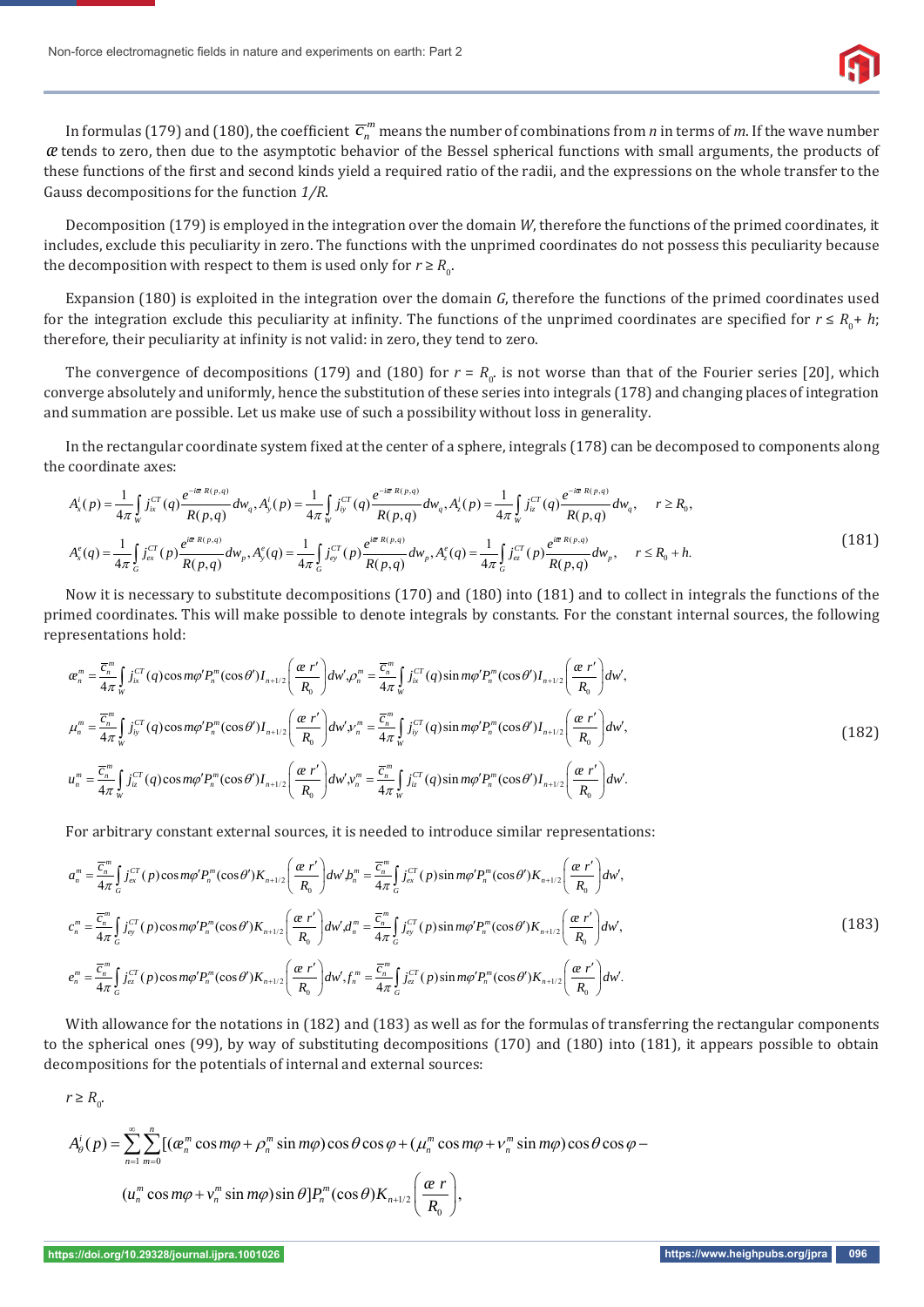

$$
A_{\varphi}^{i}(p) = \sum_{n=1}^{\infty} \sum_{m=0}^{n} \left[ -(a_{n}^{m} \cos m\varphi + \rho_{n}^{m} \sin m\varphi) \sin \varphi + (\mu_{n}^{m} \cos m\varphi + \nu_{n}^{m} \sin m\varphi) \cos \varphi \right] \times P_{n}^{m}(\cos \theta) K_{n+1/2} \left( \frac{\alpha r}{R_{0}} \right),
$$
\n
$$
\sum_{n=1}^{\infty} \sum_{m=0}^{n} \left[ -(a_{n}^{m} \cos m\varphi + \rho_{n}^{m} \sin m\varphi) \sin \varphi + (\mu_{n}^{m} \cos m\varphi + \nu_{n}^{m} \sin m\varphi) \cos \varphi \right] \times P_{n}^{m}(\cos \theta) K_{n+1/2} \left( \frac{\alpha r}{R_{0}} \right),
$$
\n(184)

$$
A_r^i(p) = \sum_{n=1}^{\infty} \sum_{m=0}^n [(\alpha_n^m \cos m\varphi + \rho_n^m \sin m\varphi) \sin \theta \cos \varphi + (\mu_n^m \cos m\varphi + \nu_n^m \sin m\varphi) \sin \theta \sin \varphi +
$$

$$
(u_n^m \cos m\varphi + v_n^m \sin m\varphi) \cos \theta] P_n^m(\cos \theta) K_{n+1/2} \left( \frac{\alpha r}{R_0} \right), r \le R_0 + h
$$

 $1 m=0$  $\mathcal{L}_{g}^{e}(q) = \sum_{n=0}^{\infty} \sum_{n=0}^{n} [(a_{n}^{m} \cos m\varphi + b_{n}^{m} \sin m\varphi)\cos\theta\cos\varphi + (c_{n}^{m} \cos m\varphi + d_{n}^{m} \sin m\varphi)\cos\theta\cos\varphi]$  $\sum_{n=1}^{\infty} \sum_{m=0}^{\infty} [a_n \cos m\varphi + b_n \sin m\varphi] \cos \varphi \cos \varphi + (c_n \cos m\varphi + a_n \sin \varphi)$  $A_{\theta}^{e}(q) = \sum \sum [(a_{n}^{m} \cos m\varphi + b_{n}^{m} \sin m\varphi) \cos \theta \cos \varphi + (c_{n}^{m} \cos m\varphi + d_{n}^{m} \sin m\varphi) \cos \theta \cos \varphi$  $\infty$  $=1$  m=  $=\sum \sum [(a_n^m \cos m\varphi + b_n^m \sin m\varphi) \cos \theta \cos \varphi + (c_n^m \cos m\varphi + d_n^m \sin m\varphi) \cos \theta \cos \varphi \sum\sum$ 

$$
(e_n^m \cos m\varphi + f_n^m \sin m\varphi) \sin \theta] P_n^m(\cos \theta) I_{n+1/2}\Bigg(\frac{\alpha r}{R_0}\Bigg),
$$

 $\frac{1}{2}\sum_{n=0}$  ( $\alpha_n$  cosmp +  $\nu_n$  surmp) surp +  $\mathfrak{c}_n$  cosmp +  $\alpha_n$  surmp) cosp $\sum_{n=0}^{\infty}$  (coso) $\mu_{n+1/2}$   $\overline{R_0}$  $A_{\varphi}^e(q) = \sum_{n=1}^{\infty} \sum_{m=0}^n [-(a_n^m \cos m\varphi + b_n^m \sin m\varphi)\sin \varphi + (c_n^m \cos m\varphi + d_n^m \sin m\varphi)\cos \varphi] \times P_n^m(\cos \theta) I_{n+1/2}\left(\frac{\varphi r}{R_0}\right),$  $\sum_{n=1}^{\infty}$   $\sum_{m=0}^{\infty}$  ( $\alpha_n$  cosm $\psi$  +  $\upsilon_n$  sin m $\psi$ ) sin  $\psi$  +  $\upsilon_n$  cosm $\psi$  +  $\alpha_n$  sin m $\psi$ ) cos $\psi$   $\mapsto$   $\upsilon_n$  (cos $\upsilon$ )  $\upsilon_{n+1}$  $=\sum_{n=1}^{\infty}\sum_{m=0}^{n}[-(a_n^m\cos m\varphi+b_n^m\sin m\varphi)\sin\varphi+(c_n^m\cos m\varphi+d_n^m\sin m\varphi)\cos\varphi]\times P_n^m(\cos\theta)I_{n+1/2}\left(\frac{\alpha r}{R_0}\right)$ 

$$
A_r^e(q) = \sum_{n=1}^{\infty} \sum_{m=0}^n \left[ (a_n^m \cos m\varphi + b_n^m \sin m\varphi) \sin \theta \cos \varphi + (c_n^m \cos m\varphi + d_n^m \sin m\varphi) \sin \theta \sin \varphi + (e_n^m \cos m\varphi + f_n^m \sin m\varphi) \cos \theta \right] P_n^m(\cos \theta) I_{n+1/2} \left( \frac{\alpha r}{R_0} \right),
$$

The analysis of decompositions of the potentials of internal and external sources (184) reveals that with this approach all the three components of a potential both of internal and external sources are expressed via the same coefficients that are integrals of the respective components of the current density, the latter generating both the poloidal and the toroidal parts of the observed field. The obtained decompositions of the potentials contain twelve types that are subject to determining constant coefficients. To define them, a more detailed information about the observed field, i.e. at a greater number of points, is needed. Below it will be possible to make certain that a disadvantage in the number of points provides an essential advantage as concerns measuring the required field components. In this case, it is sufficient to measure two components of the magnetic field: one vertical and one tangential for recovering all magnetic and all electric components of the field to separate the fields from the external and internal sources, and this is proved by the respective theorem.

Today, in the geophysical practice this fact is of principal importance because most of the world stations are measuring only magnetic components of the field.

For obtaining decompositions of the electromagnetic field of internal sources, it is necessary to substitute the first three components of the potential from (184) into (11) and (24). As a result, we arrive at the following:

$$
H_{P\theta}^{i} = \sum_{n=1}^{\infty} \sum_{m=0}^{n} \left[ (\alpha_{n}^{m} \cos m\varphi + \rho_{n}^{m} \sin m\varphi) \sin \varphi - (\mu_{n}^{m} \cos m\varphi + \nu_{n}^{m} \sin m\varphi) \cos \varphi \right] \times
$$
  
\n
$$
P_{n}^{m}(\cos \theta) \left( \frac{n-1/2}{r} K_{n+1/2} \left( \frac{\alpha}{R_{0}} \right) - \frac{\alpha}{R_{0}} K_{n-1/2} \left( \frac{\alpha}{R_{0}} \right) \right),
$$
  
\n
$$
H_{P\varphi}^{i} = \sum_{n=1}^{\infty} \sum_{m=0}^{n} \left[ (\alpha_{n}^{m} \cos m\varphi + \rho_{n}^{m} \sin m\varphi) \cos \theta \cos \varphi + (\mu_{n}^{m} \cos m\varphi + \nu_{n}^{m} \sin m\varphi) \cos \theta \sin \varphi -
$$
  
\n
$$
(u_{n}^{m} \cos m\varphi + v_{n}^{m} \sin m\varphi) \sin \theta \right] P_{n}^{m}(\cos \theta) \left( \frac{n-1/2}{r} K_{n+1/2} \left( \frac{\alpha}{R_{0}} \right) - \frac{\alpha}{R_{0}} K_{n-1/2} \left( \frac{\alpha}{R_{0}} \right) \right)
$$
  
\n
$$
H_{\text{Pr}}^{i} = \sum_{n=1}^{\infty} \sum_{m=0}^{n} \left[ \alpha_{n}^{m} \left( \cos m\varphi \sin \varphi \frac{\partial P_{n}^{m}(\cos \theta)}{\partial \theta} - m \sin m\varphi \cos \varphi ctg \theta P_{n}^{m}(\cos \theta) \right) +
$$
  
\n
$$
\rho_{n}^{m} \left( \sin m\varphi \sin \varphi \frac{\partial P_{n}^{m}(\cos \theta)}{\partial \theta} + m \cos m\varphi \cos \varphi ctg \theta P_{n}^{m}(\cos \theta) \right) - \mu_{n}^{m} \left( \cos m\varphi \cos \varphi \frac{\partial P_{n}^{m}(\cos \theta)}{\partial \theta} + m \sin m\varphi \sin \varphi ctg \theta P_{n}^{m}(\cos \theta) \right) -
$$
  
\n(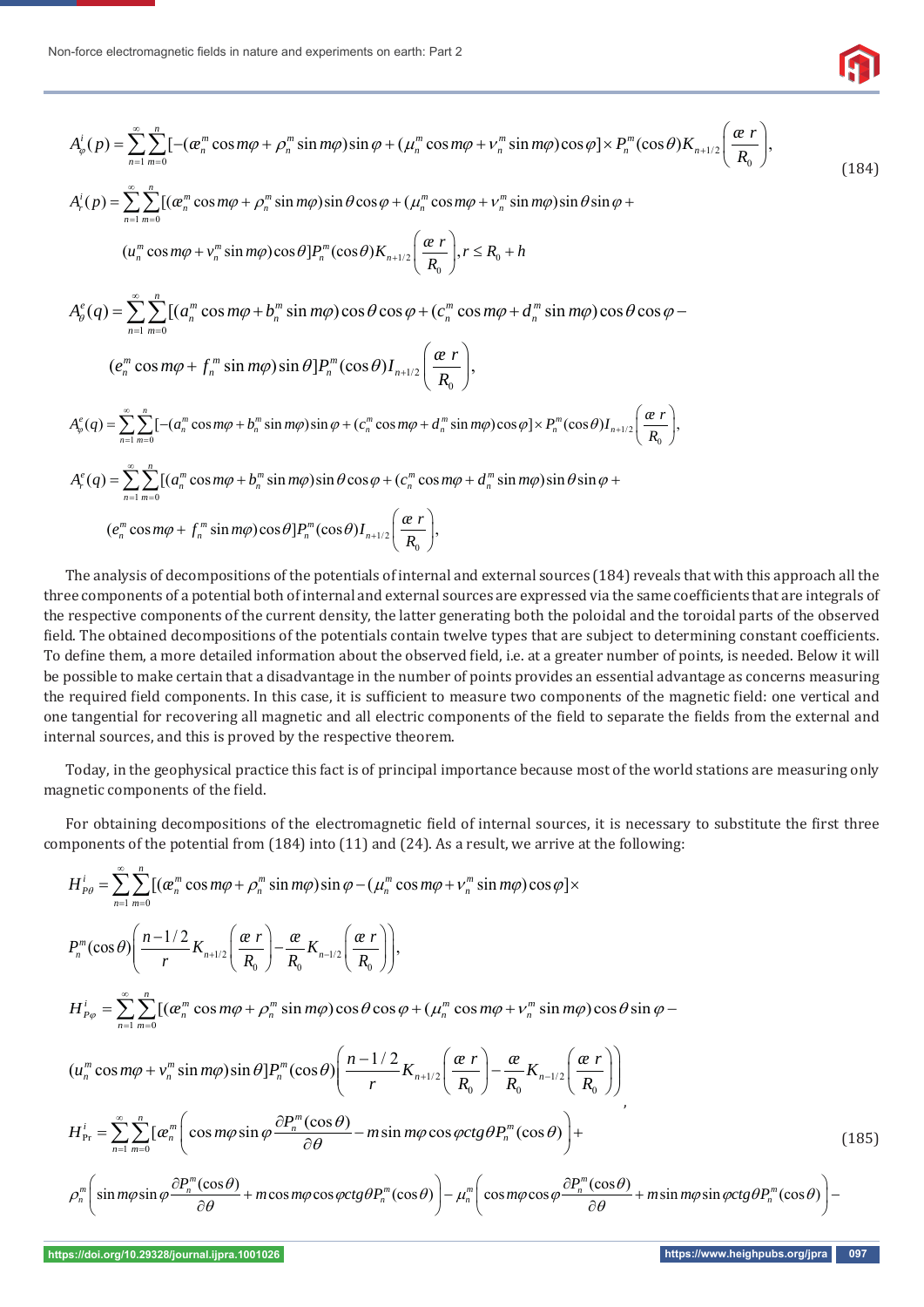

$$
v_n^m\bigg(\sin m\varphi\cos\varphi\frac{\partial P_n^m(\cos\theta)}{\partial\theta}-m\cos m\varphi\sin\varphi ctg\theta P_n^m(\cos\theta)\bigg)-\big(v_n^m\cos m\varphi-u_n^m\sin m\varphi\big)mP_n^m(\cos\theta)\big]\frac{1}{r}K_{n+1/2}\bigg(\frac{\alpha r}{R_0}\bigg),
$$

$$
E_{T\theta}^i = -i\omega\mu_0 \sum_{n=1}^{\infty}\sum_{m=0}^n[(\alpha_n^m\cos m\varphi + \rho_n^m\sin m\varphi)\cos\theta\cos\varphi + (\mu_n^m\cos m\varphi + \nu_n^m\sin m\varphi)\cos\theta\sin\varphi -
$$

$$
(u_n^m \cos m\varphi + v_n^m \sin m\varphi) \sin \theta] P_n^m(\cos \theta) K_{n+1/2} \left( \frac{\alpha r}{R_0} \right), E_{P\varphi}^i = i\omega \mu_0 \sum_{n=1}^{\infty} \sum_{m=0}^n \left[ (\alpha_n^m \cos m\varphi + \rho_n^m \sin m\varphi) \sin \varphi - (\mu_n^m \cos m\varphi + v_n^m \sin m\varphi) \cos \varphi \right] P_n^m(\cos \theta) K_{n+1/2} \left( \frac{\alpha r}{R_0} \right),
$$

The electric field of the internal sources type has the following decompositions:

 $H_{T\theta}^i = \sum_{n=1}^{\infty} \sum_{m=0}^n [-\alpha_n^m (m\sin m\varphi\cos\varphi + \cos m\varphi\sin\varphi) + \rho_n^m (m\cos m\varphi\cos\varphi - \sin m\varphi\sin\varphi) - \mu_n^m (m\sin m\varphi\sin\varphi - \cos m\varphi\cos\varphi) + \nu_n^m (m\cos m\varphi\sin\varphi + \sin m\varphi\cos\varphi)$  $=\sum_{n=1}^{\infty}\sum_{m=0}^{\infty}[-a_n^m(m\sin m\varphi\cos\varphi+\cos m\varphi\sin\varphi)+\rho_n^m(m\cos m\varphi\cos\varphi-\sin m\varphi\sin\varphi)-\mu_n^m(m\sin m\varphi\sin\varphi-\cos m\varphi\cos\varphi)+\nu_n^m(m\cos m\varphi\sin\varphi+\sin m\varphi\cos\varphi)+\rho_n^m(m\cos m\varphi\sin\varphi-\sin m\varphi\sin\varphi)$  $R_0$   $\left( \begin{array}{c} 1/2 \\ R_0 \end{array} \right)$ ,  $\frac{1}{T\varphi}$   $\frac{1}{n=1}$   $\frac{1}{m=0}$  $(v_n^m \cos m\varphi - u_n^m \sin m\varphi)mctg\theta]P_n^m(\cos\theta) - \frac{1}{r}K_{n+1/2}\left(\frac{\alpha r}{R_0}\right), H_{T\varphi}^i = -\sum_{n=1}^{\infty}\sum_{m=0}^n\left(\frac{\alpha^m}{\alpha^m}\cos m\varphi\cos\varphi\right)\left(\cos\theta P_n^m(\cos\theta) + \sin\theta \frac{\partial P_n^m(\cos\theta)}{\partial \theta}\right)$  $R_0$   $(R_0$   $)$ ,  $H_T \varphi$   $\sum_{n=1}^{\infty}$  $-u_n^m \sin m\varphi$ ) $mctg\theta$ ] $P_n^m(\cos\theta) \frac{1}{r} K_{n+1/2} \left(\frac{\alpha r}{R_0}\right), H_{T\varphi}^i = -\sum_{n=1}^{\infty} \sum_{m=0}^n \left[ \alpha_n^m \cos m\varphi \cos \varphi \left(\cos\theta P_n^m(\cos\theta) + \sin\theta \frac{\partial P_n^m(\cos\theta)}{\partial \theta}\right) + \cdots \right]$  $\rho_n^m \sin m\varphi \cos \varphi \left( \cos \theta P_n^m(\cos \theta) + \sin \theta \frac{\partial P_n^m(\cos \theta)}{\partial \theta} \right) + \mu_n^m \cos m\varphi \sin \varphi \left( \cos \theta P_n^m(\cos \theta) + \sin \theta \frac{\partial P_n^m(\cos \theta)}{\partial \theta} \right) +$  $v_n^m \sin m\varphi \sin \varphi \left( \cos \theta P_n^m(\cos \theta) + \sin \theta \frac{\partial P_n^m(\cos \theta)}{\partial \theta} \right) + u_n^m \cos m\varphi \left( -\sin \theta P_n^m(\cos \theta) + \cos \theta \frac{\partial P_n^m(\cos \theta)}{\partial \theta} \right) +$ (186)  $R_0 \left(R_0\right)$ <sup>t-p<sub>p</sub></sub> $-\sigma'$ r  $\sum_{n=1}^{\infty}$ </sup>  $\int_{m}^{m} \sin m\varphi \left( -\sin \theta P_n^m(\cos \theta) + \cos \theta \frac{\partial P_n^m(\cos \theta)}{\partial \theta} \right) \left[ \frac{1}{r} K_{n+1/2} \left( \frac{\alpha r}{R_0} \right), E_{p\theta}^i = \frac{-1}{\sigma' r} \sum_{n=1}^{\infty} \sum_{m=0}^{n} \left| \alpha_n^m \cos m\varphi \cos \varphi \left( \cos \theta P_n^m(\cos \theta) + \sin \theta \frac{\partial P_n^m(\cos \theta)}{\partial \theta} \right) \right| \right]$  $v_n^m \sin m\varphi \left( -\sin\theta P_n^m(\cos\theta) + \cos\theta \frac{\partial P_n^m(\cos\theta)}{\partial \theta} \right) \left[ \frac{1}{r} K_{n+1/2} \left( \frac{\alpha r}{R_0} \right), E_{p\theta}^i = \frac{-1}{\sigma' r} \sum_{n=1}^{\infty} \sum_{m=0}^n \left| \alpha_n^m \cos m\varphi \cos\varphi \right| \cos\theta P_n^m(\cos\theta) + \sin\theta \frac{\partial P_n^m(\cos\theta)}{\partial \theta}$  $\varphi\left(\frac{\sin \theta P_n^m(\cos \theta) + \cos \theta \frac{\partial P_n^m(\cos \theta)}{\partial \theta}}{\partial \theta}\right) \left| \frac{1}{r} K_{n+1/2}\left(\frac{\alpha r}{R_n}\right), E_{p\theta}^i = \frac{-1}{\sigma' r} \sum_{n=1}^{\infty} \sum_{m=0}^n \left| \frac{\alpha_m^m \cos m\varphi \cos \varphi \cos \varphi}{\cos \theta P_n^m(\cos \theta) + \sin \theta \frac{\partial P_n^m(\cos \theta)}{\partial \theta}\right| \right|$  $\left(-\sin\theta P_n^m(\cos\theta) + \cos\theta \frac{\partial P_n^m(\cos\theta)}{\partial \theta}\right) \left[\frac{1}{r}K_{n+1/2}\left(\frac{\alpha r}{R_0}\right), E_{p\theta}^i = \frac{-1}{\sigma' r} \sum_{n=1}^{\infty} \sum_{m=0}^n \left[\alpha_n^m \cos m\varphi \cos \varphi \left(\cos\theta P_n^m(\cos\theta) + \sin\theta \frac{\partial P_n^m(\cos\theta)}{\partial \theta}\right)\right] + \frac{1}{\sigma'} \left[\frac{\alpha r}{R_0}\right]$  $\rho_n^m \sin m\varphi \cos \varphi \left( \cos \theta P_n^m(\cos \theta) + \sin \theta \frac{\partial P_n^m(\cos \theta)}{\partial \theta} \right) + \mu_n^m \cos m\varphi \sin \varphi \left( \cos \theta P_n^m(\cos \theta) + \sin \theta \frac{\partial P_n^m(\cos \theta)}{\partial \theta} \right) +$   $v_n^m \sin m\varphi \sin \varphi \left( \cos \theta P_n^m(\cos \theta) + \sin \theta \frac{\partial P_n^m(\cos \theta)}{\partial \theta} \right) + u_n^m \cos m\varphi \left( -\sin \theta P_n^m(\cos \theta) + \cos \theta \frac{\partial P_n^m(\cos \theta)}{\partial \theta} \right) +$  $\partial \theta$  and  $\partial \theta$  and  $\theta$  and  $\theta$  and  $\theta$  and  $\theta$  and  $\theta$  and  $\theta$  and  $\theta$  and  $\theta$  and  $\theta$  and  $\theta$  and  $\theta$  and  $\theta$  and  $\theta$  and  $\theta$  and  $\theta$  and  $\theta$  and  $\theta$  and  $\theta$  and  $\theta$  and  $\theta$  and  $\theta$  and  $\theta$  and  $\mathbf{n}$   $\mathbf{n}$   $\mathbf{n}$   $\mathbf{n}$   $\mathbf{n}$  $\mathbf{0}$   $\mathbf{0}$   $\mathbf{0}$   $\mathbf{0}$  $v_n^m \sin m\varphi \left( -\sin\theta P_n^m(\cos\theta) + \cos\theta \frac{\partial P_n^m(\cos\theta)}{\partial \varphi_n} \right) \quad \left[ \times \left( \frac{n-3/2}{n} K_{n+1/2} \left( \frac{\alpha r}{R} \right) + \frac{\alpha}{n} K_{n-1/2} \left( \frac{\alpha r}{R} \right) \right) \right]$  $a\varphi\left(\frac{\sin\theta P_n^m(\cos\theta) + \cos\theta \frac{\partial P_n^m(\cos\theta)}{\partial \theta}}{\partial \theta}\right)\right] \times \left(\frac{n-3/2}{r}K_{n+1/2}\left(\frac{\alpha r}{R_0}\right) + \frac{\alpha}{R_0}K_{n-1/2}\left(\frac{\alpha r}{R_0}\right)\right)$  $\{$  $\mu_n^m(m \sin m\varphi \sin \varphi - \cos m\varphi \cos \varphi) + v_n^m(m \cos m\varphi \sin \varphi + \sin m\varphi \cos \varphi) \ \ ]P_n^m(\cos \theta) 1 m=0$  $\sum_{p_{\varphi}}^{i} = \frac{-1}{\sigma' r} \sum_{n=1}^{\infty} \left\{ [ -\alpha_n^{m} (m \sin m \varphi \cos \varphi + \cos m \varphi \sin \varphi) + \rho_n^{m} (m \cos m \varphi \cos \varphi - \sin m \varphi \sin \varphi) \right\}$  $E_{P_{\alpha}}^{i} = \frac{1}{N}\sum_{n=1}^{N} \left\{ \left[ -\alpha_{n}^{m}(m \sin m \varphi \cos \varphi + \cos m \varphi \sin \varphi) + \rho_{n}^{m}(m \cos m \varphi \cos \varphi - \sin m \varphi \right] \right\}$  $r_{\varphi} = \frac{1}{\sigma' r} \sum_{n=1}^{\infty} \sum_{m=0}^{\infty} \left\{ -\frac{1}{n} (m \sin m \varphi \cos \varphi + \cos m \varphi \sin \varphi) + \rho_n^m (m \cos m \varphi \cos \varphi - \sin m \varphi \sin \varphi) \right\}$ œ  $=\frac{-1}{\sigma' r}\sum_{n=1}^{\infty}\sum_{m=0}^{n} \left\{ [ -\alpha_n^m(m\sin m\varphi\cos\varphi + \cos m\varphi\sin\varphi) + \rho_n^m(m\cos m\varphi\cos\varphi - \sin m\varphi\sin\varphi) - \rho_n^m(m\cos m\varphi\cos\varphi - \sin m\varphi\sin\varphi) \right\}$  $(-v_n^m \cos m\varphi + u_n^m \sin m\varphi) mctg\theta P_n^m(\cos\theta)$   $\left\{\frac{n!2!}{r} K_{n+1/2} \left\{\frac{\alpha}{R_0}\right\} + \frac{\alpha}{R_0} K_{n-1/2} \left\{\frac{\alpha}{R_0}\right\}$  $(-v_n^m \cos m\varphi + u_n^m \sin m\varphi) mctg\theta P_n^m(\cos\theta)$   $\Big\{\frac{n-3/2}{r}K_{n+1/2}\left(\frac{\alpha r}{R_0}\right) + \frac{\alpha}{R_0}K_{n-1/2}\left(\frac{\alpha r}{R_0}\right)\Big\},\right.$  $-v_n^m \cos m\varphi + u_n^m \sin m\varphi$ ) $mctg\theta P_n^m(\cos\theta)$   $\left\{\frac{n+3/2}{r}K_{n+1/2}\left(\frac{\alpha r}{R_0}\right)+\frac{\alpha}{R_0}K_{n-1/2}\left(\frac{\alpha r}{R_0}\right)\right\}$  $\sigma$ <sup>r</sup>  $\sum_{n=1}^{\infty}$   $\sum_{m=0}$  $\frac{d}{dr} = \frac{1}{\sigma' r} \sum_{n=1}^{\infty} \sum_{m=0}^{n} [( \alpha_n^m \cos m\varphi + \rho_n^m \sin m\varphi) \sin \theta \cos \varphi + ( \mu_n^m \cos m\varphi + \nu_n^m \sin m\varphi) \sin \theta \sin \varphi ]$  $E_{\rm Pr}^i = \frac{1}{N} \sum \left[ (a_n^m \cos m\varphi + \rho_n^m \sin m\varphi) \sin \theta \cos \varphi + (\mu_n^m \cos m\varphi + \nu_n^m \sin m\varphi) \right]$  $\frac{1}{\sigma'}\sum_{n=1}^{\infty}\sum_{m=0}^{\infty}[(a_n^m\cos m\varphi + \rho_n^m\sin m\varphi)\sin\theta\cos\varphi + (\mu_n^m\cos m\varphi + \nu_n^m\sin m\varphi)\sin\theta\sin\varphi$  $\infty$  $=\frac{1}{\sigma' r}\sum_{n=1}^{\infty}\sum_{m=0}[(\alpha_n^m\cos m\varphi + \rho_n^m\sin m\varphi)\sin\theta\cos\varphi + (\mu_n^m\cos m\varphi + \nu_n^m\sin m\varphi)\sin\theta\sin\varphi +$ 

 $(u_n^m \cos m\varphi + v_n^m \sin m\varphi) \cos \theta] P_n^m(\cos \theta) \times$ 

$$
\left[ \left( -\overline{a}^2 r^2 + n^2 - 9/4 + \frac{a^2 r^2}{R_0^2} \right) \frac{1}{r} K_{n+1/2} \left( \frac{a r}{R_0} \right) - \frac{a}{R_0} K_{n-1/2} \left( \frac{a r}{R_0} \right) \right].
$$

The analysis of the latter formulas reveals that both types of the fields, i.e. toroidal and poloidal are expressed via the same coefficients. In this case, the decomposition coefficients (185) and (186) indicate to the fact that for restoring the whole electromagnetic field of toroidal and poloidal fields of internal sources it is sufficient to measure the vertical component of the magnetic field  $H_{\text{Pr}}^i$ . This considerably enhances the importance of Theorem 7 because with its help it is possible to solve the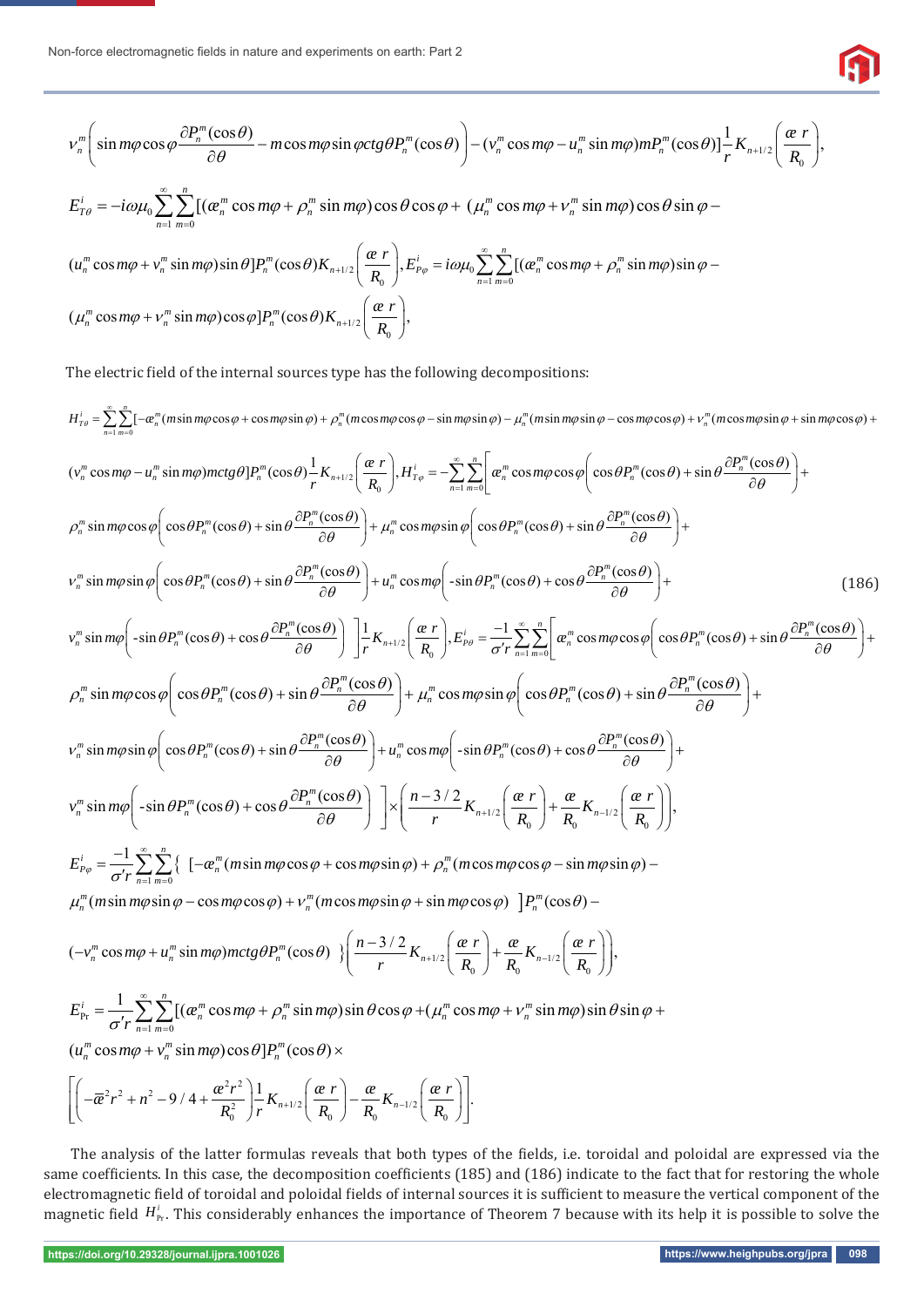problem of variable periodic electromagnetic fields. On the surface of a sphere, the electric poloidal field is potential at  $r = R_0$ . The inductive part of the radial component  $E_{Tr}^i$  is compensated.

The fields  $H^e$  and  $E^e$  from external sources in the decompositions are written down in the following way:

The field at  $r \leq R_0 + h$  ....

$$
H_{p\theta}^{e} = \sum_{n=1}^{\infty} \sum_{m=0}^{n} [(a_{n}^{m} \cos m\varphi + b_{n}^{m} \sin m\varphi) \sin \varphi - (c_{n}^{m} \cos m\varphi + d_{n}^{m} \sin m\varphi) \cos \varphi] \times
$$
  
\n
$$
P_{n}^{m}(\cos \theta) \Biggl( -\frac{n-1/2}{r} I_{n+1/2} \Biggl( \frac{\alpha r}{R_{0}} \Biggr) + \frac{\alpha}{R_{0}} I_{n-1/2} \Biggl( \frac{\alpha r}{R_{0}} \Biggr) \Biggr),
$$
  
\n
$$
H_{p\varphi}^{e} = \sum_{n=1}^{\infty} \sum_{m=0}^{n} [(a_{n}^{m} \cos m\varphi + b_{n}^{m} \sin m\varphi) \cos \theta \cos \varphi + (c_{n}^{m} \cos m\varphi + d_{n}^{m} \sin m\varphi) \cos \theta \sin \varphi -
$$
  
\n
$$
(e_{n}^{m} \cos m\varphi + f_{n}^{m} \sin m\varphi) \sin \theta] P_{n}^{m}(\cos \theta) \Biggl( -\frac{n-1/2}{r} I_{n+1/2} \Biggl( \frac{\alpha r}{R_{0}} \Biggr) + \frac{\alpha}{R_{0}} I_{n-1/2} \Biggl( \frac{\alpha r}{R_{0}} \Biggr) \Biggr),
$$
  
\n
$$
H_{p_{r}}^{e} = \sum_{n=1}^{\infty} \sum_{m=0}^{n} [a_{n}^{m} \Biggl( \cos m\varphi \sin \varphi \frac{\partial P_{n}^{m}(\cos \theta)}{\partial \theta} - m \sin m\varphi \cos \varphi ctg \theta P_{n}^{m}(\cos \theta) \Biggr) +
$$
  
\n
$$
H_{n}^{m} \Biggl( \sin m\varphi \sin \varphi \frac{\partial P_{n}^{m}(\cos \theta)}{\partial \theta} + m \cos m\varphi \cos \varphi ctg \theta P_{n}^{m}(\cos \theta) \Biggr) - c_{n}^{m} \Biggl( \cos m\varphi \cos \varphi \frac{\partial P_{n}^{m}(\cos \theta)}{\partial \theta} + m \sin m\varphi \sin \varphi ctg \theta P_{n}^{m}(\cos \theta) \Biggr) -
$$

$$
(e_n^m \cos m\varphi + f_n^m \sin m\varphi) \sin \theta] P_n^m(\cos \theta) I_{n+1/2} \left( \frac{\alpha r}{R_0} \right), E_{T\varphi}^e = i\omega \mu_0 \sum_{n=1}^{\infty} \sum_{m=0}^n \left[ \left( a_n^m \cos m\varphi + b_n^m \sin m\varphi \right) \sin \varphi - \left( c_n^m \cos m\varphi + d_n^m \sin m\varphi \right) \cos \varphi \right] P_n^m(\cos \theta) I_{n+1/2} \left( \frac{\alpha r}{R_0} \right),
$$

The external sources field is similarly calculated at  $r \leq R_0 + h$ :

$$
H_{\tau\theta}^{\epsilon} = \sum_{n=1}^{\infty} \sum_{m=0}^{n} [-a_n^m(m\sin m\varphi\cos\varphi + \cos m\varphi\sin\varphi) + b_n^m(m\cos m\varphi\cos\varphi - \sin m\varphi\sin\varphi) -
$$
  
\n
$$
c_n^m(m\sin m\varphi\sin\varphi - \cos m\varphi\cos\varphi) + d_n^m(m\cos m\varphi\sin\varphi + \sin m\varphi\cos\varphi) -
$$
  
\n
$$
(f_n^m \cos m\varphi - e_n^m \sin m\varphi) mctg\theta]P_n^m(\cos\theta) \frac{1}{r} K_{n+1/2} \left(\frac{\varphi r}{R_0}\right),
$$
  
\n
$$
H_{\tau\varphi}^{\epsilon} = -\sum_{n=1}^{\infty} \sum_{m=0}^n \left[ a_n^m \cos m\varphi\cos\varphi \left(\cos\theta P_n^m(\cos\theta) + \sin\theta \frac{\partial P_n^m(\cos\theta)}{\partial\theta}\right) + b_n^m \sin m\varphi\cos\varphi \left(\cos\theta P_n^m(\cos\theta) + \sin\theta \frac{\partial P_n^m(\cos\theta)}{\partial\theta}\right) + c_n^m \cos m\varphi \left(\cos\theta P_n^m(\cos\theta) + \sin\theta \frac{\partial P_n^m(\cos\theta)}{\partial\theta}\right) +
$$
  
\n
$$
c_n^m \cos m\varphi\sin\varphi \left(\cos\theta P_n^m(\cos\theta) + \sin\theta \frac{\partial P_n^m(\cos\theta)}{\partial\theta}\right) + d_n^m \sin m\varphi\sin\varphi \left(\cos\theta P_n^m(\cos\theta) + \sin\theta \frac{\partial P_n^m(\cos\theta)}{\partial\theta}\right) + e_n^m \cos m\varphi \left(-\sin\theta P_n^m(\cos\theta) + \cos\theta \frac{\partial P_n^m(\cos\theta)}{\partial\theta}\right) +
$$
  
\n
$$
f_n^m \sin m\varphi \left(-\sin\theta P_n^m(\cos\theta) + \cos\theta \frac{\partial P_n^m(\cos\theta)}{\partial\theta}\right) \left[ \frac{1}{r} I_{n+1/2} \left(\frac{\varphi r}{R_0}\right), E_{\rho\varphi}^{\epsilon} = \frac{-1}{\sigma} \sum_{n=1}
$$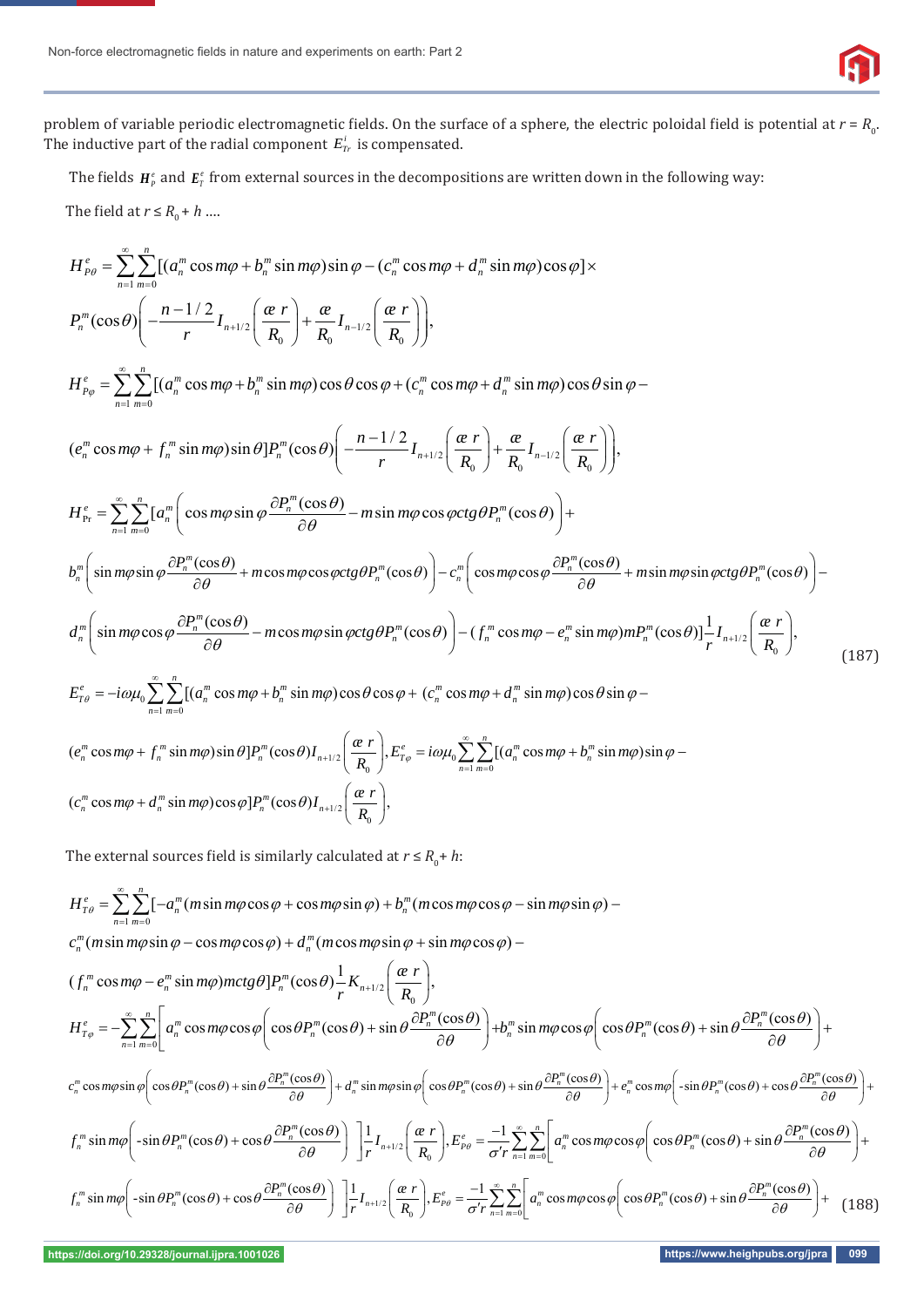

$$
d_n^m \sin m\varphi \sin \varphi \left( \cos \theta P_n^m (\cos \theta) + \sin \theta \frac{\partial P_n^m (\cos \theta)}{\partial \theta} \right) + e_n^m \cos m\varphi \left( -\sin \theta P_n^m (\cos \theta) + \cos \theta \frac{\partial P_n^m (\cos \theta)}{\partial \theta} \right) +
$$
  
\n
$$
f_n^m \sin m\varphi \left( -\sin \theta P_n^m (\cos \theta) + \cos \theta \frac{\partial P_n^m (\cos \theta)}{\partial \theta} \right) \right] \times \left( \frac{n - 3/2}{r} I_{n+1/2} \left( \frac{\alpha r}{R_0} \right) - \frac{\alpha}{R_0} I_{n-1/2} \left( \frac{\alpha r}{R_0} \right) \right),
$$
  
\n
$$
E_{p_\varphi}^e = \frac{-1}{\sigma r} \sum_{n=1}^{\infty} \sum_{m=0}^n [-a_n^m (m \sin m\varphi \cos \varphi + \cos m\varphi \sin \varphi) + b_n^m (m \cos m\varphi \cos \varphi - \sin m\varphi \sin \varphi) -
$$
  
\n
$$
c_n^m (m \sin m\varphi \sin \varphi - \cos m\varphi \cos \varphi) + d_n^m (m \cos m\varphi \sin \varphi + \sin m\varphi \cos \varphi) -
$$
  
\n
$$
(-f_n^m \cos m\varphi + e_n^m \sin m\varphi) mctg \theta] P_n^m (\cos \theta) \left( \frac{n - 3/2}{r} I_{n+1/2} \left( \frac{\alpha r}{R_0} \right) - \frac{\alpha}{R_0} I_{n-1/2} \left( \frac{\alpha r}{R_0} \right) \right),
$$
  
\n
$$
E_{p_r}^e = \frac{1}{\sigma' r} \sum_{n=1}^{\infty} \sum_{m=0}^n [(a_n^m \cos m\varphi + b_n^m \sin m\varphi) \sin \theta \cos \varphi + (c_n^m \cos m\varphi + d_n^m \sin m\varphi) \cos \theta] P_n^m (\cos \theta) +
$$
  
\n
$$
(e_n^m \cos m\varphi + f_n^m \sin m\varphi) \cos \theta] P_n^m (\cos \theta) \times \left[ \left( -\overline{\alpha}^2 r
$$

The field of external sources is also expressed via the same coefficients. The electric field is completely poloidal; the inductive part of the radial component of the electric field on the Earth's surface by  $r$  =  $R_{_0}$  is compensated because of  $\bar\alpha^2R_0^2=\alpha^2$ .

The summarized field is obtained by superposing the fields of internal and external sources. As a result, we have the equations separating unknown coefficients:

$$
\begin{cases}\na_n^m \frac{1}{r} K_{n+1/2} \left( \frac{\alpha r}{R_0} \right) + a_n^m \frac{1}{r} I_{n+1/2} \left( \frac{\alpha r}{R_0} \right) = i_n^m, \\
-a_n^m \frac{\alpha}{R_0} K_{n-1/2} \left( \frac{\alpha r}{R_0} \right) + a_n^m \frac{\alpha}{R_0} I_{n-1/2} \left( \frac{\alpha r}{R_0} \right) = \overline{i_n}^m; \\
\left[ \rho_n^m \frac{1}{r} K_{n+1/2} \left( \frac{\alpha r}{R_0} \right) + b_n^m \frac{1}{r} I_{n+1/2} \left( \frac{\alpha r}{R_0} \right) = j_n^m, \\
\left[ -\rho_n^m \frac{\alpha}{R_0} K_{n-1/2} \left( \frac{\alpha r}{R_0} \right) + b_n^m \frac{\alpha}{R_0} I_{n-1/2} \left( \frac{\alpha r}{R_0} \right) = \overline{j_n}^m; \\
\left[ \mu_n^m \frac{1}{r} K_{n+1/2} \left( \frac{\alpha r}{R_0} \right) + c_n^m \frac{1}{r} I_{n+1/2} \left( \frac{\alpha r}{R_0} \right) = k_n^m, \\
\left[ -\mu_n^m \frac{\alpha}{R_0} K_{n-1/2} \left( \frac{\alpha r}{R_0} \right) + c_n^m \frac{\alpha}{R_0} I_{n-1/2} \left( \frac{\alpha r}{R_0} \right) = \overline{k_n}^m; \\
\left[ \nu_n^m \frac{1}{r} K_{n+1/2} \left( \frac{\alpha r}{R_0} \right) + d_n^m \frac{1}{r} I_{n+1/2} \left( \frac{\alpha r}{R_0} \right) = I_n^m, \\
\left[ -\nu_n^m \frac{\alpha}{R_0} K_{n-1/2} \left( \frac{\alpha r}{R_0} \right) + d_n^m \frac{\alpha}{R_0} I_{n-1/2} \left( \frac{\alpha r}{R_0} \right) = \overline{l_n}^m; \\
\left[ \mu_n^m \frac{1}{r} K_{n+1/2} \left( \frac{\alpha r}{R_0} \right) + e_n^m \frac{1}{r} I_{n+1/2} \left( \frac{\alpha r}{R_0}
$$

(189)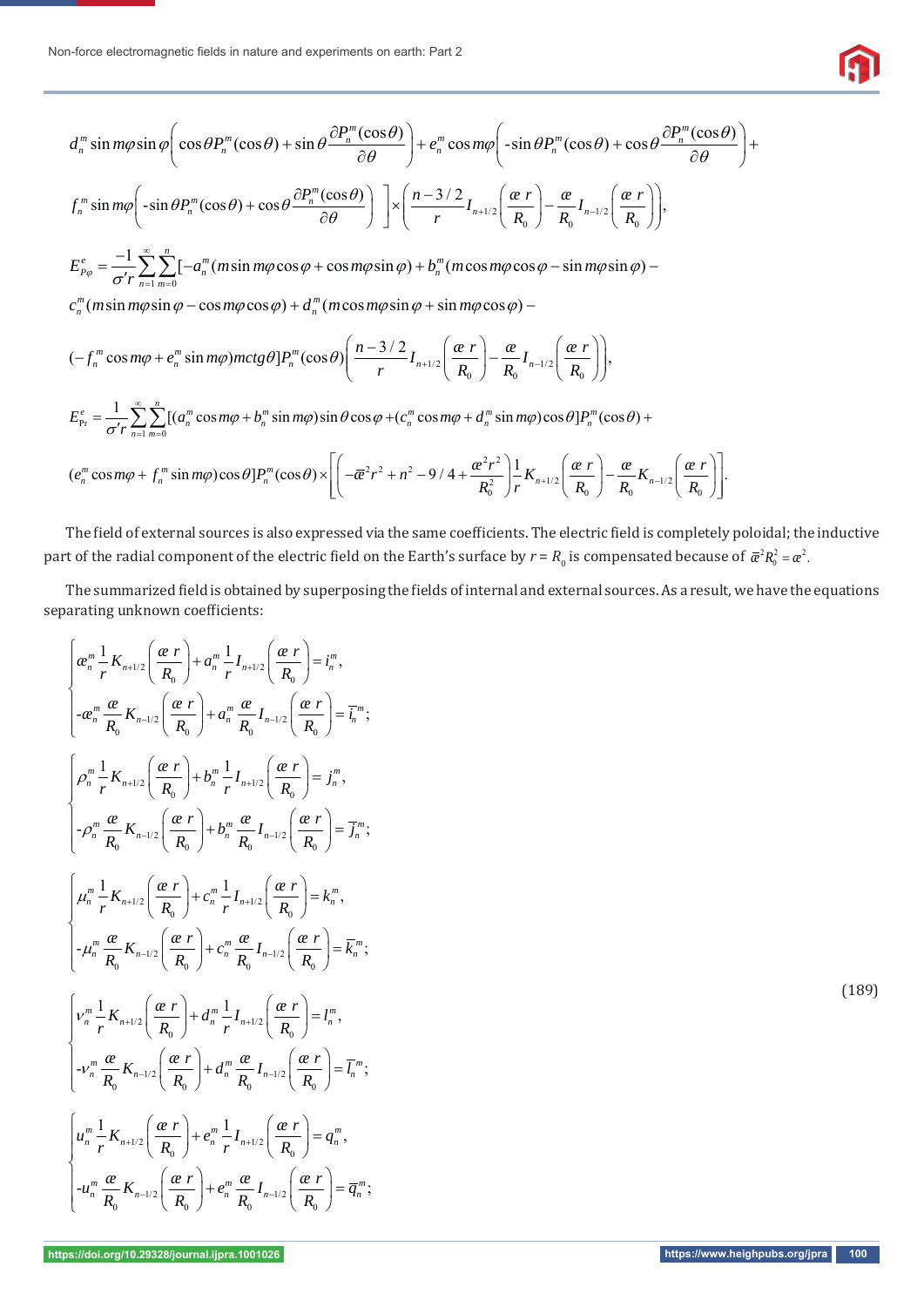$$
\begin{cases} v_n^m \frac{1}{r} K_{n+1/2} \left( \frac{\alpha r}{R_0} \right) + f_n^m \frac{1}{r} I_{n+1/2} \left( \frac{\alpha r}{R_0} \right) = p_n^m, \\ -v_n^m \frac{\alpha}{R_0} K_{n-1/2} \left( \frac{\alpha r}{R_0} \right) + f_n^m \frac{\alpha}{R_0} I_{n-1/2} \left( \frac{\alpha r}{R_0} \right) = \overline{p}_n^m; \end{cases}
$$

The summarized field of the poloidal field on the Earth's surface at  $r = R_0$  looks like:

$$
H_{p\phi} = \sum_{n=1}^{\infty} \sum_{m=0}^{n} [(\bar{l}_{n}^{m} - (n-1/2)l_{n}^{m}) \cos m\phi \sin \phi + (\bar{l}_{n}^{m} - (n-1/2)l_{n}^{m}) \sin m\phi \sin \phi -
$$
  
\n
$$
(\bar{k}_{n}^{m} - (n-1/2)k_{n}^{m}) \cos m\phi \cos \phi - (\bar{l}_{n}^{m} - (n-1/2)l_{n}^{m}) \sin m\phi \cos \phi]P_{n}^{m}(\cos \theta),
$$
  
\n
$$
H_{p\phi} = \sum_{n=1}^{\infty} \sum_{m=0}^{n} [(\bar{l}_{n}^{m} - (n-1/2)l_{n}^{m}) \cos m\phi \cos \phi \cos \theta + (\bar{l}_{n}^{m} - (n-1/2)l_{n}^{m}) \sin m\phi \cos \phi \cos \theta +
$$
  
\n
$$
(\bar{k}_{n}^{m} - (n-1/2)k_{n}^{m}) \cos m\phi \sin \phi \cos \theta + (\bar{l}_{n}^{m} - (n-1/2)l_{n}^{m}) \sin m\phi \sin \phi \cos \theta -
$$
  
\n
$$
(\bar{q}_{n}^{m} - (n-1/2)q_{n}^{m}) \cos m\phi \sin \theta - (\bar{p}_{n}^{m} - (n-1/2)l_{n}^{m}) \sin m\phi \sin \theta]P_{n}^{m}(\cos \theta),
$$
  
\n
$$
H_{p_{\tau}} = \sum_{n=1}^{\infty} \sum_{m=0}^{n} i_{n}^{m} \Bigg( \cos m\phi \sin \phi \frac{\partial P_{n}^{m}(\cos \theta)}{\partial \theta} - m \sin m\phi \cos \phi \cos \theta \sin \theta \Bigg) +
$$
  
\n
$$
J_{n}^{m} \Bigg( \sin m\phi \sin \phi \frac{\partial P_{n}^{m}(\cos \theta)}{\partial \theta} + m \cos m\phi \cos \phi \cos \theta \sin \phi \cos \theta \Bigg) - k_{n}^{m} \Bigg( \cos m\phi \cos \phi \frac{\partial P_{n}^{m}(\cos \theta)}{\partial \theta} + m \sin m\phi \sin \phi \cos \theta \Bigg) -
$$
  
\n
$$
I_{n}^{m} \
$$

The summarized toroidal field on the surface of a sphere at  $r = R_0$  is of the form:

$$
H_{T\theta} = \sum_{n=1}^{\infty} \sum_{m=0}^{n} [-i_n^m (m\sin m\varphi \cos \varphi + \cos m\varphi \sin \varphi) + j_n^m (m\cos m\varphi \cos \varphi - \sin m\varphi \sin \varphi) -
$$
  
\n
$$
k_n^m (m\sin m\varphi \sin \varphi - \cos m\varphi \cos \varphi) + l_n^m (m\cos m\varphi \sin \varphi + \sin m\varphi \cos \varphi) -
$$
  
\n
$$
j_n^m \sin m\varphi \cos \varphi \bigg( \cos \theta P_n^m(\cos \theta) + \sin \theta \frac{\partial P_n^m(\cos \theta)}{\partial \theta} \bigg) + k_n^m \cos m\varphi \sin \varphi \bigg( \cos \theta P_n^m(\cos \theta) + \sin \theta \frac{\partial P_n^m(\cos \theta)}{\partial \theta} \bigg) +
$$
  
\n
$$
l_n^m \sin m\varphi \sin \varphi \bigg( \cos \theta P_n^m(\cos \theta) + \sin \theta \frac{\partial P_n^m(\cos \theta)}{\partial \theta} \bigg) + q_n^m \cos m\varphi \bigg( -\sin \theta P_n^m(\cos \theta) + \cos \theta \frac{\partial P_n^m(\cos \theta)}{\partial \theta} \bigg) +
$$
  
\n
$$
P_n^m \sin m\varphi \bigg( -\sin \theta P_n^m(\cos \theta) + \cos \theta \frac{\partial P_n^m(\cos \theta)}{\partial \theta} \bigg) \bigg],
$$
  
\n
$$
E_{P\theta} = \frac{1}{\sigma'_{\xi} R_0} \sum_{n=1}^{\infty} \sum_{m=0}^{n} \bigg[ (\overline{i_n}^m - (n-3/2)i_n^m) \cos m\varphi \cos \varphi \bigg( \cos \theta P_n^m(\cos \theta) + \sin \theta \frac{\partial P_n^m(\cos \theta)}{\partial \theta} \bigg) +
$$
  
\n(191)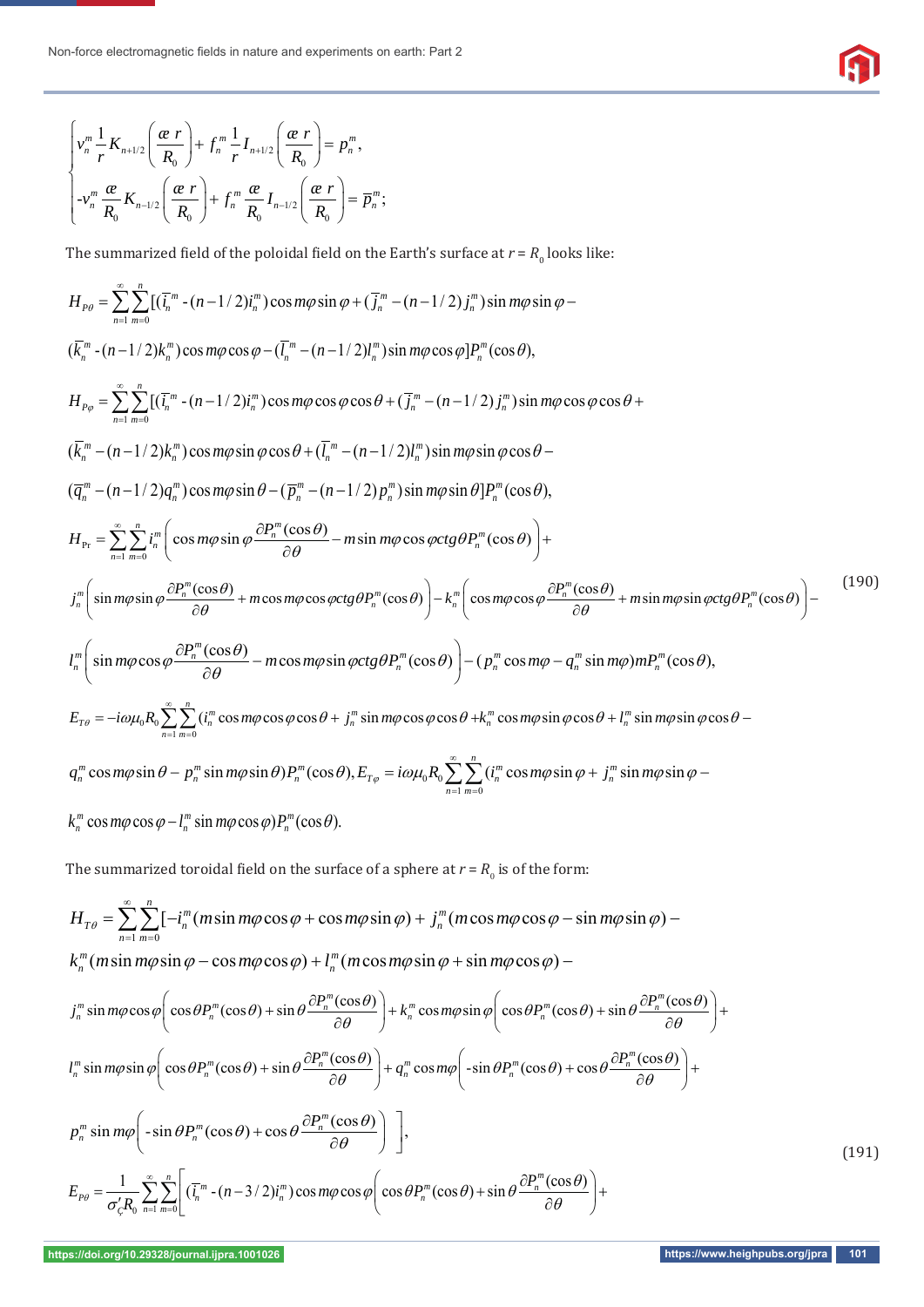$$
\widehat{\mathbf{G}}
$$

$$
(\overline{j_n}^m - (n-3/2)\overline{j_n}^m) \sin m\varphi \cos \varphi \left( \cos \theta P_n^m(\cos \theta) + \sin \theta \frac{\partial P_n^m(\cos \theta)}{\partial \theta} \right) +
$$
  
\n
$$
(\overline{k_n}^m - (n-3/2)k_n^m) \cos m\varphi \sin \varphi \left( \cos \theta P_n^m(\cos \theta) + \sin \theta \frac{\partial P_n^m(\cos \theta)}{\partial \theta} \right) +
$$
  
\n
$$
(\overline{l_n}^m - (n-3/2)l_n^m) \sin m\varphi \sin \varphi \left( \cos \theta P_n^m(\cos \theta) + \sin \theta \frac{\partial P_n^m(\cos \theta)}{\partial \theta} \right) +
$$
  
\n
$$
(\overline{q_n}^m - (n-3/2)q_n^m \cos m\varphi \left( -\sin \theta P_n^m(\cos \theta) + \cos \theta \frac{\partial P_n^m(\cos \theta)}{\partial \theta} \right) +
$$
  
\n
$$
(\overline{p_n}^m - (n-3/2) p_n^m) \sin m\varphi \left( -\sin \theta P_n^m(\cos \theta) + \cos \theta \frac{\partial P_n^m(\cos \theta)}{\partial \theta} \right) +
$$
  
\n
$$
E_{P\varphi} = \frac{1}{\sigma'_{\zeta} R_0} \sum_{n=1}^{\infty} \frac{n}{n-1} [-(n-3/2)l_n^m) (m \sin m\varphi \cos \varphi + \cos m\varphi \sin \varphi) +
$$
  
\n
$$
(\overline{j_n}^m - (n-3/2)l_n^m) (m \cos m\varphi \cos \varphi - \sin m\varphi \sin \varphi) -
$$
  
\n
$$
(\overline{k_n}^m - (n-3/2)l_n^m) (m \cos m\varphi \sin \varphi + \sin m\varphi \cos \varphi) -
$$
  
\n
$$
(\overline{q_n}^m - (n-3/2)l_n^m) m \sin m\varphi ctg \theta +
$$
  
\n
$$
(\overline{P_n}^m - (n-3/2)l_n^m) m \cos m\varphi ctg \theta] P_n^m(\cos \theta),
$$
  
\n
$$
E_{P\tau} = \frac{
$$

The summarized field of variations that is observed on the surface of a sphere is obtained by superposing the fields of the magnetic and electric types. In superposing, it is necessary to take into account the two important circumstances.

The first one is in that in practice (at stations) the component  $H_{\theta}$  is observed with the inverse sign (as usual, a measuring device is directed to the North) and the stress values in the observed components are given in Nano *T*.

The second circumstance is in that the intensity of electric components is measured in *V/m*. Therefore, the above-obtained formulas must be multiplied by the coefficient  $10^{-2}/4\pi$ . It will be recalled that all the formulas have been obtained for one temporal harmonic. The observed field contains an infinite variety of such temporal harmonics, thus before making the spherical analysis – for which the formulas were obtained – one should perform the Fourier harmonic analysis. The description of the latter is omitted because of its relative simplicity.

Thus, components of the summarized observed field of the global electromagnetic variations on a sphere have the following expansions: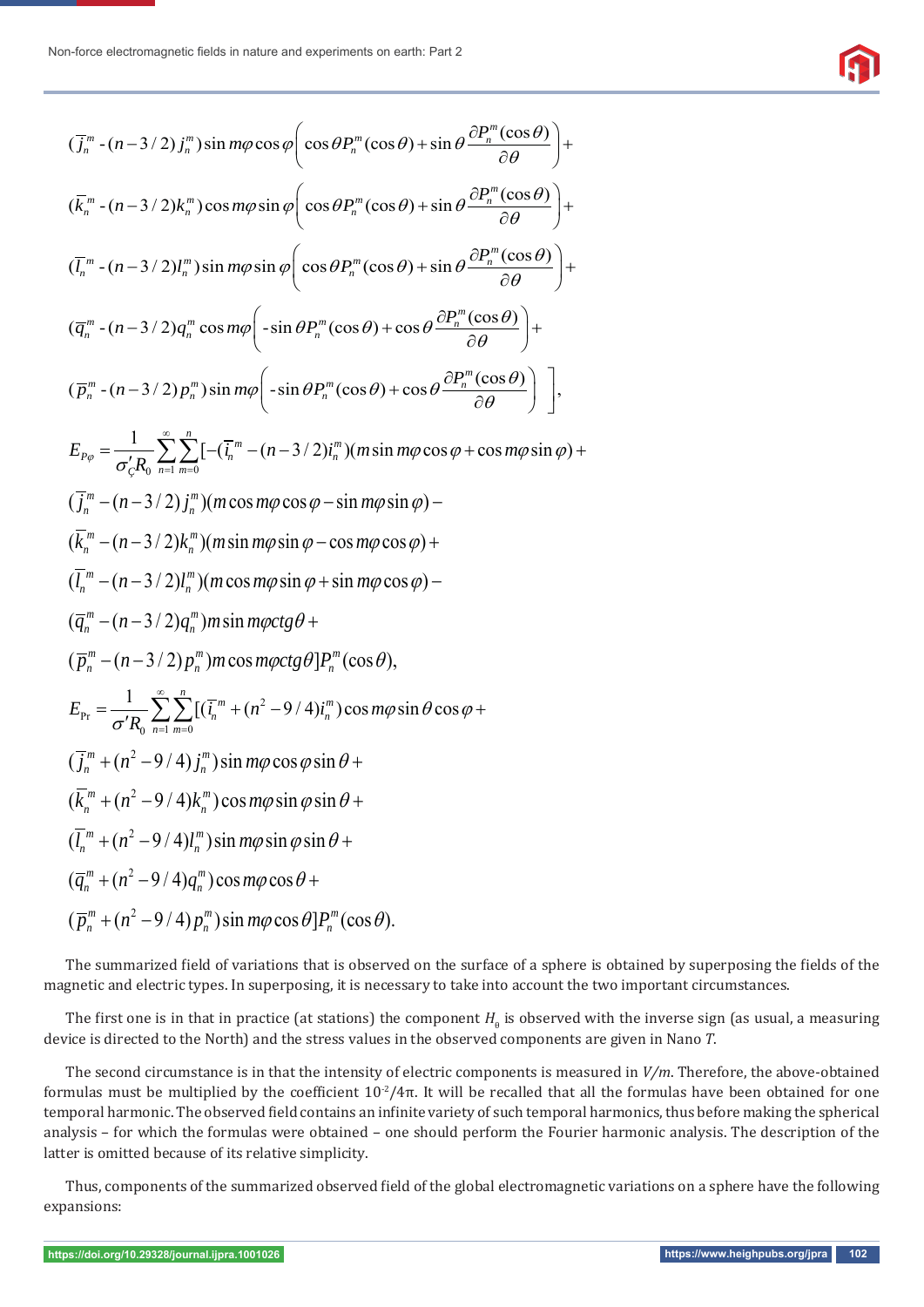

$$
H_{\theta} = -\sum_{n=1}^{\infty} \sum_{n=1}^{\infty} [\bar{L}_{n}^{m} \cos m\varphi \sin \varphi + \bar{L}_{n}^{m} \sin m\varphi \sin \varphi - \bar{k}_{n}^{m} \cos m\varphi \cos \varphi - \bar{L}_{n}^{m} \sin m\varphi \cos \varphi - \bar{k}_{n}^{m} (m \sin m\varphi \cos \varphi + (n+1/2) \cos m\varphi \sin \varphi) +
$$
  
\n
$$
j_{n}^{m} (m \cos m\varphi \cos \varphi - (n+1/2) \sin m\varphi \sin \varphi) +
$$
\n
$$
k_{n}^{m} (m \sin m\varphi \sin \varphi - (n+1/2) \sin m\varphi \cos \varphi) +
$$
\n
$$
[p_{n}^{m} (\cos m\varphi - q_{n}^{m} \sin m\varphi) mctg \vartheta)]P_{n}^{m} (\cos \theta),
$$
\n
$$
H_{\phi} = \sum_{n=1}^{\infty} \sum_{n=1}^{\infty} [\bar{L}_{n}^{m} \cos m\varphi \cos \theta \cos \varphi + \bar{j}_{n}^{m} \sin m\varphi \cos \varphi \cos \varphi + \bar{k}_{n}^{m} \cos m\varphi \cos \vartheta \sin \varphi
$$
\n
$$
[p_{n}^{m} \sin m\varphi + \bar{q}_{n}^{m} \cos m\varphi \sin \varphi]P_{n}^{m} (\cos \theta).
$$
\n
$$
j_{n}^{m} \left( \sin \theta \frac{\partial P_{n}^{m} (\cos \theta)}{\partial \theta} + (n+1/2) \cos \theta P_{n}^{m} (\cos \theta) \right) \cos m\varphi \cos \varphi -
$$
\n
$$
j_{n}^{m} \left( \sin \theta \frac{\partial P_{n}^{m} (\cos \theta)}{\partial \theta} + (n+1/2) \cos \theta P_{n}^{m} (\cos \theta) \right) \sin m\varphi \cos \varphi -
$$
\n
$$
k_{n}^{m} \left( \sin \theta \frac{\partial P_{n}^{m} (\cos \theta)}{\partial \theta} + (n+1/2) \cos \theta P_{n}^{m} (\cos \theta) \right) \sin m\varphi \cos \varphi -
$$
\n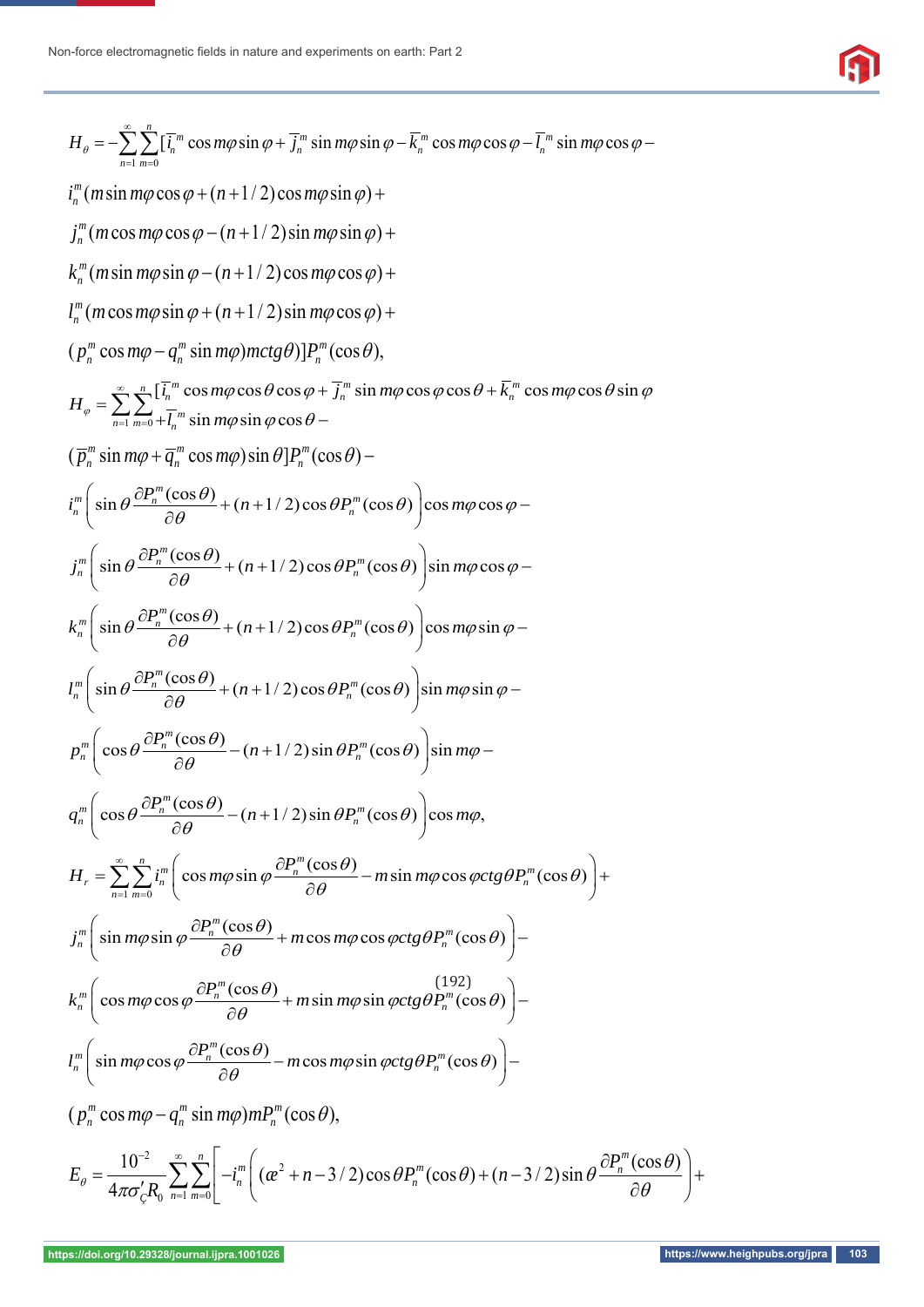

$$
\overline{l_n}^m \Bigg( \cos \theta P_n^m(\cos \theta) + \sin \theta \frac{\partial P_n^m(\cos \theta)}{\partial \theta} \Bigg) \Bigg] \cos m\varphi \cos \varphi + \Bigg[ -j_n^m \Big( (\alpha^2 + n - 3/2) \cos \theta P_n^m(\cos \theta) + (n - 3/2) \sin \theta \frac{\partial P_n^m(\cos \theta)}{\partial \theta} \Bigg) +
$$
  
\n
$$
\overline{l_n}^m \Bigg( \cos \theta P_n^m(\cos \theta) + \sin \theta \frac{\partial P_n^m(\cos \theta)}{\partial \theta} \Bigg) \Bigg] \sin m\varphi \cos \varphi + [-k_n^m \Big( (\alpha^2 + n - 3/2) \cos \theta P_n^m(\cos \theta) + (n - 3/2) \sin \theta \frac{\partial P_n^m(\cos \theta)}{\partial \theta} \Bigg) +
$$
  
\n
$$
\overline{k_n}^m \Bigg( \cos \theta P_n^m(\cos \theta) + \sin \theta \frac{\partial P_n^m(\cos \theta)}{\partial \theta} \Bigg) \Bigg] \cos m\varphi \sin \varphi + \Bigg[ -l_n^m \Big( (\alpha^2 + n - 3/2) \cos \theta P_n^m(\cos \theta) + (n - 3/2) \sin \theta \frac{\partial P_n^m(\cos \theta)}{\partial \theta} \Bigg) +
$$
  
\n
$$
\overline{l_n}^m \Bigg( -\sin \theta P_n^m(\cos \theta) + \cos \theta \frac{\partial P_n^m(\cos \theta)}{\partial \theta} \Bigg) \Bigg] \sin m\varphi \sin \varphi + \Bigg[ \theta_n^m \Big( (\alpha^2 + n - 3/2) \sin \theta P_n^m(\cos \theta) - (n - 3/2) \cos \theta \frac{\partial P_n^m(\cos \theta)}{\partial \theta} \Bigg) +
$$
  
\n
$$
\overline{q}_n^m \Bigg( -\sin \theta P_n^m(\cos \theta) + \cos \theta \frac{\partial P_n^m(\cos \theta)}{\partial \theta} \Bigg) \Bigg] \cos m\varphi + \Bigg[ \rho_n^m \Big( (\alpha^2 + n - 3/2) \sin \theta P_n^m(\cos \theta) - (n - 3/2) \cos \theta \frac{\partial P_n^m(\cos \theta)}{\partial \theta} \Bigg) +
$$
  
\n
$$
\overline{P}_
$$

The analysis of the above decompositions shows that all the components of the observed electromagnetic field have the same unknown constants. As a rule, three magnetic components are measured at a worldwide network of stations, a few of them measuring the toroidal electric components. Hence, the spherical analysis must cover all the available information about components of the field. In this case, it appears possible to decrease the effect of random measurement errors in the inversion of the basic matrix.

According to (192), the electric components of the field of global electromagnetic variations may not be measured. They can be calculated by means of the results of the spherical analysis of magnetic components only. This is of importance because the measurements are aimed at recording only magnetic components.

According to (192) the vertical electric component of the field on the Earth's surface is potential. Its inductive part is compensated by this potential. The analysis of (189) and (192) allows the formulation of the following theorem for a variable electromagnetic field:

#### **Theorem 12**

The full separation of observed electromagnetic fields to toroidal and poloidal as well as to external and internal fields in them is uniquely resolvable when the vertical and one of horizontal components of the magnetic field are known.

The algorithm of solving the full separation problem is in the following. A certain number (up to a given upper limit of summation n in (192)) of the coefficients with a dash and without it is calculated by the measured at the worldwide network of stations magnetic components of the field of variations by the spherical analysis technique. Then with these coefficients, the synthesis of the summarized field is carried out in terms of (192). If at each point the synthesis of the field slightly differs from that observed (by the given  $\varepsilon$ ), then the number of the coefficients obtained by the analysis made is considered to be sufficient for presenting the observed field on the sphere.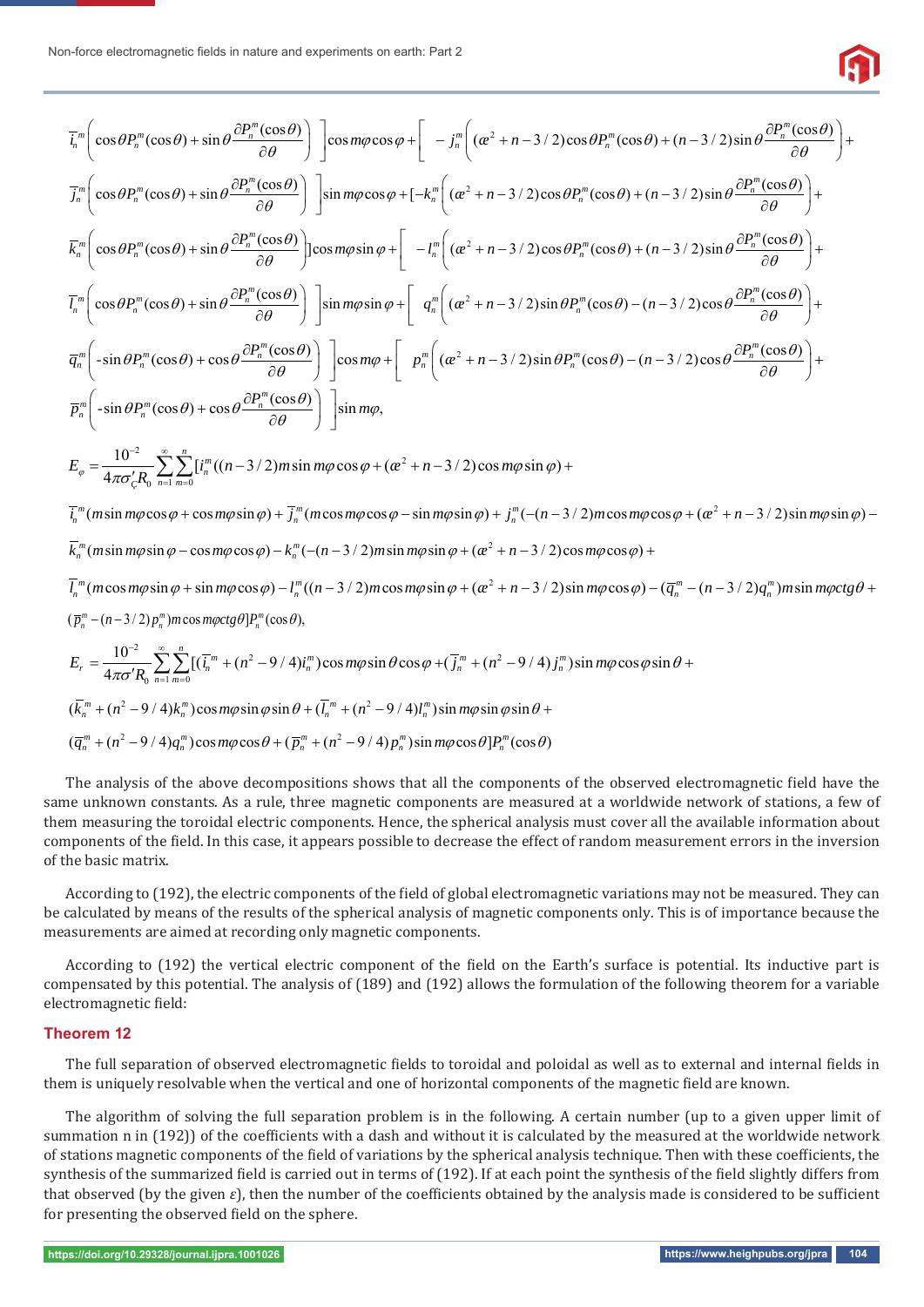Non-force electromagnetic fields in nature and experiments on earth: Part 2



After that, equations (189) are solved, and using the coefficients obtained, the toroidal and poloidal fields from external and internal sources are synthesized poloidal and toroidal field. They can be calculated by formulas (190) and (191) in the summarized field with the same coefficients with textures and without trait, which were obtained by the spherical analysis technique.

According to Gauss and Schmidt, the spherical analysis method of the observation data for the calculation of coefficients is approximate. The approximation degree depends on rejecting infinite sums of expansions (192) finishing on a preliminarily specified number *n*. The value of a possible for such a rejection number n depends on the number of available observational points on the surface of the sphere. The larger is their number – up to the greater number n the easier a field can be expanded. The sufficiency for interpolating the field of a chosen number *n* is defined by the method of comparison of the observed field and its synthesis.

## **The Algorithm of recovering the variable toroidal electric currents on a sphere generating non-force electromagnetic fi elds**

The sources of geoelectromagnetic variations are simulated by the results of the spherical analysis of their field observed on the spherical surface of a sphere (in the ϐirst approximation, the Earth is considered to be spherical). In this case, the full separation of fields of variations contributes to solving the simulation problem thus providing the isolation of a field of the external origin in both modifications. In the theory of current systems, the principle of modeling equivalent sources was introduced long ago. This principle is based on transferring from a magnetic field of external sources to a double layer of charges whose power was identified with the force of an equivalent current. The contours of the equivalent current force form a current system equivalent to that existing in nature. Numerous academic studies deal with investigations of the systems of currents.

However, in connection with the existence of a toroidal magnetic field it is needed to solve a number of new problems.

The first problem is in the development of physical grounds of the way of constructing a current system to be adequate to an observed field. It may be based on separation of two modifications of a field (toroidal and poloidal) and on the development of physically substantiated approach to transferring from an observed field to its source.

The second problem is in deducing all the necessary formulas suitable for the numerical calculation.

The third one is in applying the theory to a concrete material of observations and in elucidating the new features of sources whose existence is predetermined by the existence of a toroidal field that was not considered earlier in the theory.

When modeling the poloidal magnetic field sources it is necessary to take into account certain assumptions. First, the Earth is considered to be sphere-shaped, the electric currents, generating toroidal and poloidal magnetic fields – to be concentrated in the Ionosphere thin layer *E* at a height *h* = 120 km from the Earth.

Second, based on physical considerations and the fact that a toroidal field is excluded in advance, it follows that a thin layer, i.e. the supporter of the current system is spherically symmetric to the Earth, otherwise a toroidal field, which was excluded in advance, would appear. In this case, it is natural to assume that interaction of currents has occurred before separation of fields, that is why the poloidal field represents the final picture of the current distribution in a source.

The next important assumption is in that the surface, i.e. a supporter of current is supposed to be infinitely thin, and above and below it the whole surface is filled with the air with conductivity  $\sigma'$  or it is empty  $\sigma' = 0$ .

However, if the current concentrates on a thin surface, the magnetic field components tangential to it satisfy on this surface the boundary condition of the form:

$$
j(p) = [n,(H^+(p) - H^-(p))].
$$
\n(193)

Here  $H^*(p)$  is the magnetic field at the point p above the layer with current,  $H^*(p)$ 

is the magnetic field at the point p under the layer with current,  $j(p)$  is the surface current, n is the external normal. In the above statement, the medium properties above and below the layer with current are considered to be equal, therefore the magnetic field components will differ only in their sign. The decomposition coefficients of the field under and above the layer coincide on the layer. In order to make certain, let us consider a simple example. Let the conductivity above and below the layer be equal to zero  $\sigma' = 0$ , then it is possible to apply simplified decompositions for a poloidal field. The coefficients of these simplified decompositions are expressed via integrals. As an example, let us take one coefficient from the outer side of the surface: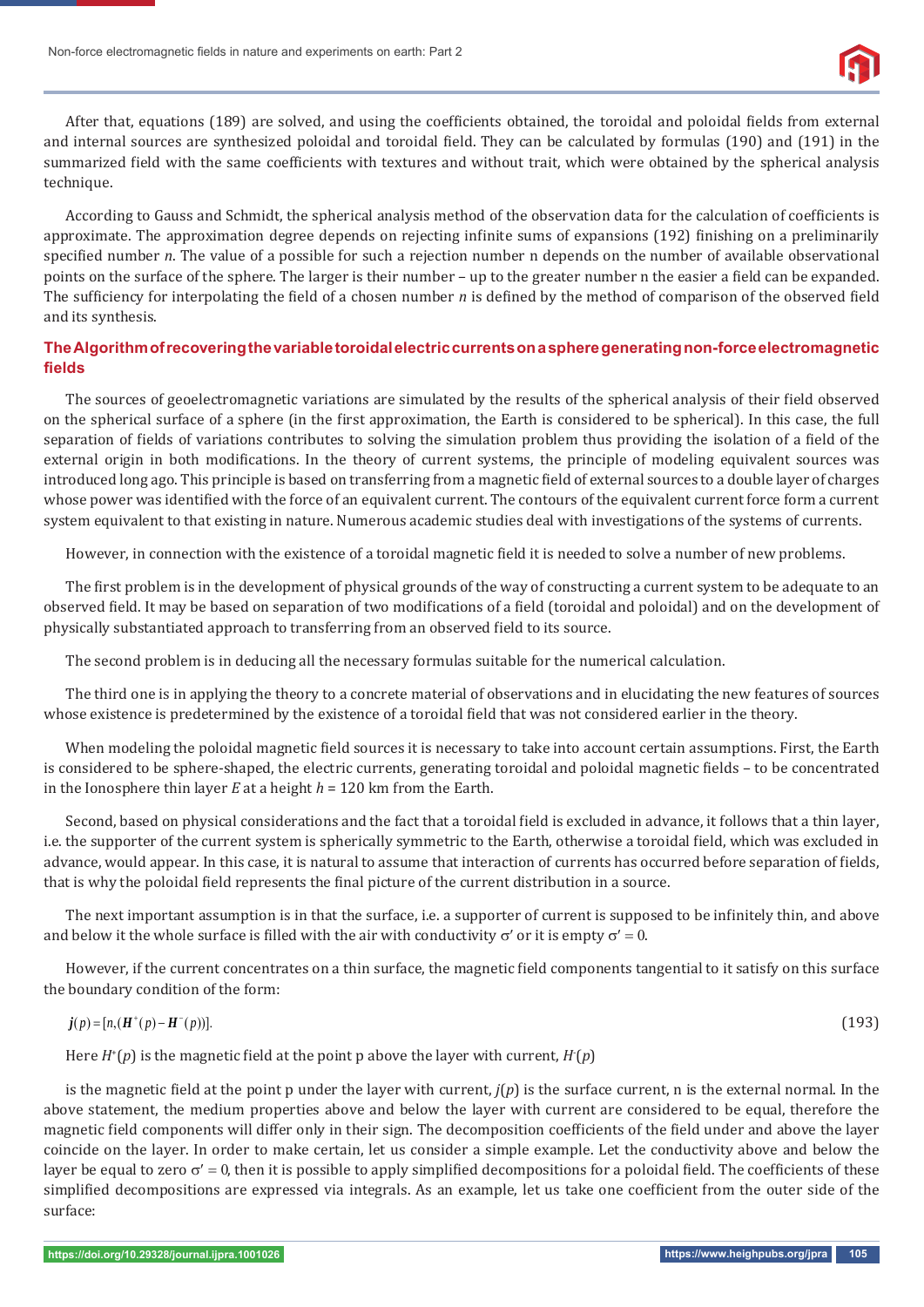

$$
\alpha_n^m = \frac{\overline{c}_n^m}{4\pi \widetilde{R}^{n+2}} \int_W r^m j_x^{CT}(x', y', z') \cos m\varphi' P_n^m(\cos \theta') dw', \qquad (194)
$$

Where *W* is the layer above the Earth  $R$  is the distance from the Earth's center up to the layer W. From the inner side of the layer, the corresponding coefficient will be of the form:

$$
a_n^m = \frac{\overline{c}_n^m \tilde{R}^{n-1}}{4\pi} \int_{W} \frac{1}{r^{m+1}} j_{x'}^{CT}(x', y', z') \cos m\varphi' P_n^m(\cos \theta') dw'. \tag{195}
$$

Here *r'* – is the radius. If the thickness of the layer tends to zero, then the radii are transformed as follows:

$$
\tilde{R} = R_0 + h; \qquad r' = R_0 + h,\tag{196}
$$

Where  $R_{0}$  – is the sphere radius, h – is the height to the surface with the current from the Earth's surface. In this case, in integrals (194) and (195), the steady volume current must be replaced by the surface current. The surface one must replace the volume integration. As a result, we come to:

$$
\alpha_n^m = \frac{\overline{c}_n^m}{4\pi (R_0 + h)^2} \int_{\Sigma} j_{x'}^{CT}(x', y', z') \cos m\varphi' P_n^m(\cos \theta') ds', \ a_n^m = \frac{\overline{c}_n^m}{4\pi (R_0 + h)^2} \int_{\Sigma} j_{x'}^{CT}(x', y', z') \cos m\varphi' P_n^m(\cos \theta') ds' \tag{197}
$$

Where  $\Sigma$  is the surface with current *ds'* is the surface element.

It is clear that in (197), the coefficients at different sides of an infinitely thin surface with current are described by the same expressions. Similar operations can also be made with the rest coefficients and to make certain that they coincide as well, i.e., really, in transferring a thin layer with electric current, the tangential components change only a sign, the coefficients at both sides of the layer with current being coincident. Thus, when constructing the formulas for the surface current density it is possible to make use of the decompositions of fields below the surface with current.

From the outer side of the surface with current, the tangential components will be of the form:

$$
H_{p\theta}^{+} = -\sum_{n=1}^{\infty} \sum_{m=0}^{n} [(a_{n}^{m} \cos m\varphi + b_{n}^{m} \sin m\varphi) \sin \varphi - (c_{n}^{m} \cos m\varphi + d_{n}^{m} \sin m\varphi) \cos \varphi] P_{n}^{m}(\cos \theta) \times
$$
  

$$
\left( -\frac{n-1/2}{R_{0}+h} I_{n+1/2}(\alpha \frac{R_{0}+h}{R_{0}}) + \frac{\alpha}{R_{0}} I_{n-1/2}(\alpha \frac{R_{0}+h}{R_{0}}) \right),
$$
  

$$
H_{p\varphi}^{+} = -\sum_{n=1}^{\infty} \sum_{m=0}^{n} [(a_{n}^{m} \cos m\varphi + b_{n}^{m} \sin m\varphi) \cos \theta \cos \varphi + (c_{n}^{m} \cos m\varphi + d_{n}^{m} \sin m\varphi) \cos \theta \sin \varphi -
$$
  

$$
\left( -\frac{n-1/2}{R_{0}+h} - \frac{R_{0}}{R_{0}} + h \right)
$$
  

$$
\left( -\frac{n-1/2}{R_{0}+h} - \frac{R_{0}}{R_{0}} + h \right)
$$
  
(198)

$$
(e_n^m \cos m\varphi + f_n^m \sin m\varphi) \sin \theta] P_n^m(\cos \theta) \bigg( -\frac{n-1/2}{R_0+h} I_{n+1/2} (a \frac{R_0+h}{R_0}) + \frac{a}{R_0} I_{n-1/2} (a \frac{R_0+h}{R_0}) \bigg),
$$

From the inner side of the surface with electric current, the expressions for the tangential components of the magnetic field are written down in the following way:

$$
H_{P\theta}^{-} = \sum_{n=1}^{\infty} \sum_{m=0}^{n} \left[ (a_{n}^{m} \cos m\varphi + b_{n}^{m} \sin m\varphi) \sin \varphi - (c_{n}^{m} \cos m\varphi + d_{n}^{m} \sin m\varphi) \cos \varphi \right] P_{n}^{m}(\cos \theta) \times
$$
  

$$
\left( -\frac{n-1/2}{R_{0}+h} I_{n+1/2}(\alpha \frac{R_{0}+h}{R_{0}}) + \frac{\alpha}{R_{0}} I_{n-1/2}(\alpha \frac{R_{0}+h}{R_{0}}) \right)
$$

$$
H_{P\varphi}^{-} = \sum_{n=1}^{\infty} \sum_{m=0}^{n} \left[ (a_{n}^{m} \cos m\varphi + b_{n}^{m} \sin m\varphi) \cos \theta \cos \varphi + (c_{n}^{m} \cos m\varphi + d_{n}^{m} \sin m\varphi) \cos \theta \sin \varphi - (c_{n}^{m} \cos m\varphi + d_{n}^{m} \sin m\varphi) \cos \varphi \sin \varphi \right]
$$
(199)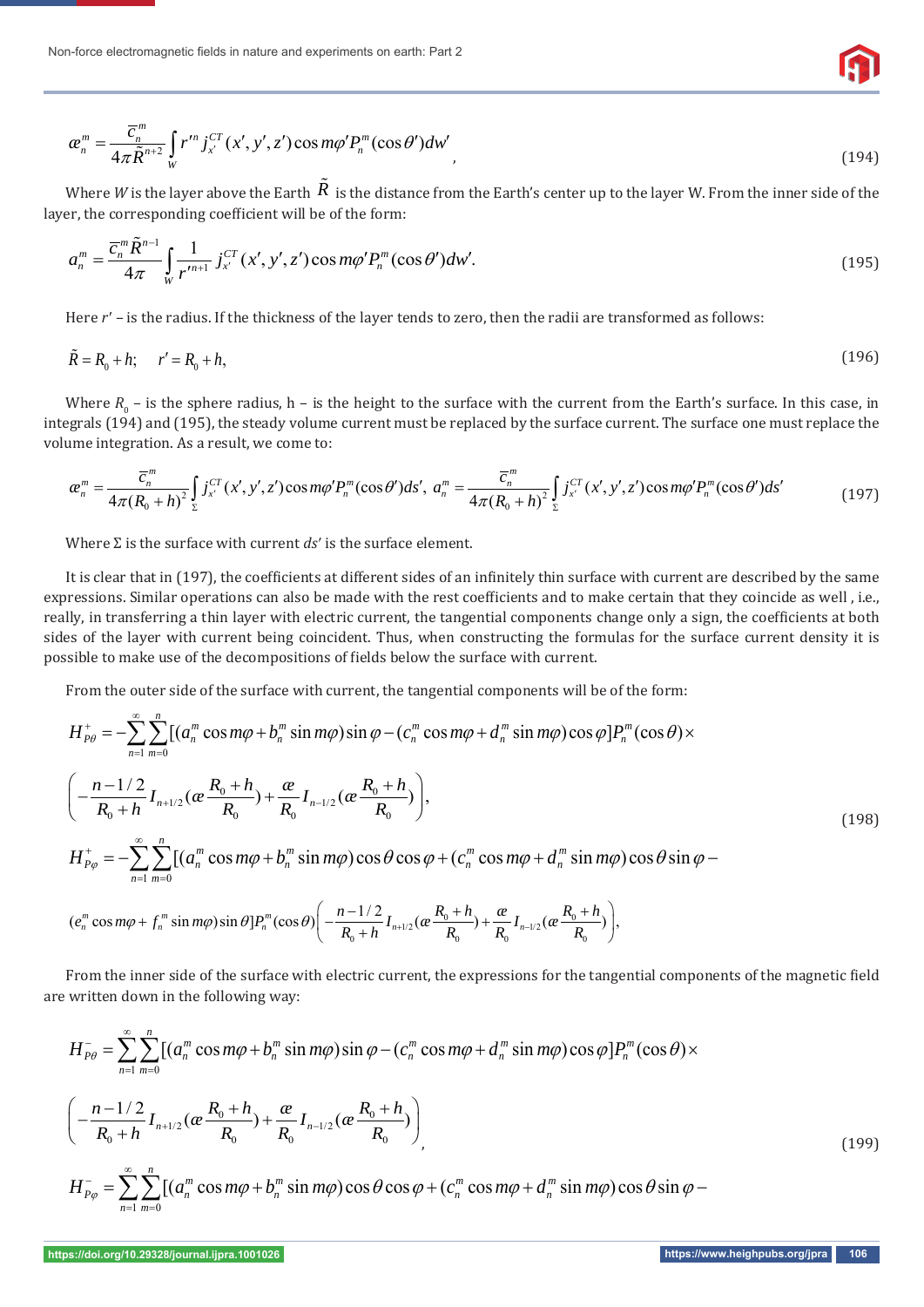

$$
(e_n^m \cos m\varphi + f_n^m \sin m\varphi) \sin \theta] P_n^m(\cos \theta) \left( -\frac{n-1/2}{R_0 + h} I_{n+1/2}(\alpha \frac{R_0 + h}{R_0}) + \frac{\alpha}{R_0} I_{n-1/2}(\alpha \frac{R_0 + h}{R_0}) \right).
$$

Now expressions (198) and (199) are to be substituted into formula (193). In so doing, it is more convenient to write it in components:

$$
j_{\theta}^{\dagger} = H_{P\varphi}^{+} - H_{P\varphi}^{-}; \quad j_{\varphi}^{\dagger} = H_{P\theta}^{+} - H_{P\theta}^{-}.
$$
\n(200)

For the radial function, it is possible to introduce the notation

$$
\psi_n(\alpha, h) = \left( -\frac{n - 1/2}{R_0 + h} I_{n+1/2}(\alpha \frac{R_0 + h}{R_0}) + \frac{\alpha}{R_0} I_{n-1/2}(\alpha \frac{R_0 + h}{R_0}) \right)
$$
(201)

For the calculation, it is required to introduce into the final formulas the factor  $10^{-2}/4\pi$ , transferring the values of coefficients obtained in Nano *T* to *A/m*. As it is required to investigate the behavior of the current systems in terms of time, it is suitable to reconstruct the dependence of the current density on time that was earlier everywhere omitted. With allowance for all the above-stated, the electric current components on the infinitely thin surface at a height h from the sphere will be of the form:

$$
j_{\theta}^{I} = \frac{-10^{-2}}{2\pi} \sum_{k=-\infty}^{\infty} \sum_{n=1}^{\infty} \sum_{m=0}^{n} [(a_{n}^{m} \cos m\varphi + b_{n}^{m} \sin m\varphi) \cos \theta \cos \varphi + (c_{n}^{m} \cos m\varphi + d_{n}^{m} \sin m\varphi) \cos \theta \sin \varphi - (e_{n}^{h} \cos m\varphi + f_{n}^{m} \sin m\varphi) \sin \theta]_{k} \psi_{n}(\alpha, h) P_{n}^{m}(\cos \theta) e^{i\omega kt}, j_{\varphi} = \frac{10^{-2}}{2\pi} \sum_{k=-\infty}^{\infty} \sum_{n=1}^{\infty} \sum_{m=0}^{n} [(a_{n} \cos m\varphi + b_{n} \sin m\varphi) \sin \varphi - (c_{n}^{m} \cos m\varphi + d_{n}^{m} \sin m\varphi) \cos \varphi]_{k} P_{n}^{m}(\cos \theta) \psi_{n}(\alpha, h) e^{ik\omega t}
$$
\n(202)

The surface current density components in (202) are of dimension in *A/m* thus allowing the construction of distributing the current density vectors on a specified surface. A set of such vectors constructed by a given instant of the world time represents a current system generating a poloidal field. The current system constructed using a poloidal field will be trivially without divergence because a toroidal field is preliminarily excluded. The choice of the world time for constructing the current systems is explained by a synchronous change in the variations in the unified world time [3]. The adequacy of a source to the observed field is ensured by formula (200) because the electric current is directly calculated by the field components without any transformations.

With the application program package developed, it is possible to calculate the current systems by a poloidal field. Figure 3 presents a current system of the field of variations  $S_q$  by 1958/1959. This system has been obtained by 6 o'clock world time.

The following is of importance. On the daily side, there are known current contours: the southern - with the clockwise rotation and the northern – in the counter-clockwise direction. The contours are divided by the eastern electric current that flows in the vicinity of the equator and corresponds to the known electro jet. The line connecting the centers of vortices on the daily side tends to the direction of the force lines of the MGF. This fact was not noted earlier. The night side similar to the dayside has northern and southern vortices but of the opposite rotation direction and separated by the current of the western direction. The line connecting the centers of the night vortices is also close to the direction of the MGF force lines. An important result is that during a day, the night vortices can move towards the morning or evening sides. Such a symmetric picture of current vortices of a magnetic type field has never been noted earlier. In our opinion, this is in agreement with the physics of sources and is adequate to the observed field.

Thus, the approach proposed to constructing a model of the poloidal field source has allowed the elucidation of a sufficiently simple morphological structure of the source of the solar-daily variations. The current variations system *S* is a set of the two symmetric on the day and on the night sides (or on the morning and evening sides) and oppositely rotating systems of currents separated by electric jet of the east and west directions, respectively. The source of variations S has none of the other contours in addition to those above-mentioned. The symmetric picture of the location of the current vortices corresponds to the morphology of the daily variations S observed on the Earth's surface and is in agreement with the electrodynamics of the phenomenon.

Thus, the method proposed for constructing a model for a source of a poloidal field made it possible to reveal a fairly simple morphological structure of the source of the solar-daily variations. The current system  $S_q$  of variations is a combination of two symmetric on the day and on the night sides (or on the morning and evening sides) and oppositely rotating systems of currents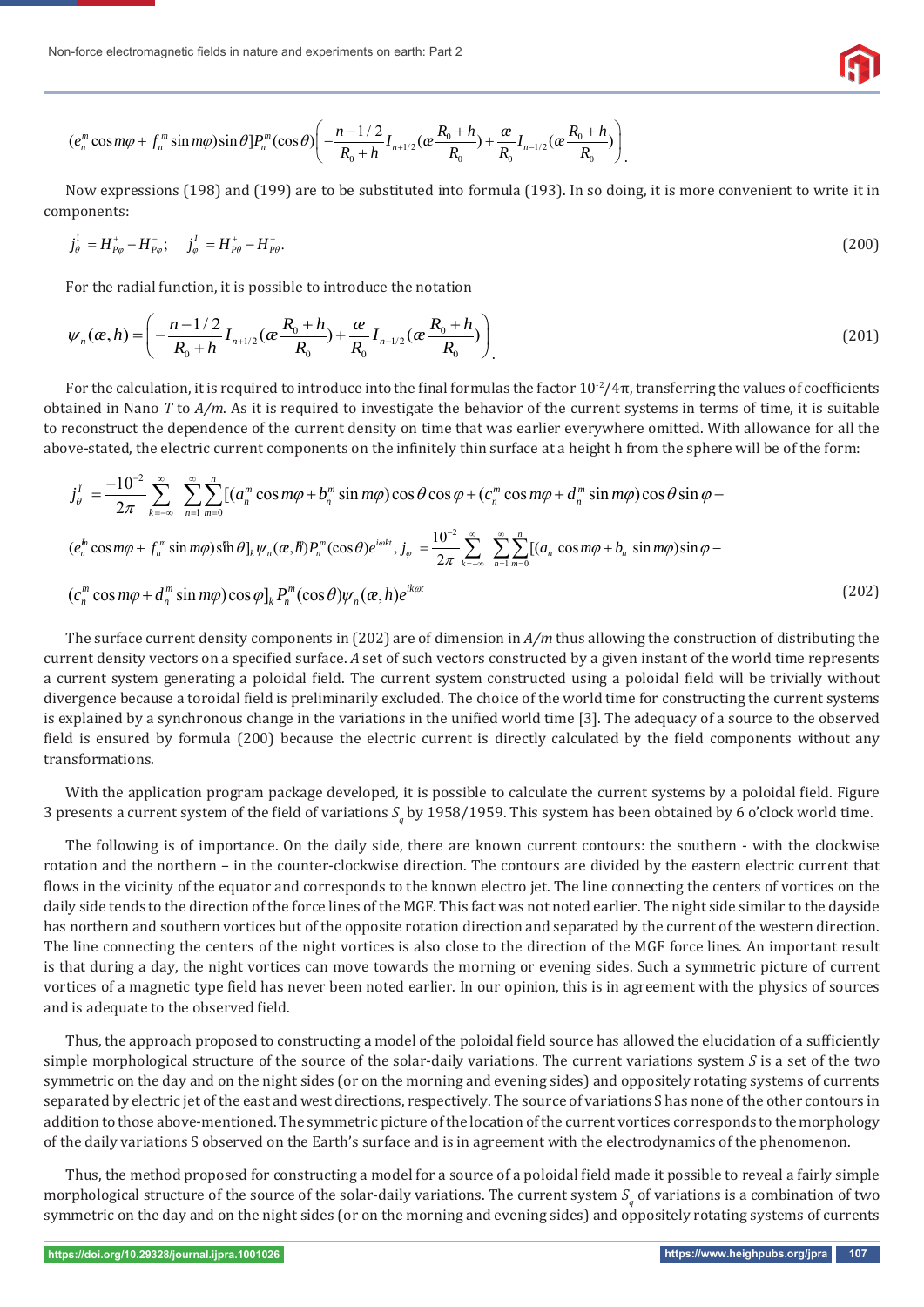Non-force electromagnetic fields in nature and experiments on earth: Part 2



separated by electro jets of the east and west directions, respectively. There are no other contours other than those mentioned above. The symmetric pattern of the location of current vortices corresponds to the morphology of the daily variations observed on the Earth's surface, and is consistent with the electrodynamics of the phenomenon.

Further, in the equatorial region, due to the analysis of the invisible part of the vertical electric field, electro jets with vertical influxes on the morning and evening sides of the day were detected. It is clear that these vertical currents can only be within the limits of the ionosphere, where there are horizontal and vertical conductivities. Nevertheless, the fact of the presence of injections is well traced by the anomalous behavior in the morning and evening hours of the induction part of the vertical electric field (Figure 6), which was reconstructed from the results of a spherical analysis of the magnetic components of the solar-daily variations.

The in-depth analysis of all the new facts arising after the separation of toroidal and poloidal fields in  $S_q$  variations and in each of them into the fields of external and internal sources allowed the author to propose his own model of the source  $S_q$  of variations, which, as it seems, substantially amplifies the well-known classical model of variations in the ionosphere (Figure 6).

The generation of such a current system of variations  $S_q$ , which is shown in figure 6, apparently, must depend on the winds at a height *E* of the ionosphere layer, plasma drift in it at the equator by a day to the west, at night to the east (the current flows in the opposite direction), stationary convection in the lower magnetosphere. The degree of contribution of one or another mechanism to generating regular currents S<sub>q</sub> still has to be revealed. The mechanism of the appearance of the vertical current at the equator on the morning and evening sides of the day, which, as it is, is extremely interesting, seems completely unclear. Nevertheless, the fact of the appearance of vertical inflows at the equator seems to be indisputable.

Thus, studying the source only of variations  $S_q$  provided obtaining a number of new interesting facts. The facts of similar importance can be identified in the sources of all other types of variations, it is only necessary to apply decomposition (192) to their investigation, with allowance for all the electrodynamic information currently available on the global electromagnetic field of variations.

## The algorithm for calculating electrodynamic parameters of a non-force magnetic field source in the Earth's core

In Section, dealing with natural sources of the Earth's non-force magnetic field, the distance to the source of the MGF and its main electrodynamic parameters is calculated. This section presents an algorithm for calculating these electrodynamic parameters.

The calculation of the Earth's toroidal and poloidal magnetic fields of the Earth in the zone *F* of the liquid core begins with the statement of the current source radius, calculated in Section 11, equal to 1437 *km*.

The magnetic moment magnitude of a toroidal magnetic field at this radius and at a radius of 1371 *km* (a radius of 1371 *km* is mentioned in the scientific literature) can be calculated by the formula:

 $H_{T} \cdot R_F^3 = M_{T}$ , (203)

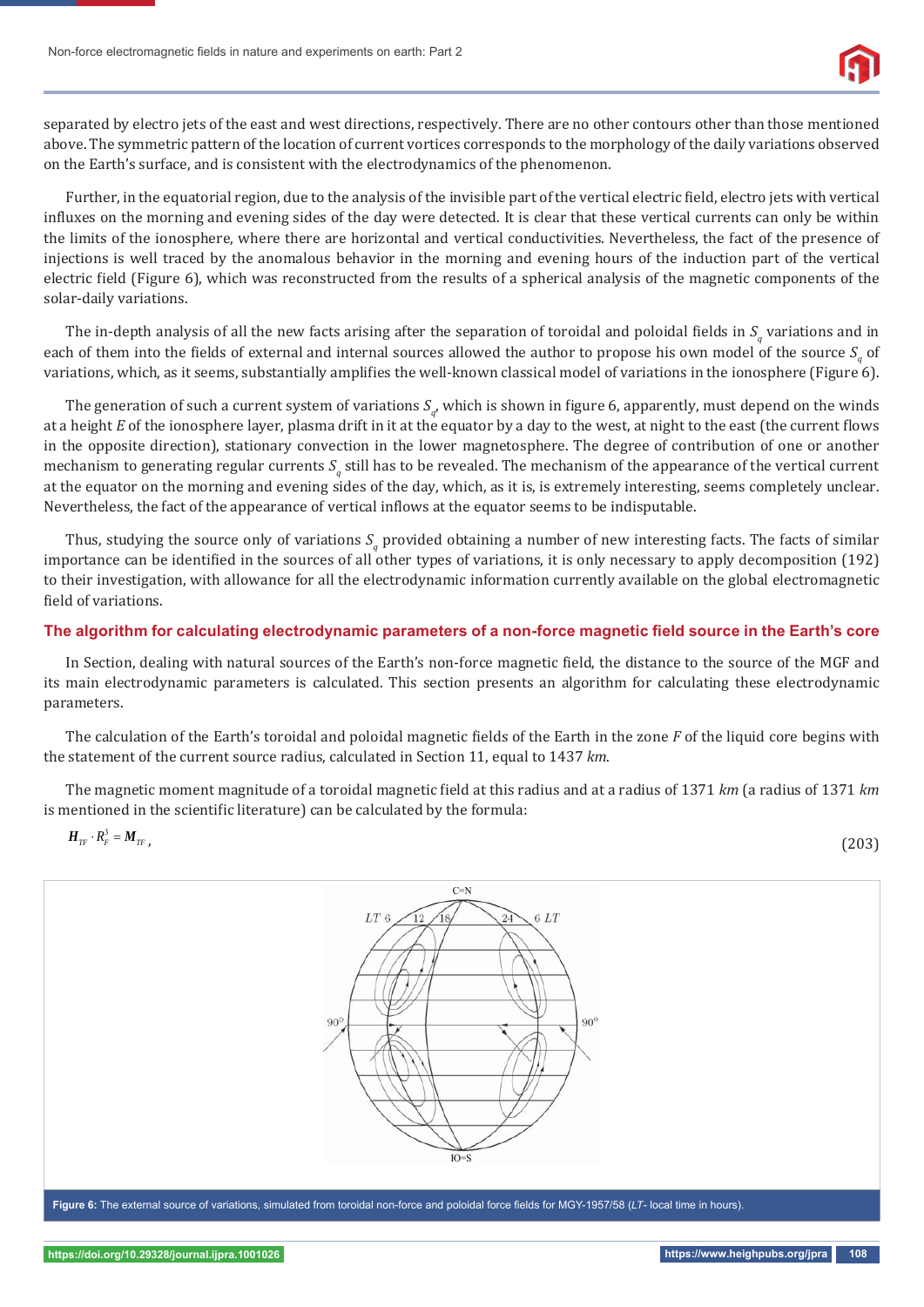

Where  $H_{_{TF}}$  is the intensity of the toroidal magnetic field in the zone  $F$ ,  $M_{_{TF}}$  is the magnetic moment,  $R_{_F}$  is the radius of the zone  $F$ .

On the Earth's surface, the magnetic moment of the toroidal field is calculated by the formula:

$$
H_T \cdot R_0^3 = M_T. \tag{204}
$$

Since the magnetic moment of the MGF is constant, then comparing (203) and (204), we can determine the ratio of the magnetic fields in the zone in terms of the magnetic field on the surface:

$$
|\boldsymbol{H}_{rr}| = |\boldsymbol{H}_r| \left(\frac{R_0}{R_F}\right)^3 = |\boldsymbol{H}_r| \left(\frac{6371}{1437}\right)^3 \approx |\boldsymbol{H}_r| \cdot 90 \Big|_{r=1437}, \ |\boldsymbol{H}_{rr}| = |\boldsymbol{H}_r| \left(\frac{6371}{1371}\right)^3 = |\boldsymbol{H}_r| \cdot 100 \Big|_{r=1371} \tag{205}
$$

Thus, the toroidal field in the liquid core zone F with its radius known from the scientific literature, is 100 times greater than the intensity values on the Earth's surface and 90 times greater at a depth of the calculated distance to the source.

The absolute value of the toroidal field strength in the source with a radius of 1,437 *km*, with allowance for formula (205), is equal to:

$$
\left| \boldsymbol{H}_{T} \right| = \left| \boldsymbol{H}_{P} \right| \cdot 0.06 = 3.1 \text{ Gs}
$$

With a radius of 1371 we obtain:

$$
\left|\boldsymbol{H}_{T}\right| = \left|\boldsymbol{H}_{P}\right| \cdot 0.06 = 3.6 \text{ Gs}
$$
\n<sup>(206)</sup>

It can be assumed that in the zone of the liquid core the intensity of the Earth's toroidal magnetic field does not exceed 3-4  $G_{\!S}$ 

The intensity of the poloidal magnetic field, calculated by the same method of comparing the magnetic moments on the Earth's surface and in the core zone *F*, gives the following values:

$$
|\boldsymbol{H}_P||_{1371} = 60 \text{ Tc}, \quad |\boldsymbol{H}_P||_{1437} = 52,3 \text{ Gs}
$$
 (207)

The values  $H_p$  and  $H_T$  of magnetic fields at a depth will be further used in the calculation of the parameters of the electric current, i.e. the source of the MGF.

As is revealed higher, a toroidal magnetic field is present in the Earth's atmosphere. The spherical analysis of the MGF observed on the Earth's surface and the separation of the toroidal magnetic field from the poloidal one gives only 0.035 Gauss for  $|H_{\tau}|$  on the Earth's surface. Using the property of continuity of the magnetic field, it is possible to calculate it in the source: formulas (205), (206). In this case, its intensity does not exceed 3-4  $G_{\rm s}$ 

However, a weak toroidal field is present on the Earth's surface and in its core, so its nature must be clarified. The author [10] has shown that to generate such a toroidal magnetic field in the Earth's atmosphere, the sphericity of the source, which is an electric current, is sufficient. The equation for the full current in the source is known:

$$
-\boldsymbol{j}^{\mathrm{T}} = \nabla \nabla \cdot \boldsymbol{A} - \nabla \times \nabla \times \boldsymbol{A} \tag{208}
$$

The components of the vector potential *A*, according to (31) and (32) are expressed in terms of a scalar function *Q* as follows:

$$
A_{\theta} = \frac{\partial Q}{\sin \theta \partial \varphi}; \quad A_{\varphi} = -\frac{\partial Q}{\partial \theta}; \quad A_{r} = rQ \tag{209}
$$

Here  $r$ ,  $\theta$ ,  $\phi$  are the spherical coordinates. The components of the toroidal field, by definition from (32), have the form:

$$
-j_{\theta}^{I} = \frac{\partial^{2} A_{\theta}}{\partial r^{2}} + \frac{2\partial A_{\theta}}{r\partial r} + \frac{1}{r^{2}\sin^{2}\theta} \frac{\partial^{2} A_{\theta}}{\partial \varphi^{2}} + \frac{1}{r^{2}} \frac{\partial^{2} A_{\theta}}{\partial \theta^{2}} - \frac{\cos\theta}{r^{2}\sin\theta} \frac{\partial A_{\theta}}{\partial \theta} - \frac{A_{\theta}}{r^{2}\sin^{2}\theta} - 2\frac{\cos\theta}{r^{2}\sin^{2}\theta} \frac{\partial A_{\varphi}}{\partial \varphi} + \frac{2\partial A_{r}}{r^{2}\partial \theta};
$$
\n(210)

If we construct an equation for the full current on the axis of a spherical coordinate system fixed at the Earth's center, then we can obtain the following projections of the components of the electric current, including those in the source:

$$
-j_{\varphi}^{I} = \frac{1}{r \sin \theta} \frac{\partial}{\partial \theta} \sin \theta \frac{\partial A_{\varphi}}{\partial \varphi} + \frac{1}{r^{2} \sin \theta} \frac{\partial^{2} A_{\varphi}}{\partial \varphi^{2}} + \frac{1}{r} \frac{\partial^{2} r A_{\varphi}}{\partial r^{2}} + \frac{\cos \theta}{r^{2} \sin^{2} \theta} \frac{\partial A_{\varphi}}{\partial \varphi} - \frac{\cos \theta}{r^{2} \sin \theta} \frac{\partial A_{\varphi}}{\partial \varphi} + \frac{1}{r^{2} \sin \theta} \frac{\partial}{\partial \varphi} \frac{1}{\sin \theta} \frac{\partial}{\partial \theta} \sin \theta A_{\varphi} - \frac{1}{r} \frac{\partial^{2} A_{\varphi}}{\partial \theta \partial \varphi} + \frac{2}{r^{2} \sin \theta} \frac{\partial A_{\varphi}}{\partial \varphi}.
$$
\n(211)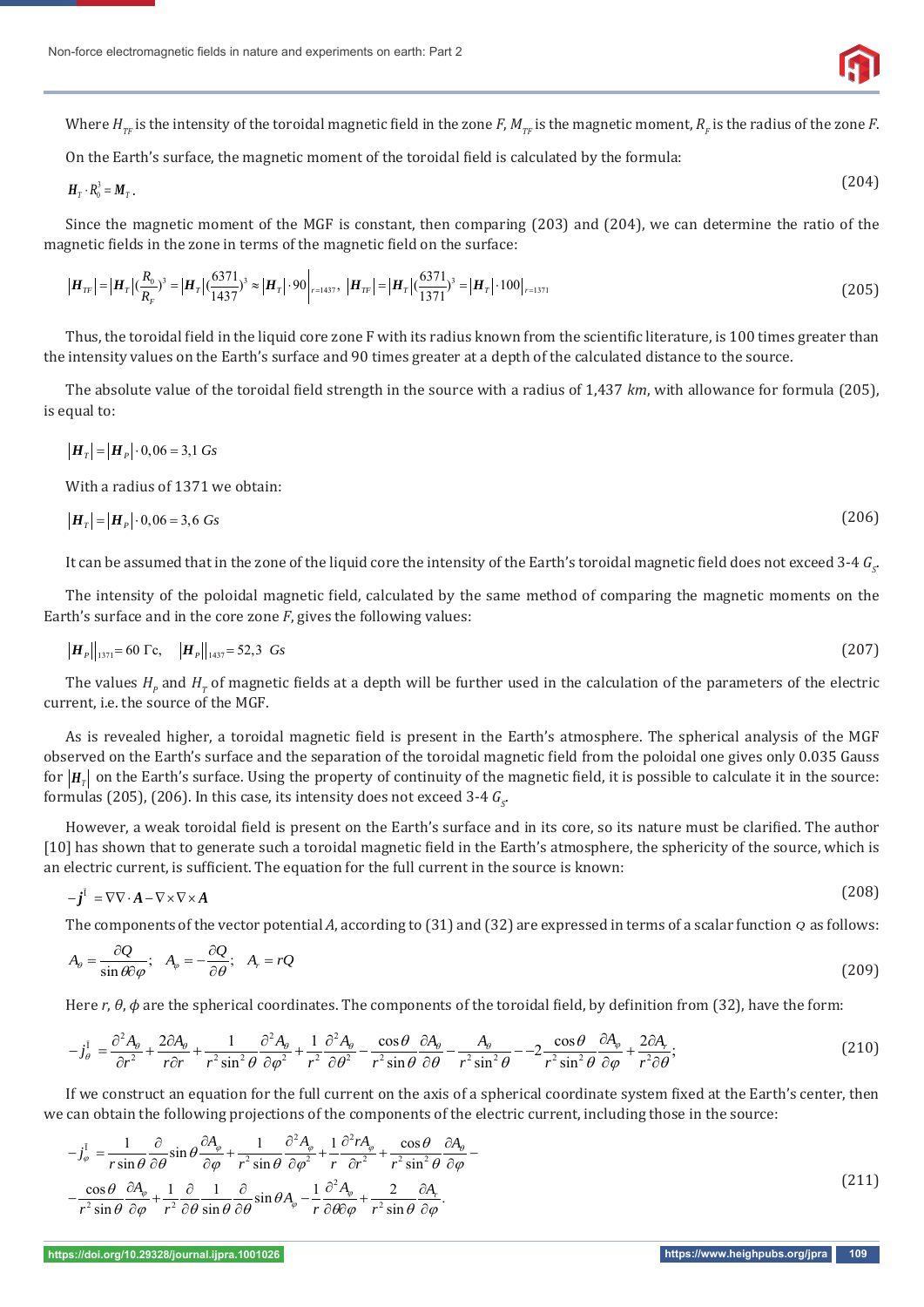Here the expressions:

$$
\frac{2\partial A_r}{r^2 \sin \theta \partial \varphi} = \frac{2}{r \sin \theta} \frac{\partial Q}{\partial \varphi} = \frac{2}{r} H_{T\theta}; \quad \frac{2\partial A_r}{r^2 \partial \theta} = \frac{2}{r} \frac{\partial Q}{\partial \theta} = -\frac{2}{r} H_{T\varphi}
$$

With allowance for formulas (209) and (210), are just doubled components of the toroidal magnetic field, assigned to the current radius, which gives them the dimension of the current density. Thus, the spherical electric current with its spherical components always "generates" a toroidal magnetic field that appears on the Earth's surface, according to the boundary conditions from (35), and is measured at the World Network of Magnetic Observatories with the help of magnetometers, which directly fix the intensity of the observed MGF.

In [10], the presence of  $H_p$  and  $H_\tau$  in the MGF for 1964 is proved. From this follows an unambiguous conclusion that the MGF is caused by the spherical electric current, the poloidal and toroidal magnetic fields being excited by this current, are present in the atmosphere and are contained in its measured values, including those in the data obtained at the World Network of Magnetic Observatories and in any other magneto metric measurements, with the exception of magnetic prospecting, in which magnetic masses are the source of the magnetic field.

The Earth's rotation naturally brings about the rotation of charged particles if they are present in the liquid part of the core, namely, in the core zone F. To estimate the speed of rotation of charged particles in the liquid core, the estimates for a pair of equations are used [10]:

$$
\rho[\frac{\partial U}{\partial t} + (Ugrad)U + 2(\boldsymbol{\omega} \times U)] = v\rho \Delta U + gradP' + [j \times \boldsymbol{B}] + f, \frac{\partial \boldsymbol{B}}{\partial t} = (\boldsymbol{B}grad)U - (Ugrad)\boldsymbol{B} - \eta \Delta \boldsymbol{B},
$$
\n(212)

where *U* is the linear flow velocity, *B* is the magnetic induction, *j* is the current density,  $\rho$  is the substance density, *P'* is the pressure minus the hydrostatic pressure, *ν,η* are the kinematic and magnetic viscosities, respectively, *ω* is the velocity vector of the angular rotation. Omitting the cumbersome intermediate expressions given in [10], we write down the final formula for the components of the linear flow velocity:

$$
U_{\varphi}^{1,2} = \pm \left[ \left( \frac{P}{\rho} - gh \right) \frac{H_{\varphi}}{|H|} \right]^{1/2} \mp 2L\omega_{\varphi}, \ \ U_{r}^{1} \approx -\frac{P'}{2L\rho\omega_{\varphi}} + 2L\omega_{\varphi}, \ \ U_{\varphi}^{1} \approx \frac{P'}{2L\rho\omega_{\varphi}} - 2L\omega_{\varphi}.
$$

If we substitute into formula (213) the values of the known parameters for the liquid core and the zone *F* equal to:

$$
v = 10^3 \quad \frac{m^2}{s} \quad \omega_\varphi = 7,3 \cdot 10^{-5} \quad \frac{1}{s} \quad T = 1,8 \cdot 10^{15} \quad s \quad P = 2,445 \cdot 10^{12} \quad \frac{G}{sm \times s^2} \quad \eta = 2,6 \quad \frac{m^2}{s}
$$
\n
$$
g = 226 \quad \frac{sm}{s^2} \quad h = 4,9 \cdot 10^8 \quad \text{sm} \quad L = 2,9 \cdot 10^8 \quad sm \quad \frac{H_\varphi}{|\mathbf{H}|} = 0,0216, \quad \frac{H_r}{|\mathbf{H}|} = 0,8, \quad \frac{H_\varphi}{|\mathbf{H}|} = 0,5,
$$

Then the numerical estimate for the components of the absolute linear velocity of the flow takes the values:

$$
U_{\varphi} \approx 50 \frac{\text{m}}{\text{s}}, \ \ U_{r}, U_{\varphi} \approx 10^{-4} \frac{\text{m}}{\text{s}}.\tag{214}
$$

These values clearly indicate to the rotational motion of the flow. The other two components in (214) are "suppressed" by the rotation. The angular velocity of the rotation is calculated by the known formula and is:

$$
\omega_{U_{\varphi}} = \frac{U_{\varphi}}{R_F} = 3,4 \cdot 10^{-5} \frac{1}{s} \tag{215}
$$

This angular flow velocity is somewhat less than the angular velocity of the Earth's rotation  $\omega_\varphi = 7, 3 \cdot 10^{-5} \frac{\text{1}}{\text{c}}$ . This important circumstance allows, according to the principle of relativity, an electric field to exist in the stream. An observer directly involved in examining the uniformly rotating Earth does not "see" the electric field of a stream if the rotation of the stream coincides with the Earth's rotation. Outstripping or delay in the flow is necessary. In our example, there is an obvious delay, which ensures the presence of an electric field in the stream. In addition, this directly confirms the presence of the electric current in the zone *F* of the Earth's liquid core, whose electrodynamic parameters will be calculated below.

Studying the nature and intensity of the toroidal magnetic field in the liquid core, or more precisely, in the core zone F, where the MGF source is located, has clearly demonstrated that this field is due to the sphericity of the source, i.e. the electric current. Therefore, the question arises about the way of the appearance of electric current in the zone *F* of the liquid core. It is clear that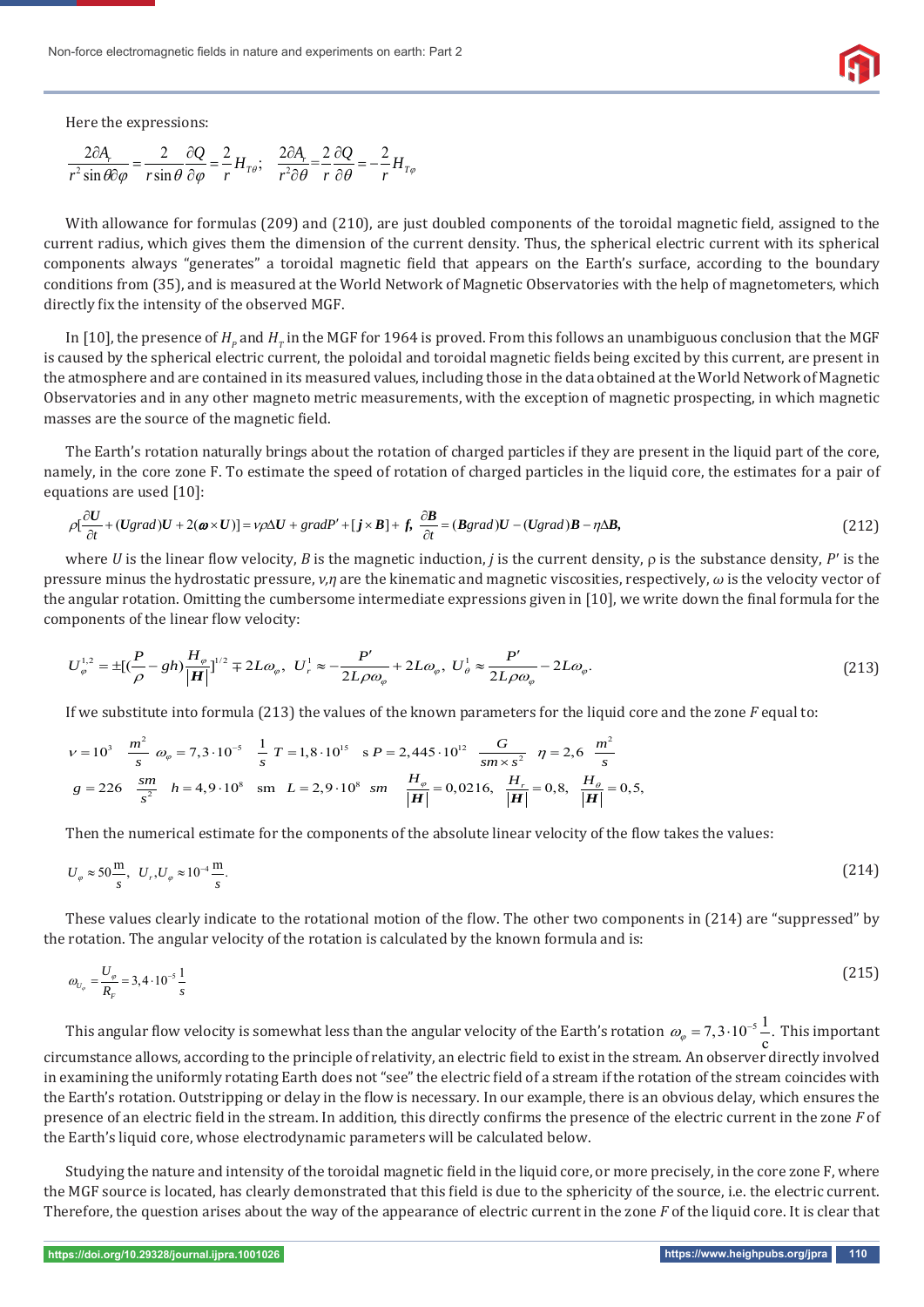

this is a stream of charged particles, most likely, judging by the direction of the MGF force lines, electrons directed by the Earth's rotation from west to east. The magnetic field has the north and south poles.

It is clear that there must be some kind of an external magnetic field that would provide a "seed" at the time instant when, for example, an induction electric current has appeared.

To calculate the value of the initial external field, it is necessary to know the Reynolds numbers: kinematic and magnetic [10]. The kinematic Reynolds number for the liquid core is selected at the level of 100–150 units, because these values determine the boundary between laminarity and turbulence of the flow in the liquid core [26]. The magnetic Reynolds numbers given here are units  $10^3 \div 10^5$  do not prohibiting the occurrence of turbulence, possibly, in local temperature anomalies against the background of a common laminar flow of charged particles. Such an assumption, generally speaking, is a kind of compromise between the flow laminarity and local turbulence, which may occur, thus reflecting the age-related anomalies observed in the MGF. Anyway, the kinematic Reynolds number allows estimating the power, i.e. the width of the stream of charged particles, based on the relation:

$$
R_e = \frac{U_{\varphi} \bullet l}{V}; \ l = 150 \cdot 10^{-3} / 50 = 3 \cdot 10^{-3} \ m \tag{216}
$$

Where  $v$  is the kinematic viscosity from (213).

Such a low flow velocity of about three kilometers is caused by a relatively small kinematic viscosity, which significantly narrows the flow, despite relatively a large kinematic Reynolds number, which, in turn, leads to "broadening" the flow intensity. The interaction of opposing tendencies stabilizes the flow resulting in its steady-state existence, confirmed by the stability of the MGF.

The known intensity (width) of a stream of charged particles allows us to estimate the magnetic Reynolds number  $Re_m$  by the formula:

$$
\text{Re}_m = l \cdot \sigma_F \cdot \mu_0 \cdot U_\varphi = 3 \cdot 10^3 \cdot 5 \cdot 10^5 \cdot 4\pi \cdot 10^{-7} \cdot 50 = 9,42 \cdot 10^4,
$$
\n(217)

Where  $\sigma_{\!_{\rm E}}$  is the conductivity in the core zone  $F$ .

Such a large magnetic Reynolds number allows one to neglect ohmic losses. In this case, the induction excitation will be determined only by the reactive component. Then the initial magnetic field "seed" can be calculated based on the formula:

$$
\boldsymbol{H} = \boldsymbol{H}_0 \cdot \text{Re}_m; \quad |\boldsymbol{H}_0| = \frac{|\boldsymbol{H}|}{R_m} = \frac{60}{9,42 \cdot 10^4} = 6,37 \cdot 10^{-4} \ G_s, \ |\boldsymbol{H}_0| \approx 64 \ nT \quad Gs
$$
\n(218)

l. Such a small, in terms of intensity, "seed" field for induction could well have existed in the beginning of appearance of the MGF, on the one hand, and on the other hand, it also supports the MGF now due to the influence of the constant component of the solar magnetic field through the "solar wind". As long as there is the sun, there will be the MGF. Its resistance to external and internal influences is expressed by formula (213). The stability is attained at the expense of inverse proportionality between the flow velocity and the magnetic field strength. The demagnetization brings about an increase in the flow velocity, the amplification of the magnetic field leads to a drop in the flow velocity, which is then aligned with the Earth's stable rotation. The Earth's stable rotation is a guarantee of the stability of the MGF as a whole. The focusing of the Earth's poles is implemented by a weak toroidal magnetic field, according to the formula:

$$
[\mathbf{H}_T \times \mathbf{H}_P] = H_{P_r} H_{T\phi} e_{\theta} - H_{P_r} H_{T\theta} e_{\phi} + (H_{T\theta} H_{P\phi} - H_{T\phi} H_{P\theta}) e_r
$$
\n(219)

The maximum values of the poloidal field at the poles are amplified by the components of the toroidal magnetic field, "turning" on the force lines of the poloidal field, according to formula (8). This leads to the focusing effect of the GGP at the poles. In this model of the GGP source, a change in polarity in the GGP, about which geologists discuss, can only happen by changing the direction of the Earth's rotation to the opposite, on the one hand, and eliminating the focus of the GGP poles for some reason, on the other. Events for the Earth, such as planets, are improbable.

In order to estimate, based on the data obtained, the electrodynamic parameters of a source, it is necessary to preliminarily estimate the geometric parameters of the flow, namely, its cross-sectional area and the volume occupied by it. Because the source generates a toroidal magnetic field measured on the entire Earth's surface, we will assume that the source is distributed in a spherical layer from pole to pole with a thickness of three kilometers (216). Then the cross-sectional area of the half-layer will be equal to: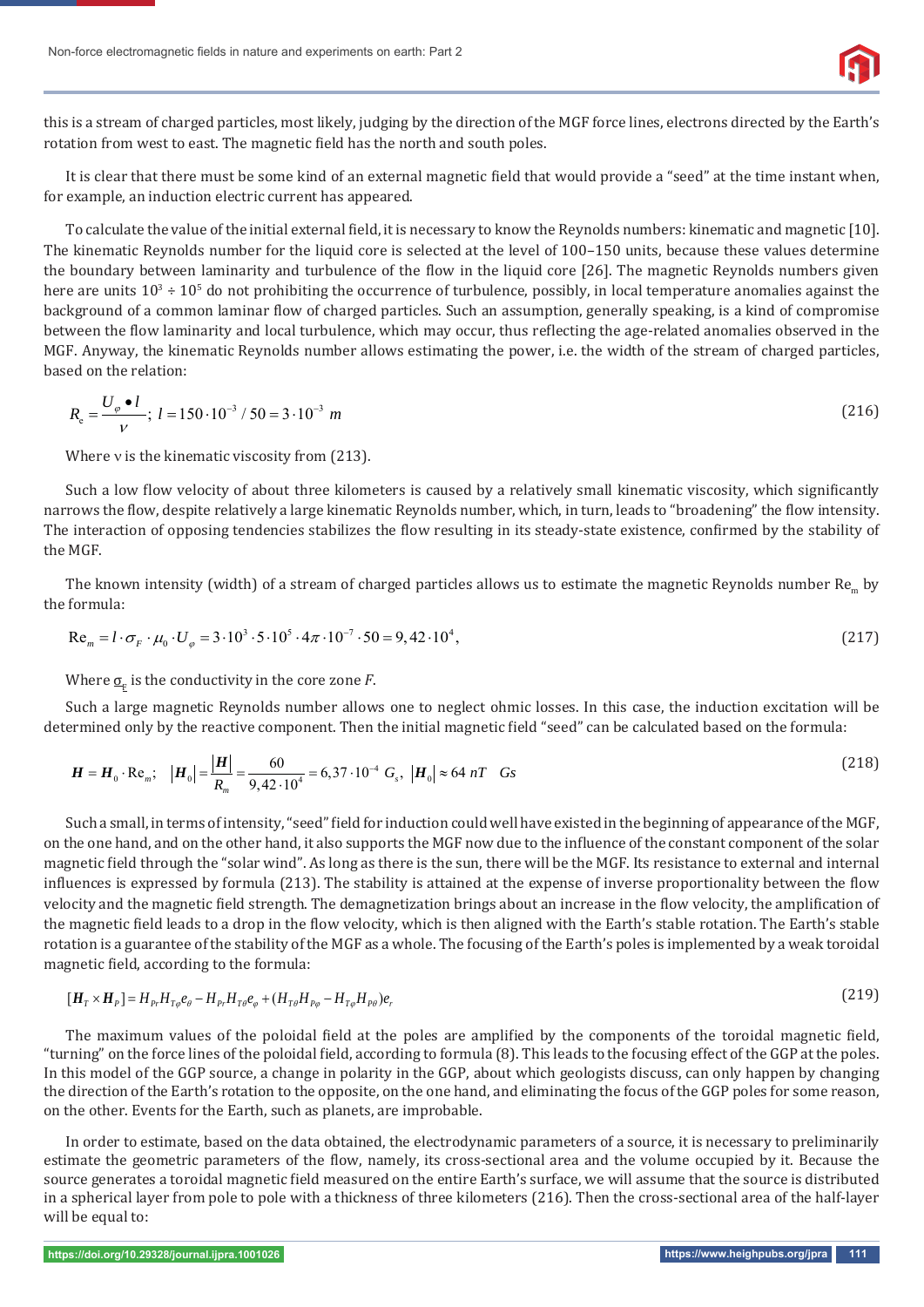$$
S_F = \frac{\pi}{2}(R_2^2 - R_1^2) = 13,5 \cdot 10^9 m^2 \tag{220}
$$

Where  $R_2 = 1,437 \cdot 10^6 m$ ;  $R_1 = 1,434 \cdot 10^6 m$ .

The volume of the layer in cubic meters will be equal to:

$$
V_F = \frac{4}{3}\pi (R_2^3 - R_1^3) = 7,8 \cdot 10^{16} m^3
$$
 (221)

Based on the equality of the magnetic moments, expressed through a magnetic field and through the strength of the current, according to the following formula

$$
|H_F| \cdot R_F^3 = S_F \cdot I \, (Am^2)
$$

it appears possible to calculate the strength of the current in the source. It is equal to:

$$
I = \frac{|H_F| \cdot R_F^3}{S_F} = \frac{60 \cdot 4\pi \cdot 10^{-3} \cdot (1,437)^3 \cdot 10^{18}}{13,5 \cdot 10^9} = 1,66 \cdot 10^8 A
$$
 (222)

Thus, the strength of current in the source is about 166 million amperes.

The current density in the source can be estimated as follows:

$$
|\boldsymbol{j}| = \frac{I}{S_F} = \frac{1,66 \cdot 10^8}{13,5 \cdot 10^9} = 1,23 \cdot 10^{-2} \qquad A/m^2
$$
 (223)

The number of particles per cubic meter in the source is estimated through the current density and the flow velocity:

$$
j_{\varphi} = neU_{\varphi} \tag{224}
$$

The amount of charge in a cubic meter is:

$$
ne = \frac{j_{\varphi}}{U_{\varphi}} = \frac{1,23 \cdot 10^{-2}}{50} = 2,46 \cdot 10^{-4} \ Q / m^{3}
$$

Where *Q* is the amount of charge.

If we assume that in the source the electric current is generated by the flow of electrons, then the number of particles (electrons) will be equal to:

$$
n = \frac{2,46 \cdot 10^{-4}}{1,6 \cdot 10^{-19}} \approx 15 \cdot 10^{14} \text{ Particles} / m^3
$$
 (225)

Here  $e = 1$ ,  $6 \cdot 10^{-19}$  is the electron charge.

The maximum conductivity of the liquid core is known [26]. It is of order  $\sigma_F = 5 \cdot 10^5 \quad [\frac{Sm}{m}]$ , and then the electric field can estimated by the formula: be estimated by the formula:

$$
\left|E_{F}\right| = \frac{\left|j_{F}\right|}{\sigma_{F}} = \frac{1,23 \cdot 10^{-2}}{5 \cdot 10^{5}} = 2,46 \cdot 10^{-8} \quad V/m
$$
\n(226)

Such an electric field is provided by the delay of the electron flux with respect to the angular velocity of the Earth's rotation.

The amount of charge in the layer is estimated by the amount of charge per cubic meter multiplied by the volume of the layer (221), namely:

$$
neV_F = 2,46 \cdot 10^{-4} \cdot 7,8 \cdot 10^{16} = 1,92 \cdot 10^{13} \quad Q \tag{227}
$$

The charge in the layer rotates with an angular velocity (215), so the current generated by it in one of the directions will be equal to half the charge multiplied by the angular velocity of the flow: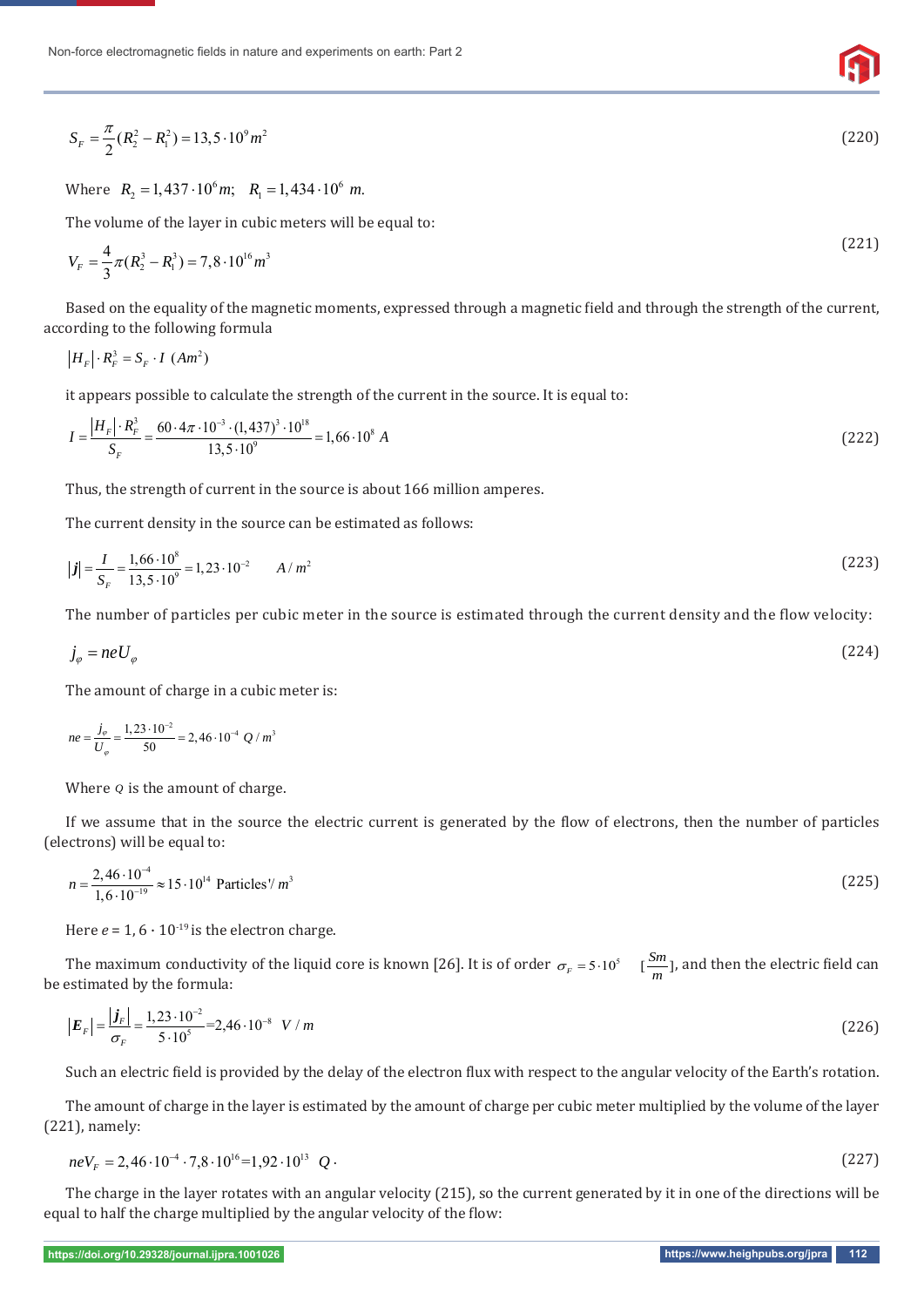$$
I = \frac{1}{2}neV_{F}\omega_{U_{\varphi}} = 0,5 \cdot 1,92 \cdot 10^{13} \cdot 3,4 \cdot 10^{-5} = 3,26 \cdot 10^{8} A
$$

Or  $6 \cdot 10^8$  *A* for the full charge present in the layer.

These values of the current strength in order of magnitude coincide with the current strength calculated from the equality of the moments calculated by the magnetic field (222).

Thus, the electrodynamic parameters of the MGF source, which are the conduction electric current provided by the flow of free electrons in the liquid core zone *F*, excite the values of poloidal and toroidal magnetic fields observed on the Earth, (Figure 2). The electric current is supported by the Earth's stable rotation and insignificant induction seed to be set by the Sun's magnetic field and the interplanetary magnetic field. As long as the magnetic fields rather weak in the Earth's region exist, the stable Main Geomagnetic Field of the Earth will be stable. With its stability, the MGF has ensured the long-lasting evolution of the Earth's biosphere.

## **Conclusion**

A full-scale analysis of the occurrence of non-force electromagnetic ϐields within the Earth in the technical physics and in the physics of a natural electromagnetic field, considered in the theoretical part of this monograph, has revealed that a new physical phenomenon is subject to physical and mathematical substantiation and is not contradictory to a slight refinement to the wellknown Maxwell's equations. Also, it satisfies the well-known classical theorems by Helmholtz, Gauss-Schmidt, Cowling. It is confirmed by the well-known experiments in the course of the world magnetic surveys and earlier world geophysical years. It is manifested in physical-technical experiments with quantum particles, in tokamaks and capacitors. It allows overcoming the well-known skin effect and the discontinuous behavior of the depths in the process of super-deep sounding, etc.

The author hopes for understanding of the new physical problems revealed by him and the ways of their explanation and resolution.

## **References**

- 1. Chandrasekhar S. On force-free magnetic fields. Proceedings of the National Academy of Sciences of the United States of America. 1956; 42: 1–5. **PubMed:** https://www.ncbi.nlm.nih.gov/pmc/articles/PMC534220/
- 2. Van Vleuten A. Over de dagelijsche variatie van het Ardmagnetisme. Koninklijk Ned. Meteor. Instit. No. 102, Utrecht. 1917; 5–30.
- 3. Benkova NP. Solar Diurnal variations of Terrestrial Magnetism. The Hydrometerological service of USSR Transactions of Scientific Institutions. Terrestrial Magnetism. Series VI. L.-M.: 1941; 75.
- 4. Aksenov VV. Toroidal field in the Earth's atmosphere. Novosibirsk. Russian Academy of Sciences Siberian Branch. 1997; 133.
- 5. Parker EN. Cosmical Magnetic Fields. Clarendon Press Oxford. 1997; 1: 608; 2.
- 6. Moffat HK. Generation of magnetic field in conducting medium. Cambridge University Press. 1978: 339.
- 7. Aksenov VV. On three Kinds of Electrodynamics on the Earth and in Space. The Way of Science. 2017; 7: 8–15.
- 8. Larmor J. How could a rotating body such as the Sun become a magnet. Rep Brit Assoc SCI. 1919; 60 –159.
- 9. Aksenov VV. The Toroidal Decomposition of the Vector Potential of a Magnetic Field and its Applications. Moscow University Physics Bulletin Physics of Earth, Atmosphere and Hydrosphere. 2015; 70: 558–565.
- 10. Aksenov VV. The Earth's Electromagnetic Field. Novosibirsk. Inst. Of Math and Math. Geophysics. 2010; 268.
- 11. Aksenov VV. On mutual generation of magnetic fields in tokamaks and its suppression. Russian Phy J. 2018; 61: 171-172.
- 12. Aksenov VV. Non-Force and Force Electromagnetic Fields. Russian Phy J. 2016; 59: 319-327.
- 13. Aksenov VV. Adaptation of Maxwell-Parker-Moffat Electrodynamics to Electromagnetic Fields Observed in the Earth's Atmosphere. Russian Phy J. 2017; 60: 389-398.
- 14. Stratton J. Ad. Electromagnetic Theory. Mc. Graw-Hill Book Company. New York and London. 1941; 539.
- 15. Marsh GE. Force-Free Magnetic Fields: Solution, Topology and Applications. Singapore: World Scientific Publishing Go. PTL. Ltd. 1966; 157.
- 16. Cowling TG. Mgnetohydrodynamics. John Willey and Sons. New York. 1957; 139.
- 17. Yak Z, Rusmikin A, Socoloff D. Magnetic field in astrophysics. Gordon and Breach, New York. 1983; 483.
- 18. Alfven H. Cosmical Electrodynamics. Oxford: University Press. 1950; 240.